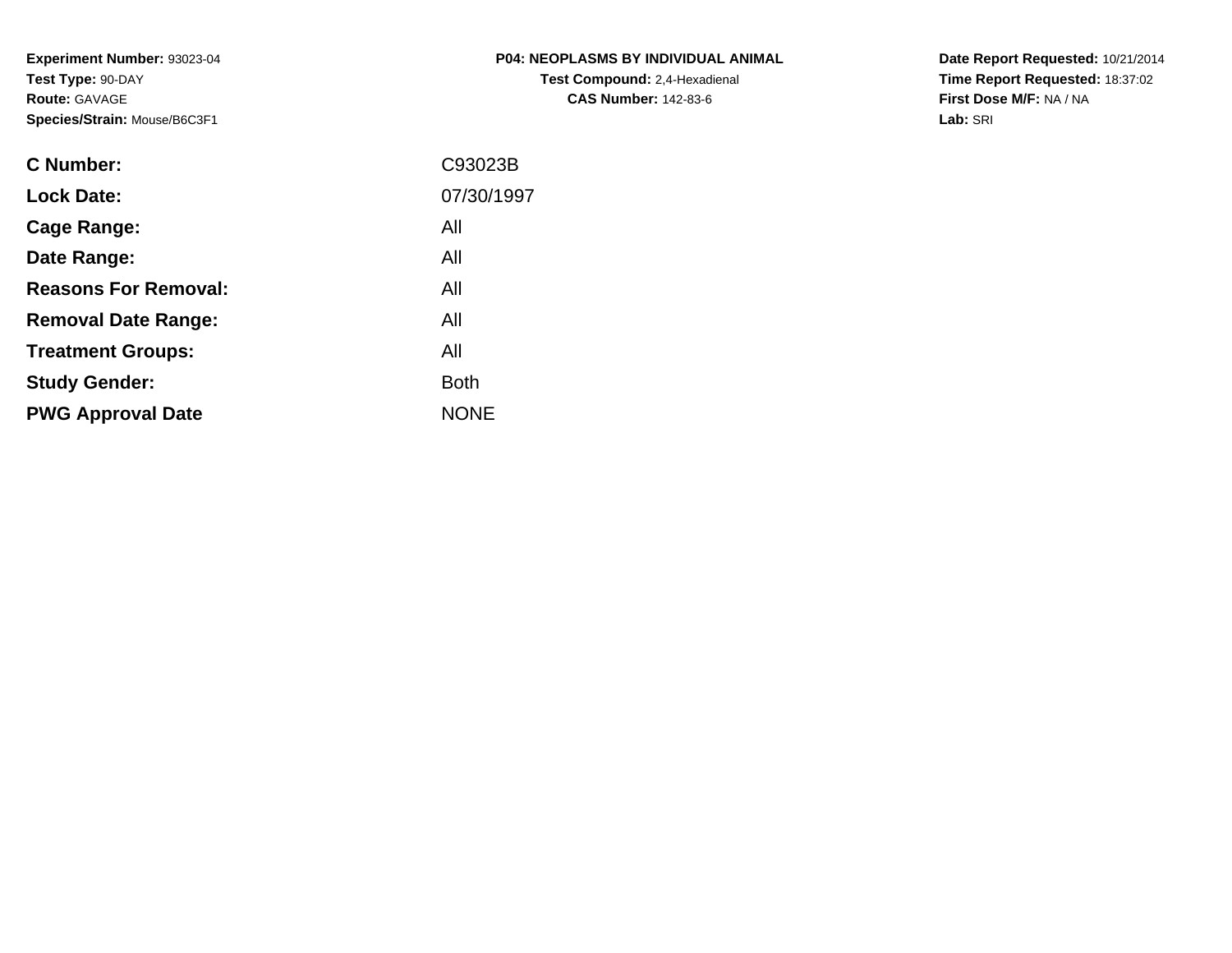**Route:** GAVAGE

**Species/Strain:** Mouse/B6C3F1

# **P04: NEOPLASMS BY INDIVIDUAL ANIMAL**

**Test Compound:** 2,4-Hexadienal

**CAS Number:** 142-83-6

**Date Report Requested:** 10/21/2014**Time Report Requested:** 18:37:02**First Dose M/F:** NA / NA**Lab:** SRI

| <b>B6C3F1 Mouse Male</b><br><b>MG/KG/DY</b><br>0 | DAY ON TEST<br><b>ANIMAL ID</b> | $\boldsymbol{\theta}$<br>0<br>9<br>4<br>$\mathbf 0$<br>$\mathbf 0$<br>0<br>0<br>1 | $\boldsymbol{\theta}$<br>$\boldsymbol{\theta}$<br>9<br>$\overline{\boldsymbol{4}}$<br>$\mathbf 0$<br>$\mathbf 0$<br>$\mathbf 0$<br>$\mathbf 0$<br>$\overline{2}$ | 0<br>$\boldsymbol{\theta}$<br>9<br>$\overline{\boldsymbol{4}}$<br>$\mathbf 0$<br>$\mathbf 0$<br>$\mathbf 0$<br>0<br>3 | 0<br>$\boldsymbol{\theta}$<br>9<br>$\boldsymbol{4}$<br>$\mathbf 0$<br>$\Omega$<br>$\mathbf 0$<br>$\mathbf 0$<br>4 | 0<br>$\boldsymbol{\theta}$<br>8<br>5<br>$\mathbf 0$<br>$\mathbf 0$<br>$\mathbf 0$<br>$\mathbf 0$<br>5 | 0<br>$\boldsymbol{\theta}$<br>9<br>$\boldsymbol{4}$<br>$\mathbf 0$<br>0<br>0<br>$\mathbf 0$<br>6 | 0<br>$\boldsymbol{\theta}$<br>9<br>$\overline{4}$<br>0<br>$\mathbf 0$<br>$\mathbf 0$<br>0<br>$\overline{7}$ | 0<br>$\boldsymbol{\theta}$<br>9<br>$\boldsymbol{4}$<br>$\Omega$<br>$\mathbf 0$<br>0<br>$\mathbf 0$<br>8 | 0<br>$\boldsymbol{\theta}$<br>$\boldsymbol{g}$<br>$\boldsymbol{4}$<br>$\mathbf 0$<br>$\mathbf 0$<br>$\mathbf 0$<br>$\mathbf 0$<br>9 | 0<br>$\boldsymbol{\theta}$<br>0<br>6<br>$\mathbf 0$<br>$\mathbf 0$<br>0<br>$\mathbf{1}$<br>$\Omega$ | <i><b>*TOTALS</b></i> |
|--------------------------------------------------|---------------------------------|-----------------------------------------------------------------------------------|------------------------------------------------------------------------------------------------------------------------------------------------------------------|-----------------------------------------------------------------------------------------------------------------------|-------------------------------------------------------------------------------------------------------------------|-------------------------------------------------------------------------------------------------------|--------------------------------------------------------------------------------------------------|-------------------------------------------------------------------------------------------------------------|---------------------------------------------------------------------------------------------------------|-------------------------------------------------------------------------------------------------------------------------------------|-----------------------------------------------------------------------------------------------------|-----------------------|
| <b>Alimentary System</b>                         |                                 |                                                                                   |                                                                                                                                                                  |                                                                                                                       |                                                                                                                   |                                                                                                       |                                                                                                  |                                                                                                             |                                                                                                         |                                                                                                                                     |                                                                                                     |                       |
| Esophagus                                        |                                 | +                                                                                 | ٠                                                                                                                                                                | ٠                                                                                                                     | +                                                                                                                 | +                                                                                                     | +                                                                                                | М                                                                                                           | +                                                                                                       |                                                                                                                                     | $\ddot{}$                                                                                           | 9                     |
| Gallbladder                                      |                                 | +                                                                                 | $\ddot{}$                                                                                                                                                        | $\ddot{}$                                                                                                             | $\ddot{}$                                                                                                         | $\ddot{}$                                                                                             | $\ddot{}$                                                                                        | M                                                                                                           | $\ddot{}$                                                                                               | $\ddot{}$                                                                                                                           | $\ddot{}$                                                                                           | 9                     |
| Intestine Large, Cecum                           |                                 | $\ddot{}$                                                                         | $\ddot{}$                                                                                                                                                        | $\ddot{}$                                                                                                             | $\ddot{}$                                                                                                         | $\ddot{}$                                                                                             | $\ddot{}$                                                                                        | $\ddot{}$                                                                                                   | $\ddot{}$                                                                                               | $+$                                                                                                                                 | $\ddot{}$                                                                                           | 10                    |
| Intestine Large, Colon                           |                                 | $\ddot{}$                                                                         | $\ddot{}$                                                                                                                                                        | $\ddot{}$                                                                                                             | $\ddot{}$                                                                                                         | $\ddot{}$                                                                                             | $\ddot{}$                                                                                        | $\ddot{}$                                                                                                   | $\ddot{}$                                                                                               | $\ddot{}$                                                                                                                           | $\ddot{}$                                                                                           | 10                    |
| Intestine Large, Rectum                          |                                 | +                                                                                 | +                                                                                                                                                                | +                                                                                                                     | +                                                                                                                 | +                                                                                                     | +                                                                                                | +                                                                                                           | +                                                                                                       | $\ddot{}$                                                                                                                           | $\ddot{}$                                                                                           | 10                    |
| Intestine Small, Duodenum                        |                                 | $\ddot{}$                                                                         | $\ddot{}$                                                                                                                                                        | $\ddot{}$                                                                                                             | $\ddot{}$                                                                                                         | $\ddot{}$                                                                                             | $\ddot{}$                                                                                        | $\ddot{}$                                                                                                   | $\ddot{}$                                                                                               | $+$                                                                                                                                 | $+$                                                                                                 | 10                    |
| Intestine Small, Ileum                           |                                 | +                                                                                 | $\ddot{}$                                                                                                                                                        | +                                                                                                                     | $\ddot{}$                                                                                                         | $\ddot{}$                                                                                             | $\ddot{}$                                                                                        | $\ddot{}$                                                                                                   | $\ddot{}$                                                                                               | $+$                                                                                                                                 | $\ddot{}$                                                                                           | 10                    |
| Intestine Small, Jejunum                         |                                 | $\ddot{}$                                                                         | $\ddot{}$                                                                                                                                                        | $\ddot{}$                                                                                                             | $\ddot{}$                                                                                                         | $\ddot{}$                                                                                             | $\ddot{}$                                                                                        | $\ddot{}$                                                                                                   | $\ddot{}$                                                                                               | $+$                                                                                                                                 | $\ddot{}$                                                                                           | 10                    |
| Liver                                            |                                 | $\ddot{}$                                                                         | +                                                                                                                                                                | +                                                                                                                     | +                                                                                                                 | +                                                                                                     | $\ddot{}$                                                                                        | +                                                                                                           | +                                                                                                       | $\ddot{}$                                                                                                                           | $\ddot{}$                                                                                           | 10                    |
| Pancreas                                         |                                 | $\ddot{}$                                                                         | +                                                                                                                                                                | $\ddot{}$                                                                                                             | $\ddot{}$                                                                                                         | $\ddot{}$                                                                                             | $\ddot{}$                                                                                        | $\ddot{}$                                                                                                   | $\ddot{}$                                                                                               | $\ddot{}$                                                                                                                           | $\ddot{}$                                                                                           | 10                    |
| Salivary Glands                                  |                                 | $\ddot{}$                                                                         | $+$                                                                                                                                                              | $+$                                                                                                                   | $\ddot{}$                                                                                                         | $+$                                                                                                   | $+$                                                                                              | $\ddot{}$                                                                                                   | $+$                                                                                                     | $+$                                                                                                                                 | $+$                                                                                                 | 10                    |
| Stomach, Forestomach                             |                                 | $\ddot{}$                                                                         | $\ddot{}$                                                                                                                                                        | $\ddot{}$                                                                                                             | $\ddot{}$                                                                                                         | $\ddot{}$                                                                                             | $+$                                                                                              | $\ddot{}$                                                                                                   | $+$                                                                                                     | $+$                                                                                                                                 | $\ddot{}$                                                                                           | 10                    |
| Stomach, Glandular                               |                                 | $\ddot{}$                                                                         |                                                                                                                                                                  | $\ddot{}$                                                                                                             | $\ddot{}$                                                                                                         | $\ddot{}$                                                                                             | $\ddot{}$                                                                                        | $\ddot{}$                                                                                                   | $\ddot{}$                                                                                               | $\ddot{}$                                                                                                                           | $\ddot{}$                                                                                           | 10                    |
| <b>Cardiovascular System</b>                     |                                 |                                                                                   |                                                                                                                                                                  |                                                                                                                       |                                                                                                                   |                                                                                                       |                                                                                                  |                                                                                                             |                                                                                                         |                                                                                                                                     |                                                                                                     |                       |
| Heart                                            |                                 | +                                                                                 |                                                                                                                                                                  | +                                                                                                                     |                                                                                                                   |                                                                                                       |                                                                                                  |                                                                                                             |                                                                                                         |                                                                                                                                     |                                                                                                     | 10                    |
| <b>Endocrine System</b>                          |                                 |                                                                                   |                                                                                                                                                                  |                                                                                                                       |                                                                                                                   |                                                                                                       |                                                                                                  |                                                                                                             |                                                                                                         |                                                                                                                                     |                                                                                                     |                       |
| <b>Adrenal Cortex</b>                            |                                 | +                                                                                 | +                                                                                                                                                                | ٠                                                                                                                     | +                                                                                                                 | +                                                                                                     | ٠                                                                                                | +                                                                                                           | +                                                                                                       |                                                                                                                                     | ÷                                                                                                   | 10                    |
| Adrenal Medulla                                  |                                 | +                                                                                 | +                                                                                                                                                                | +                                                                                                                     | +                                                                                                                 | +                                                                                                     | +                                                                                                | +                                                                                                           | $\ddot{}$                                                                                               | $\ddot{}$                                                                                                                           | $\ddot{}$                                                                                           | 10                    |
| Parathyroid Gland                                |                                 | +                                                                                 | +                                                                                                                                                                | $\ddot{}$                                                                                                             | $\ddot{}$                                                                                                         | $\ddot{}$                                                                                             | $\ddot{}$                                                                                        | $\ddot{}$                                                                                                   | $\ddot{}$                                                                                               | $+$                                                                                                                                 | М                                                                                                   | 9                     |
| <b>Pituitary Gland</b>                           |                                 |                                                                                   |                                                                                                                                                                  | +                                                                                                                     | +                                                                                                                 | +                                                                                                     |                                                                                                  | +                                                                                                           | +                                                                                                       | $\ddot{}$                                                                                                                           | M                                                                                                   | 9                     |

\* ..Total animals with tissue examined microscopically; Total animals with tumor **M** . Missing tissue M ..Missing tissue

+ ..Tissue examined microscopically

I ..Insufficient tissue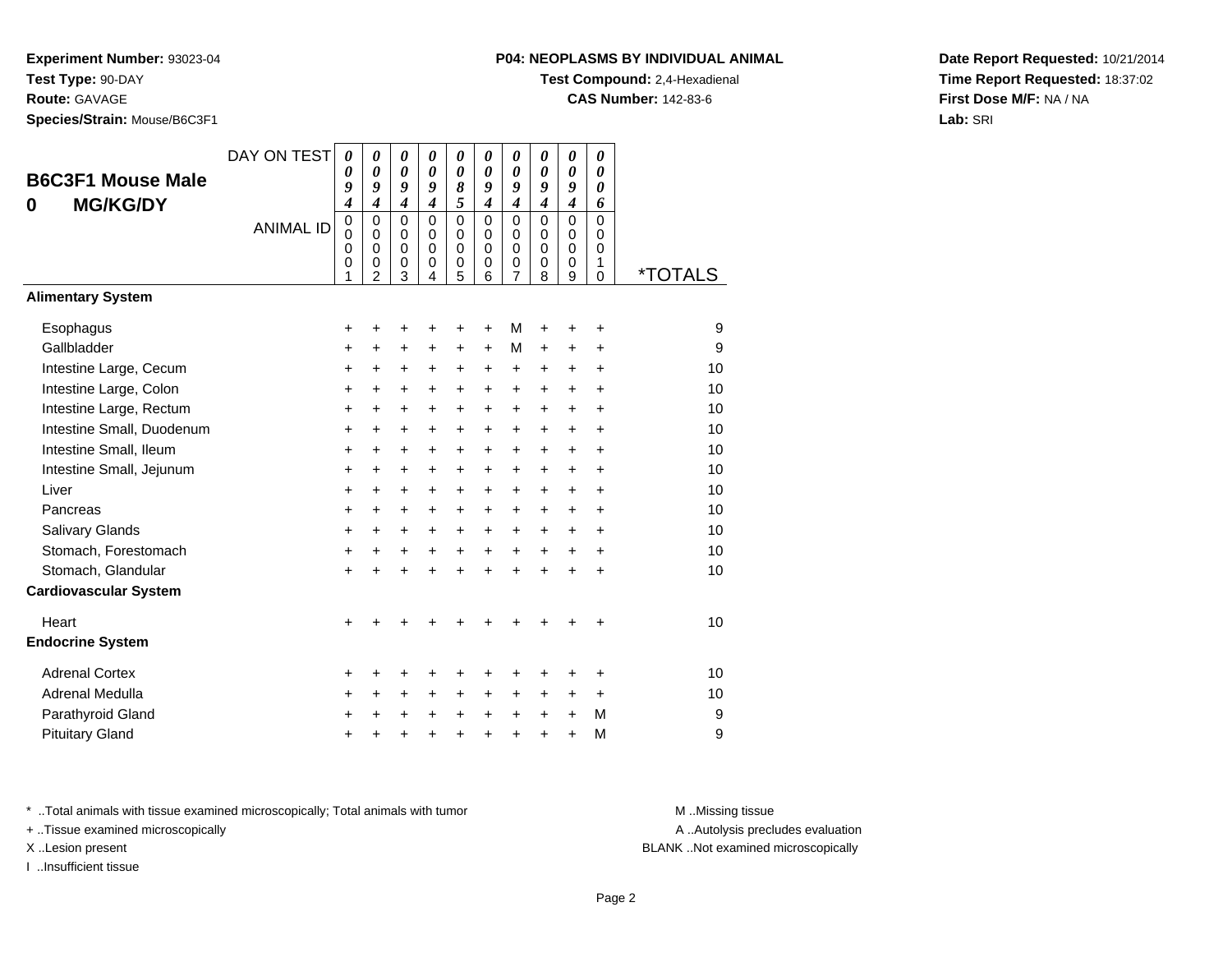**Test Type:** 90-DAY

**Route:** GAVAGE

**Species/Strain:** Mouse/B6C3F1

**Test Compound:** 2,4-Hexadienal

**CAS Number:** 142-83-6

**Date Report Requested:** 10/21/2014**Time Report Requested:** 18:37:02**First Dose M/F:** NA / NA**Lab:** SRI

| <b>B6C3F1 Mouse Male</b><br><b>MG/KG/DY</b><br>0 | DAY ON TEST      | $\boldsymbol{\theta}$<br>0<br>9<br>4      | 0<br>$\boldsymbol{\theta}$<br>9<br>$\boldsymbol{4}$              | 0<br>$\boldsymbol{\theta}$<br>9<br>$\boldsymbol{4}$ | 0<br>0<br>9<br>4                | 0<br>$\boldsymbol{\theta}$<br>8<br>5                | 0<br>0<br>9<br>$\boldsymbol{4}$           | $\boldsymbol{\theta}$<br>$\boldsymbol{\theta}$<br>9<br>$\boldsymbol{4}$ | 0<br>$\boldsymbol{\theta}$<br>9<br>4      | $\boldsymbol{\theta}$<br>$\boldsymbol{\theta}$<br>9<br>$\boldsymbol{4}$ | 0<br>$\boldsymbol{\theta}$<br>$\boldsymbol{\theta}$<br>6 |                       |
|--------------------------------------------------|------------------|-------------------------------------------|------------------------------------------------------------------|-----------------------------------------------------|---------------------------------|-----------------------------------------------------|-------------------------------------------|-------------------------------------------------------------------------|-------------------------------------------|-------------------------------------------------------------------------|----------------------------------------------------------|-----------------------|
|                                                  | <b>ANIMAL ID</b> | $\mathbf 0$<br>0<br>0<br>$\mathbf 0$<br>1 | $\mathbf 0$<br>0<br>$\mathbf 0$<br>$\mathbf 0$<br>$\overline{c}$ | $\mathbf 0$<br>0<br>$\mathbf 0$<br>$\mathbf 0$<br>3 | 0<br>0<br>$\mathbf 0$<br>0<br>4 | $\mathbf 0$<br>0<br>$\mathbf 0$<br>$\mathbf 0$<br>5 | $\mathbf 0$<br>0<br>$\mathbf 0$<br>0<br>6 | $\mathbf 0$<br>0<br>$\mathbf 0$<br>$\mathbf 0$<br>$\overline{7}$        | $\mathbf 0$<br>0<br>$\mathbf 0$<br>0<br>8 | $\mathbf 0$<br>0<br>$\mathbf 0$<br>$\pmb{0}$<br>$\boldsymbol{9}$        | $\mathbf 0$<br>$\Omega$<br>$\Omega$<br>1<br>$\Omega$     | <i><b>*TOTALS</b></i> |
| <b>Thyroid Gland</b>                             |                  | $\ddot{}$                                 | $\ddot{}$                                                        | $\ddot{}$                                           | $\ddot{}$                       | $\ddot{}$                                           | $\ddot{}$                                 | $\ddot{}$                                                               | $\ddot{}$                                 | $+$                                                                     | $+$                                                      | 10                    |
| <b>General Body System</b>                       |                  |                                           |                                                                  |                                                     |                                 |                                                     |                                           |                                                                         |                                           |                                                                         |                                                          |                       |
| <b>NONE</b>                                      |                  |                                           |                                                                  |                                                     |                                 |                                                     |                                           |                                                                         |                                           |                                                                         |                                                          |                       |
| <b>Genital System</b>                            |                  |                                           |                                                                  |                                                     |                                 |                                                     |                                           |                                                                         |                                           |                                                                         |                                                          |                       |
| <b>Coagulating Gland</b>                         |                  |                                           |                                                                  |                                                     |                                 |                                                     |                                           |                                                                         |                                           |                                                                         | +                                                        | 1                     |
| Epididymis                                       |                  | +                                         | +                                                                | +                                                   | +                               | +                                                   | +                                         | +                                                                       | +                                         | +                                                                       | ٠                                                        | 10                    |
| <b>Preputial Gland</b>                           |                  | +                                         | +                                                                | +                                                   | +                               | +                                                   | +                                         | +                                                                       | +                                         | +                                                                       | +                                                        | 10                    |
| Prostate                                         |                  | +                                         | $\ddot{}$                                                        | +                                                   | $\ddot{}$                       | $\ddot{}$                                           | $\ddot{}$                                 | $\ddot{}$                                                               | $\ddot{}$                                 | $\ddot{}$                                                               | $\ddot{}$                                                | 10                    |
| <b>Seminal Vesicle</b>                           |                  | +                                         | +                                                                | +                                                   | $\ddot{}$                       | $\ddot{}$                                           | $\ddot{}$                                 | $\ddot{}$                                                               | $\ddot{}$                                 | $\ddot{}$                                                               | +                                                        | 10                    |
| <b>Testes</b>                                    |                  | +                                         | $\ddot{}$                                                        | +                                                   | $\ddot{}$                       | +                                                   | $\ddot{}$                                 | $\ddot{}$                                                               | $\ddot{}$                                 | $\ddot{}$                                                               | $\ddot{}$                                                | 10                    |
| <b>Hematopoietic System</b>                      |                  |                                           |                                                                  |                                                     |                                 |                                                     |                                           |                                                                         |                                           |                                                                         |                                                          |                       |
| <b>Bone Marrow</b>                               |                  | +                                         | +                                                                | +                                                   | +                               | +                                                   | +                                         | +                                                                       | +                                         | +                                                                       | +                                                        | 10                    |
| Lymph Node, Mandibular                           |                  | $\ddot{}$                                 | $\ddot{}$                                                        | $\ddot{}$                                           | $\ddot{}$                       | $\ddot{}$                                           | +                                         | $\ddot{}$                                                               | $\ddot{}$                                 | $\ddot{}$                                                               | $\ddot{}$                                                | 10                    |
| Lymph Node, Mesenteric                           |                  | +                                         | $\ddot{}$                                                        | +                                                   | $\ddot{}$                       | $\ddot{}$                                           | +                                         | +                                                                       | +                                         | $\ddot{}$                                                               | $\ddot{}$                                                | 10                    |
| Spleen                                           |                  | $\ddot{}$                                 | +                                                                | +                                                   | $\ddot{}$                       | +                                                   | +                                         | $\ddot{}$                                                               | $\ddot{}$                                 | $\ddot{}$                                                               | +                                                        | 10                    |
| Thymus                                           |                  | +                                         | $\ddot{}$                                                        | $\ddot{}$                                           | +                               | +                                                   | $\ddot{}$                                 | $\ddot{}$                                                               | $\ddot{}$                                 | $\ddot{}$                                                               | $\ddot{}$                                                | 10                    |
| <b>Integumentary System</b>                      |                  |                                           |                                                                  |                                                     |                                 |                                                     |                                           |                                                                         |                                           |                                                                         |                                                          |                       |
| <b>Mammary Gland</b>                             |                  | M                                         | M                                                                | M                                                   | M                               | M                                                   | M                                         | M                                                                       | M                                         | M                                                                       | M                                                        | $\mathbf 0$           |
| Skin                                             |                  | +                                         |                                                                  | +                                                   | +                               | +                                                   | +                                         | +                                                                       | +                                         | +                                                                       | +                                                        | 10                    |
| <b>Musculoskeletal System</b>                    |                  |                                           |                                                                  |                                                     |                                 |                                                     |                                           |                                                                         |                                           |                                                                         |                                                          |                       |

\* ..Total animals with tissue examined microscopically; Total animals with tumor **M** . Missing tissue M ..Missing tissue

+ ..Tissue examined microscopically

I ..Insufficient tissue

A ..Autolysis precludes evaluation

X ..Lesion present BLANK ..Not examined microscopically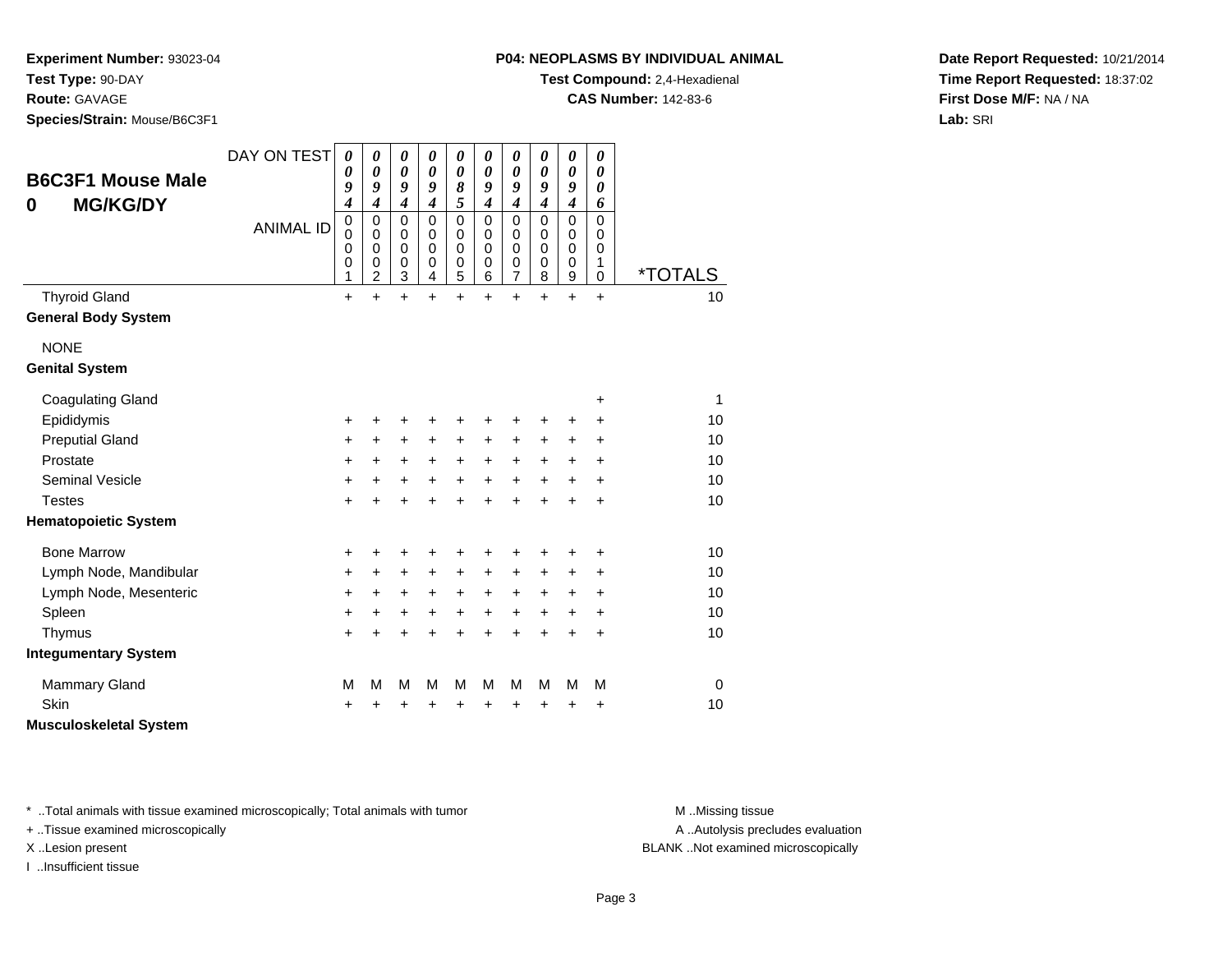**Test Type:** 90-DAY

**Route:** GAVAGE

**Species/Strain:** Mouse/B6C3F1

**Test Compound:** 2,4-Hexadienal

**CAS Number:** 142-83-6

**Date Report Requested:** 10/21/2014**Time Report Requested:** 18:37:02**First Dose M/F:** NA / NA**Lab:** SRI

| <b>B6C3F1 Mouse Male</b><br><b>MG/KG/DY</b><br>0 | DAY ON TEST<br><b>ANIMAL ID</b> | 0<br>0<br>9<br>$\boldsymbol{4}$<br>$\pmb{0}$<br>$\mathbf 0$<br>0<br>$\mathbf 0$<br>1 | 0<br>0<br>9<br>$\boldsymbol{4}$<br>0<br>$\mathbf 0$<br>$\mathbf 0$<br>0<br>$\overline{2}$ | 0<br>0<br>9<br>$\boldsymbol{4}$<br>0<br>0<br>0<br>$\mathbf 0$<br>3 | 0<br>$\boldsymbol{\theta}$<br>9<br>4<br>0<br>0<br>0<br>0<br>4 | $\boldsymbol{\theta}$<br>0<br>8<br>5<br>$\mathbf 0$<br>0<br>$\mathbf 0$<br>$\mathbf 0$<br>5 | 0<br>0<br>9<br>$\boldsymbol{4}$<br>0<br>0<br>0<br>$\mathbf 0$<br>6 | 0<br>0<br>9<br>$\boldsymbol{4}$<br>0<br>0<br>0<br>$\boldsymbol{0}$<br>$\overline{7}$ | 0<br>0<br>9<br>4<br>0<br>0<br>0<br>0<br>8 | 0<br>0<br>9<br>$\boldsymbol{4}$<br>0<br>0<br>0<br>0<br>9 | 0<br>0<br>0<br>6<br>$\mathbf 0$<br>0<br>0<br>1<br>$\Omega$ | <i><b>*TOTALS</b></i> |
|--------------------------------------------------|---------------------------------|--------------------------------------------------------------------------------------|-------------------------------------------------------------------------------------------|--------------------------------------------------------------------|---------------------------------------------------------------|---------------------------------------------------------------------------------------------|--------------------------------------------------------------------|--------------------------------------------------------------------------------------|-------------------------------------------|----------------------------------------------------------|------------------------------------------------------------|-----------------------|
| <b>Bone</b>                                      |                                 | +                                                                                    | +                                                                                         | $\ddot{}$                                                          | +                                                             | $\ddot{}$                                                                                   | $\ddot{}$                                                          | $\ddot{}$                                                                            | +                                         | $\ddot{}$                                                | $\ddot{}$                                                  | 10                    |
| <b>Skeletal Muscle</b>                           |                                 |                                                                                      |                                                                                           |                                                                    |                                                               |                                                                                             |                                                                    |                                                                                      |                                           |                                                          | $\ddot{}$                                                  | 1                     |
| <b>Nervous System</b>                            |                                 |                                                                                      |                                                                                           |                                                                    |                                                               |                                                                                             |                                                                    |                                                                                      |                                           |                                                          |                                                            |                       |
| <b>Brain</b>                                     |                                 | $\ddot{}$                                                                            |                                                                                           |                                                                    |                                                               |                                                                                             |                                                                    |                                                                                      |                                           |                                                          | $\ddot{}$                                                  | 10                    |
| <b>Respiratory System</b>                        |                                 |                                                                                      |                                                                                           |                                                                    |                                                               |                                                                                             |                                                                    |                                                                                      |                                           |                                                          |                                                            |                       |
| Lung                                             |                                 | $\ddot{}$                                                                            | +                                                                                         | +                                                                  | +                                                             | +                                                                                           |                                                                    | ٠                                                                                    |                                           |                                                          | +                                                          | 10                    |
| <b>Nose</b>                                      |                                 | $\ddot{}$                                                                            | $+$                                                                                       | $\ddot{}$                                                          | $+$                                                           | $+$                                                                                         | $+$                                                                | $+$                                                                                  | $+$                                       | $\ddot{}$                                                | $\ddot{}$                                                  | 10                    |
| Trachea                                          |                                 | $\ddot{}$                                                                            |                                                                                           | $\ddot{}$                                                          | $\ddot{}$                                                     | $\ddot{}$                                                                                   | $\ddot{}$                                                          | $\ddot{}$                                                                            |                                           |                                                          | $\ddot{}$                                                  | 10                    |
| <b>Special Senses System</b>                     |                                 |                                                                                      |                                                                                           |                                                                    |                                                               |                                                                                             |                                                                    |                                                                                      |                                           |                                                          |                                                            |                       |
| <b>NONE</b>                                      |                                 |                                                                                      |                                                                                           |                                                                    |                                                               |                                                                                             |                                                                    |                                                                                      |                                           |                                                          |                                                            |                       |
| <b>Urinary System</b>                            |                                 |                                                                                      |                                                                                           |                                                                    |                                                               |                                                                                             |                                                                    |                                                                                      |                                           |                                                          |                                                            |                       |
| Kidney                                           |                                 | $\ddot{}$                                                                            |                                                                                           | +                                                                  | ٠                                                             | +                                                                                           |                                                                    |                                                                                      |                                           |                                                          | +                                                          | 10                    |
| <b>Urinary Bladder</b>                           |                                 | $+$                                                                                  | ÷                                                                                         | $\ddot{}$                                                          | $\ddot{}$                                                     | $\ddot{}$                                                                                   | $\ddot{}$                                                          | +                                                                                    | $\div$                                    | +                                                        | +                                                          | 10                    |
| <b>SYSTEMIC LESIONS</b>                          |                                 |                                                                                      |                                                                                           |                                                                    |                                                               |                                                                                             |                                                                    |                                                                                      |                                           |                                                          |                                                            |                       |
| Multiple Organ                                   |                                 | +                                                                                    |                                                                                           |                                                                    |                                                               |                                                                                             |                                                                    |                                                                                      |                                           |                                                          | +                                                          | 10                    |

\* ..Total animals with tissue examined microscopically; Total animals with tumor **M** . Missing tissue M ..Missing tissue

+ ..Tissue examined microscopically

I ..Insufficient tissue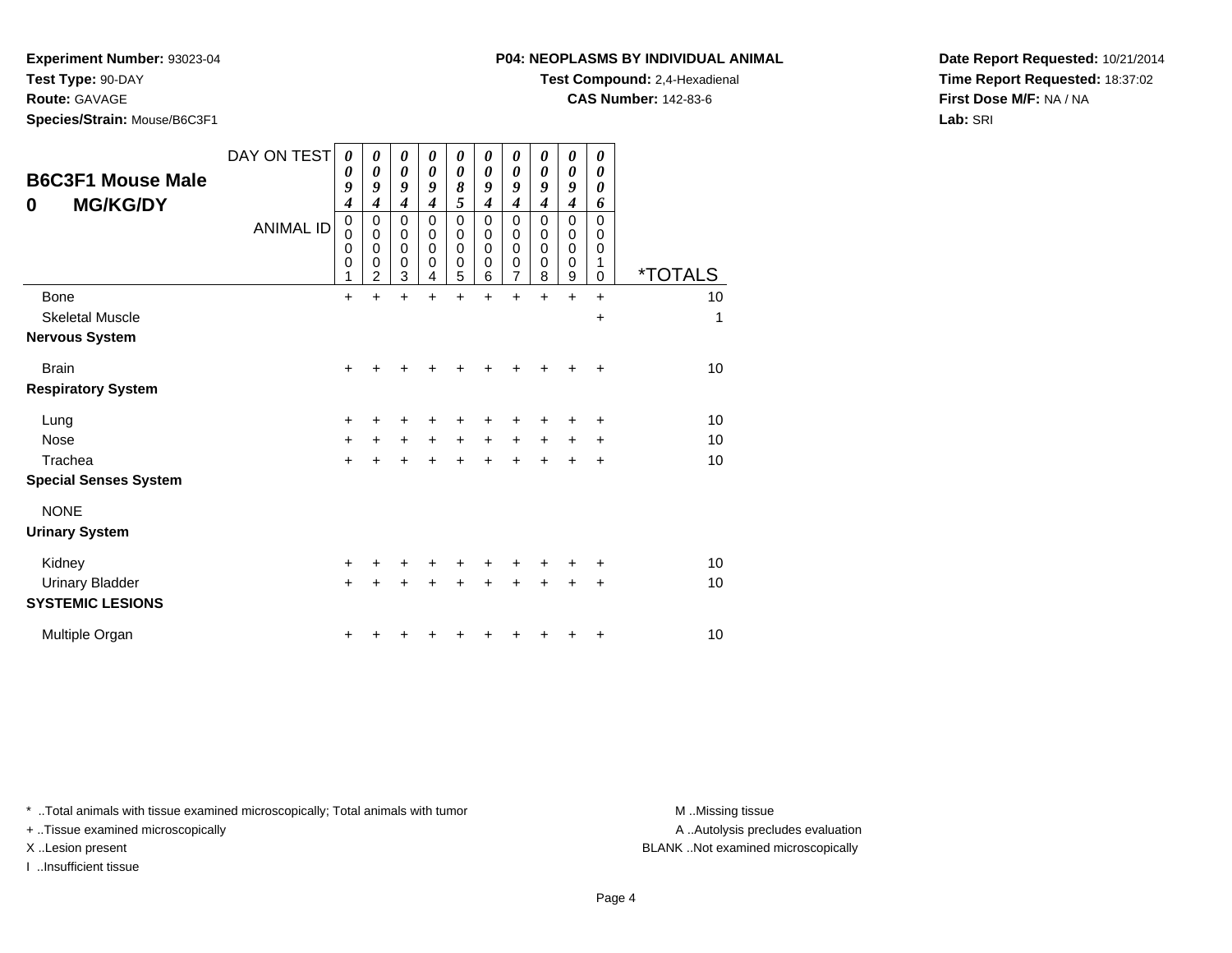**Species/Strain:** Mouse/B6C3F1

**Test Compound:** 2,4-Hexadienal

**CAS Number:** 142-83-6

**Date Report Requested:** 10/21/2014**Time Report Requested:** 18:37:02**First Dose M/F:** NA / NA**Lab:** SRI

| <b>B6C3F1 Mouse Male</b><br><b>MG/KG/DY</b><br>7.5                                     | DAY ON TEST<br><b>ANIMAL ID</b> | $\boldsymbol{\theta}$<br>0<br>9<br>$\overline{\mathcal{A}}$<br>$\mathbf 0$<br>$\Omega$<br>0<br>1 | $\boldsymbol{\theta}$<br>$\boldsymbol{\theta}$<br>9<br>$\boldsymbol{4}$<br>$\pmb{0}$<br>$\Omega$<br>0<br>1 | $\boldsymbol{\theta}$<br>$\boldsymbol{\theta}$<br>9<br>$\boldsymbol{4}$<br>$\mathbf 0$<br>$\mathbf 0$<br>0<br>1 | 0<br>$\boldsymbol{\theta}$<br>9<br>$\boldsymbol{4}$<br>$\mathbf 0$<br>$\mathbf 0$<br>0<br>1 | $\boldsymbol{\theta}$<br>$\boldsymbol{\theta}$<br>9<br>$\boldsymbol{4}$<br>$\mathsf 0$<br>$\mathbf 0$<br>0<br>1 | $\boldsymbol{\theta}$<br>$\boldsymbol{\theta}$<br>9<br>$\boldsymbol{4}$<br>$\mathbf 0$<br>$\mathbf 0$<br>0<br>1 | $\boldsymbol{\theta}$<br>$\boldsymbol{\theta}$<br>9<br>$\boldsymbol{4}$<br>$\pmb{0}$<br>$\mathbf 0$<br>0<br>1 | $\boldsymbol{\theta}$<br>$\boldsymbol{\theta}$<br>9<br>$\boldsymbol{4}$<br>$\mathbf 0$<br>$\mathbf 0$<br>0<br>1 | $\pmb{\theta}$<br>$\boldsymbol{\theta}$<br>9<br>$\boldsymbol{4}$<br>$\mathbf 0$<br>$\mathbf 0$<br>$\pmb{0}$<br>$\mathbf{1}$ | $\boldsymbol{\theta}$<br>0<br>9<br>$\boldsymbol{4}$<br>$\mathsf 0$<br>$\Omega$<br>0<br>$\overline{2}$ |                       |
|----------------------------------------------------------------------------------------|---------------------------------|--------------------------------------------------------------------------------------------------|------------------------------------------------------------------------------------------------------------|-----------------------------------------------------------------------------------------------------------------|---------------------------------------------------------------------------------------------|-----------------------------------------------------------------------------------------------------------------|-----------------------------------------------------------------------------------------------------------------|---------------------------------------------------------------------------------------------------------------|-----------------------------------------------------------------------------------------------------------------|-----------------------------------------------------------------------------------------------------------------------------|-------------------------------------------------------------------------------------------------------|-----------------------|
| <b>Alimentary System</b>                                                               |                                 | 1                                                                                                | 2                                                                                                          | 3                                                                                                               | 4                                                                                           | 5                                                                                                               | 6                                                                                                               | $\overline{7}$                                                                                                | 8                                                                                                               | $\boldsymbol{9}$                                                                                                            | $\mathbf 0$                                                                                           | <i><b>*TOTALS</b></i> |
| Stomach, Forestomach<br><b>Cardiovascular System</b>                                   |                                 | $\ddot{}$                                                                                        |                                                                                                            |                                                                                                                 | +                                                                                           | ÷                                                                                                               | +                                                                                                               | +                                                                                                             | ٠                                                                                                               | ٠                                                                                                                           | $\ddot{}$                                                                                             | 10                    |
| <b>NONE</b><br><b>Endocrine System</b>                                                 |                                 |                                                                                                  |                                                                                                            |                                                                                                                 |                                                                                             |                                                                                                                 |                                                                                                                 |                                                                                                               |                                                                                                                 |                                                                                                                             |                                                                                                       |                       |
| <b>NONE</b><br><b>General Body System</b>                                              |                                 |                                                                                                  |                                                                                                            |                                                                                                                 |                                                                                             |                                                                                                                 |                                                                                                                 |                                                                                                               |                                                                                                                 |                                                                                                                             |                                                                                                       |                       |
| <b>NONE</b><br><b>Genital System</b>                                                   |                                 |                                                                                                  |                                                                                                            |                                                                                                                 |                                                                                             |                                                                                                                 |                                                                                                                 |                                                                                                               |                                                                                                                 |                                                                                                                             |                                                                                                       |                       |
| <b>NONE</b><br><b>Hematopoietic System</b>                                             |                                 |                                                                                                  |                                                                                                            |                                                                                                                 |                                                                                             |                                                                                                                 |                                                                                                                 |                                                                                                               |                                                                                                                 |                                                                                                                             |                                                                                                       |                       |
| <b>NONE</b><br><b>Integumentary System</b>                                             |                                 |                                                                                                  |                                                                                                            |                                                                                                                 |                                                                                             |                                                                                                                 |                                                                                                                 |                                                                                                               |                                                                                                                 |                                                                                                                             |                                                                                                       |                       |
| <b>NONE</b><br><b>Musculoskeletal System</b>                                           |                                 |                                                                                                  |                                                                                                            |                                                                                                                 |                                                                                             |                                                                                                                 |                                                                                                                 |                                                                                                               |                                                                                                                 |                                                                                                                             |                                                                                                       |                       |
| <b>NONE</b><br><b>Nervous System</b>                                                   |                                 |                                                                                                  |                                                                                                            |                                                                                                                 |                                                                                             |                                                                                                                 |                                                                                                                 |                                                                                                               |                                                                                                                 |                                                                                                                             |                                                                                                       |                       |
| <b>NONE</b>                                                                            |                                 |                                                                                                  |                                                                                                            |                                                                                                                 |                                                                                             |                                                                                                                 |                                                                                                                 |                                                                                                               |                                                                                                                 |                                                                                                                             |                                                                                                       |                       |
| Tatal and male with theme are main all minimum and and will be the above also with the |                                 |                                                                                                  |                                                                                                            |                                                                                                                 |                                                                                             |                                                                                                                 |                                                                                                                 |                                                                                                               |                                                                                                                 |                                                                                                                             |                                                                                                       | $A \cup B$            |

..Total animals with tissue examined microscopically; Total animals with tumor M ..Missing tissue M ..Missing tissue

+ ..Tissue examined microscopically

I ..Insufficient tissue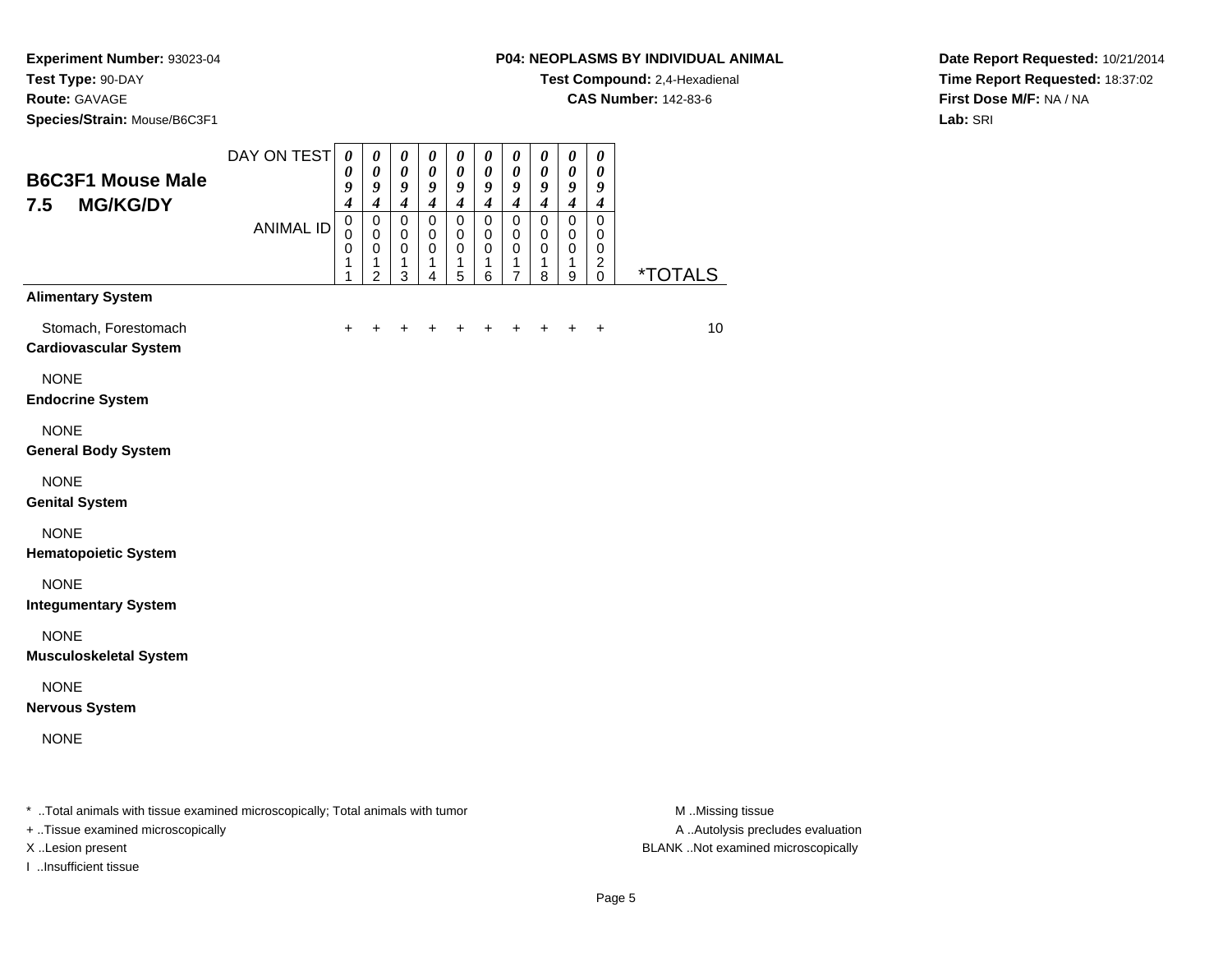**Route:** GAVAGE

**Species/Strain:** Mouse/B6C3F1

### **P04: NEOPLASMS BY INDIVIDUAL ANIMAL**

**Test Compound:** 2,4-Hexadienal

**CAS Number:** 142-83-6

**Date Report Requested:** 10/21/2014**Time Report Requested:** 18:37:02**First Dose M/F:** NA / NA**Lab:** SRI

| <b>B6C3F1 Mouse Male</b><br><b>MG/KG/DY</b><br>7.5 | DAY ON TEST      | $\boldsymbol{\theta}$<br>0<br>9<br>4 | 0<br>0<br>9<br>4                     | 0<br>$\boldsymbol{\theta}$<br>9<br>4                | 0<br>$\boldsymbol{\theta}$<br>9<br>4 | $\boldsymbol{\theta}$<br>$\boldsymbol{\theta}$<br>9<br>4 | $\boldsymbol{\theta}$<br>$\boldsymbol{\theta}$<br>9<br>4 | 0<br>$\boldsymbol{\theta}$<br>9<br>4                | 0<br>$\boldsymbol{\theta}$<br>9<br>4 | 0<br>$\boldsymbol{\theta}$<br>9<br>4             | 0<br>0<br>9<br>4                          |                       |
|----------------------------------------------------|------------------|--------------------------------------|--------------------------------------|-----------------------------------------------------|--------------------------------------|----------------------------------------------------------|----------------------------------------------------------|-----------------------------------------------------|--------------------------------------|--------------------------------------------------|-------------------------------------------|-----------------------|
|                                                    | <b>ANIMAL ID</b> | 0<br>0<br>0<br>1                     | 0<br>$\mathbf 0$<br>$\mathbf 0$<br>2 | $\mathbf 0$<br>$\mathbf 0$<br>$\mathbf 0$<br>1<br>3 | $\mathbf 0$<br>$\mathbf 0$<br>0<br>4 | $\mathbf 0$<br>$\mathbf 0$<br>$\mathbf 0$<br>5           | $\mathbf 0$<br>$\mathbf 0$<br>$\Omega$<br>6              | $\mathbf 0$<br>$\mathbf 0$<br>$\mathbf 0$<br>1<br>7 | $\Omega$<br>0<br>$\mathbf 0$<br>8    | $\Omega$<br>$\mathbf 0$<br>$\mathbf 0$<br>1<br>9 | 0<br>0<br>0<br>$\overline{2}$<br>$\Omega$ | <i><b>*TOTALS</b></i> |
| <b>Respiratory System</b>                          |                  |                                      |                                      |                                                     |                                      |                                                          |                                                          |                                                     |                                      |                                                  |                                           |                       |
| Nose<br><b>Special Senses System</b>               |                  | $\ddot{}$                            | +                                    | $\ddot{}$                                           | ÷                                    | ÷                                                        | ÷                                                        | ٠                                                   | ÷                                    | $\div$                                           | ÷                                         | 10                    |
| <b>NONE</b><br><b>Urinary System</b>               |                  |                                      |                                      |                                                     |                                      |                                                          |                                                          |                                                     |                                      |                                                  |                                           |                       |
| <b>NONE</b><br><b>SYSTEMIC LESIONS</b>             |                  |                                      |                                      |                                                     |                                      |                                                          |                                                          |                                                     |                                      |                                                  |                                           |                       |
| Multiple Organ                                     |                  | +                                    |                                      |                                                     |                                      |                                                          |                                                          |                                                     |                                      |                                                  | +                                         | 10                    |

\* ..Total animals with tissue examined microscopically; Total animals with tumor **M** . Missing tissue M ..Missing tissue

+ ..Tissue examined microscopically

I ..Insufficient tissue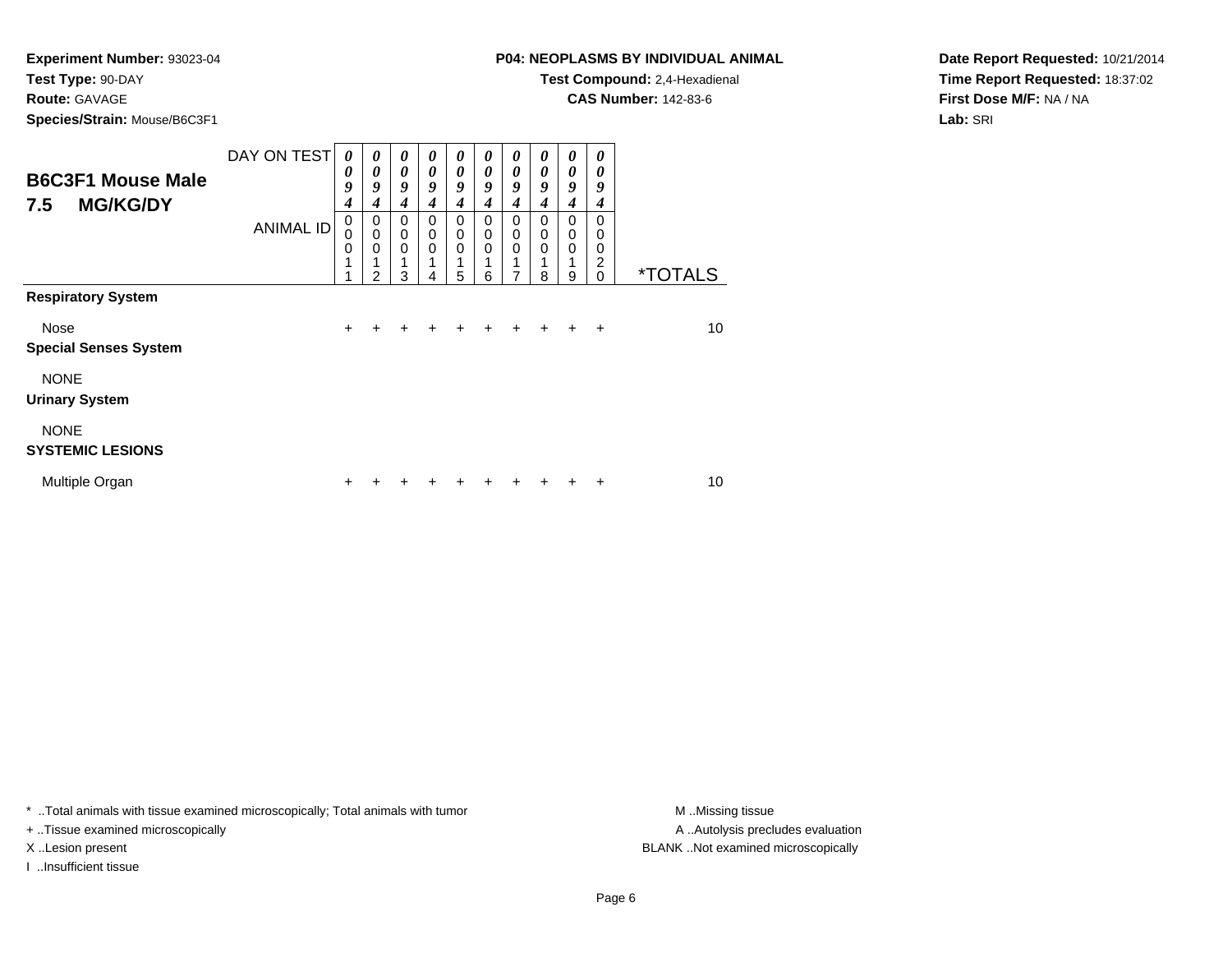# **Species/Strain:** Mouse/B6C3F1

**Test Compound:** 2,4-Hexadienal

**CAS Number:** 142-83-6

 $\overline{\phantom{0}}$  $\overline{\phantom{0}}$ 

**Date Report Requested:** 10/21/2014**Time Report Requested:** 18:37:02**First Dose M/F:** NA / NA**Lab:** SRI

| <b>B6C3F1 Mouse Male</b><br>15<br><b>MG/KG/DY</b>    | DAY ON TEST<br><b>ANIMAL ID</b> | $\boldsymbol{\theta}$<br>0<br>9<br>$\boldsymbol{4}$<br>$\mathbf 0$<br>$\mathbf 0$<br>$\mathbf 0$<br>$\boldsymbol{2}$ | 0<br>0<br>9<br>$\overline{\boldsymbol{4}}$<br>$\mathbf 0$<br>$\mathbf 0$<br>$\mathbf 0$<br>$\overline{\mathbf{c}}$ | $\boldsymbol{\theta}$<br>0<br>9<br>$\boldsymbol{4}$<br>$\mathbf 0$<br>$\mathbf 0$<br>$\mathbf 0$<br>$\boldsymbol{2}$ | $\boldsymbol{\theta}$<br>$\boldsymbol{\theta}$<br>9<br>$\overline{\boldsymbol{4}}$<br>$\mathbf 0$<br>0<br>$\mathbf 0$<br>$\boldsymbol{2}$ | $\boldsymbol{\theta}$<br>0<br>9<br>$\boldsymbol{4}$<br>$\mathbf 0$<br>$\mathbf 0$<br>0<br>$\boldsymbol{2}$ | $\boldsymbol{\theta}$<br>$\boldsymbol{\theta}$<br>9<br>$\boldsymbol{4}$<br>$\mathbf 0$<br>$\mathbf 0$<br>$\mathbf 0$<br>$\overline{c}$ | $\pmb{\theta}$<br>0<br>9<br>$\boldsymbol{4}$<br>0<br>0<br>0<br>$\overline{\mathbf{c}}$ | $\boldsymbol{\theta}$<br>$\boldsymbol{\theta}$<br>9<br>$\boldsymbol{4}$<br>$\Omega$<br>0<br>$\mathbf 0$<br>$\overline{c}$ | $\boldsymbol{\theta}$<br>0<br>9<br>$\overline{\boldsymbol{4}}$<br>$\mathbf 0$<br>0<br>$\mathbf 0$<br>$\boldsymbol{2}$ | 0<br>0<br>9<br>$\boldsymbol{4}$<br>$\mathbf 0$<br>0<br>0<br>3 |                       |
|------------------------------------------------------|---------------------------------|----------------------------------------------------------------------------------------------------------------------|--------------------------------------------------------------------------------------------------------------------|----------------------------------------------------------------------------------------------------------------------|-------------------------------------------------------------------------------------------------------------------------------------------|------------------------------------------------------------------------------------------------------------|----------------------------------------------------------------------------------------------------------------------------------------|----------------------------------------------------------------------------------------|---------------------------------------------------------------------------------------------------------------------------|-----------------------------------------------------------------------------------------------------------------------|---------------------------------------------------------------|-----------------------|
| <b>Alimentary System</b>                             |                                 | 1                                                                                                                    | $\overline{2}$                                                                                                     | 3                                                                                                                    | $\overline{4}$                                                                                                                            | 5                                                                                                          | 6                                                                                                                                      | $\overline{7}$                                                                         | 8                                                                                                                         | 9                                                                                                                     | $\mathbf 0$                                                   | <i><b>*TOTALS</b></i> |
| Stomach, Forestomach<br><b>Cardiovascular System</b> |                                 | $\ddot{}$                                                                                                            | +                                                                                                                  | +                                                                                                                    |                                                                                                                                           | +                                                                                                          | +                                                                                                                                      | ÷                                                                                      | ٠                                                                                                                         | ÷                                                                                                                     | $\ddot{}$                                                     | 10                    |
| <b>NONE</b><br><b>Endocrine System</b>               |                                 |                                                                                                                      |                                                                                                                    |                                                                                                                      |                                                                                                                                           |                                                                                                            |                                                                                                                                        |                                                                                        |                                                                                                                           |                                                                                                                       |                                                               |                       |
| <b>NONE</b><br><b>General Body System</b>            |                                 |                                                                                                                      |                                                                                                                    |                                                                                                                      |                                                                                                                                           |                                                                                                            |                                                                                                                                        |                                                                                        |                                                                                                                           |                                                                                                                       |                                                               |                       |
| <b>NONE</b><br><b>Genital System</b>                 |                                 |                                                                                                                      |                                                                                                                    |                                                                                                                      |                                                                                                                                           |                                                                                                            |                                                                                                                                        |                                                                                        |                                                                                                                           |                                                                                                                       |                                                               |                       |
| <b>NONE</b><br><b>Hematopoietic System</b>           |                                 |                                                                                                                      |                                                                                                                    |                                                                                                                      |                                                                                                                                           |                                                                                                            |                                                                                                                                        |                                                                                        |                                                                                                                           |                                                                                                                       |                                                               |                       |
| <b>NONE</b><br><b>Integumentary System</b>           |                                 |                                                                                                                      |                                                                                                                    |                                                                                                                      |                                                                                                                                           |                                                                                                            |                                                                                                                                        |                                                                                        |                                                                                                                           |                                                                                                                       |                                                               |                       |
| <b>NONE</b><br><b>Musculoskeletal System</b>         |                                 |                                                                                                                      |                                                                                                                    |                                                                                                                      |                                                                                                                                           |                                                                                                            |                                                                                                                                        |                                                                                        |                                                                                                                           |                                                                                                                       |                                                               |                       |
| <b>NONE</b><br><b>Nervous System</b>                 |                                 |                                                                                                                      |                                                                                                                    |                                                                                                                      |                                                                                                                                           |                                                                                                            |                                                                                                                                        |                                                                                        |                                                                                                                           |                                                                                                                       |                                                               |                       |
| <b>NONE</b>                                          |                                 |                                                                                                                      |                                                                                                                    |                                                                                                                      |                                                                                                                                           |                                                                                                            |                                                                                                                                        |                                                                                        |                                                                                                                           |                                                                                                                       |                                                               |                       |
|                                                      | .                               |                                                                                                                      |                                                                                                                    |                                                                                                                      |                                                                                                                                           |                                                                                                            |                                                                                                                                        |                                                                                        |                                                                                                                           |                                                                                                                       |                                                               | .                     |

┯ ┯  $\overline{\phantom{a}}$  $\overline{\phantom{a}}$ 

\* ..Total animals with tissue examined microscopically; Total animals with tumor **M** ...Missing tissue M ...Missing tissue

+ ..Tissue examined microscopically

I ..Insufficient tissue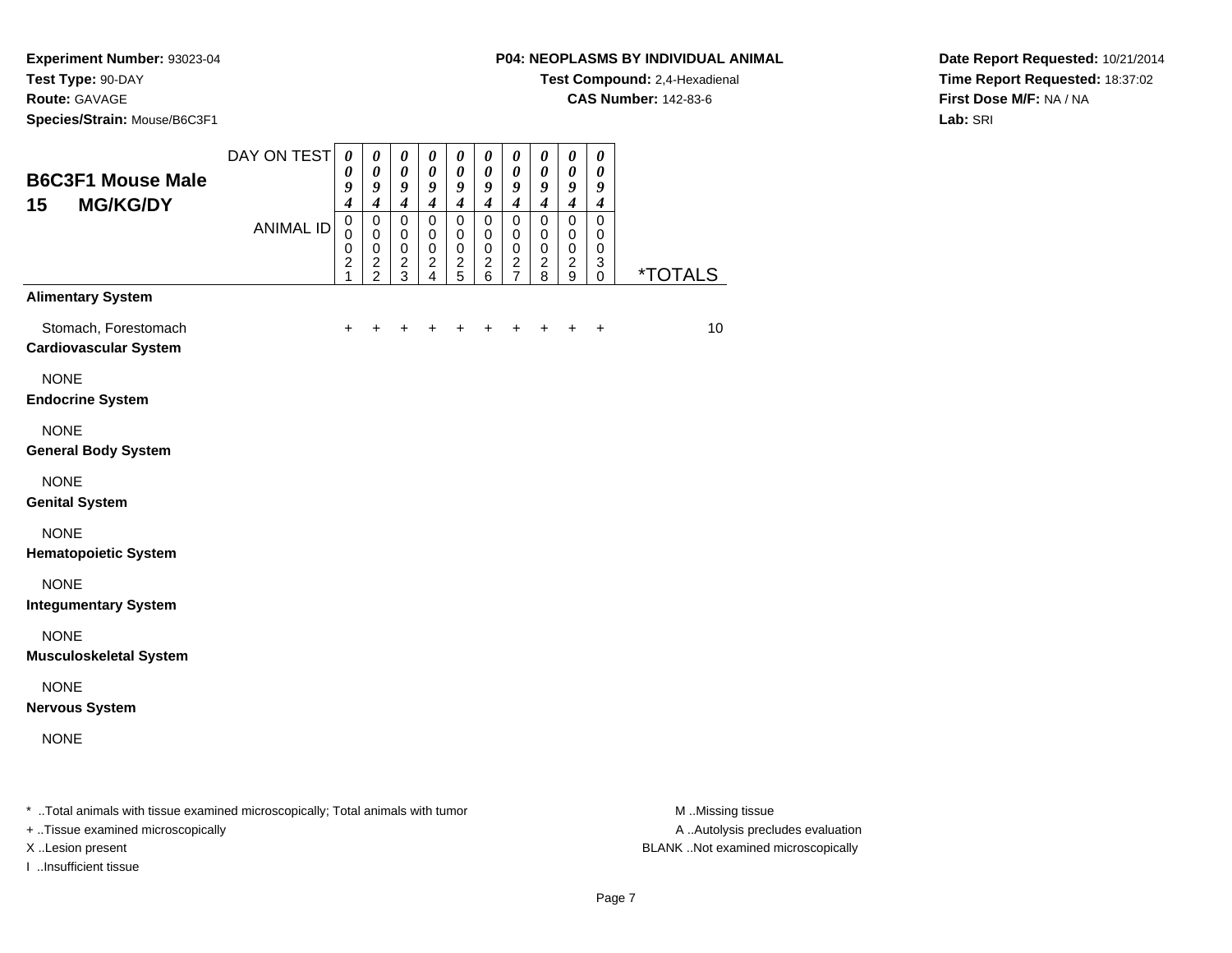**Route:** GAVAGE

**Species/Strain:** Mouse/B6C3F1

**Test Compound:** 2,4-Hexadienal

**CAS Number:** 142-83-6

**Date Report Requested:** 10/21/2014**Time Report Requested:** 18:37:02**First Dose M/F:** NA / NA**Lab:** SRI

| <b>B6C3F1 Mouse Male</b><br><b>MG/KG/DY</b><br>15 | DAY ON TEST      | 0<br>0<br>9<br>4                       | $\boldsymbol{\theta}$<br>$\boldsymbol{\theta}$<br>9<br>4    | 0<br>$\boldsymbol{\theta}$<br>9<br>4                   | 0<br>0<br>9<br>4                             | 0<br>$\boldsymbol{\theta}$<br>9<br>4                               | 0<br>0<br>9<br>4                                                 | $\boldsymbol{\theta}$<br>$\boldsymbol{\theta}$<br>9<br>4     | $\boldsymbol{\theta}$<br>$\boldsymbol{\theta}$<br>9<br>4 | 0<br>0<br>9<br>4                                                 | 0<br>0<br>9<br>4             |                       |
|---------------------------------------------------|------------------|----------------------------------------|-------------------------------------------------------------|--------------------------------------------------------|----------------------------------------------|--------------------------------------------------------------------|------------------------------------------------------------------|--------------------------------------------------------------|----------------------------------------------------------|------------------------------------------------------------------|------------------------------|-----------------------|
|                                                   | <b>ANIMAL ID</b> | 0<br>0<br>0<br>$\overline{\mathbf{c}}$ | 0<br>$\mathbf 0$<br>0<br>$\boldsymbol{2}$<br>$\mathfrak{p}$ | 0<br>$\mathbf 0$<br>$\mathbf 0$<br>$\overline{c}$<br>3 | $\mathbf 0$<br>0<br>0<br>$\overline{c}$<br>4 | $\mathbf 0$<br>$\mathbf 0$<br>$\mathbf 0$<br>$\boldsymbol{2}$<br>5 | $\mathbf 0$<br>$\mathbf 0$<br>$\mathbf 0$<br>$\overline{2}$<br>6 | $\Omega$<br>0<br>$\mathbf 0$<br>$\overline{\mathbf{c}}$<br>7 | $\Omega$<br>0<br>0<br>$\overline{c}$<br>8                | $\mathbf 0$<br>$\mathbf 0$<br>$\pmb{0}$<br>$\boldsymbol{2}$<br>9 | 0<br>0<br>0<br>3<br>$\Omega$ | <i><b>*TOTALS</b></i> |
| <b>Respiratory System</b>                         |                  |                                        |                                                             |                                                        |                                              |                                                                    |                                                                  |                                                              |                                                          |                                                                  |                              |                       |
| Nose<br><b>Special Senses System</b>              |                  | $\ddot{}$                              | +                                                           | ÷                                                      | ٠                                            | +                                                                  | $\ddot{}$                                                        | $\ddot{}$                                                    | $\div$                                                   | $\pm$                                                            | $\div$                       | 10                    |
| <b>NONE</b><br><b>Urinary System</b>              |                  |                                        |                                                             |                                                        |                                              |                                                                    |                                                                  |                                                              |                                                          |                                                                  |                              |                       |
| <b>NONE</b><br><b>SYSTEMIC LESIONS</b>            |                  |                                        |                                                             |                                                        |                                              |                                                                    |                                                                  |                                                              |                                                          |                                                                  |                              |                       |
| Multiple Organ                                    |                  | +                                      |                                                             |                                                        |                                              |                                                                    |                                                                  |                                                              |                                                          |                                                                  | +                            | 10                    |

\* ..Total animals with tissue examined microscopically; Total animals with tumor **M** . Missing tissue M ..Missing tissue

+ ..Tissue examined microscopically

I ..Insufficient tissue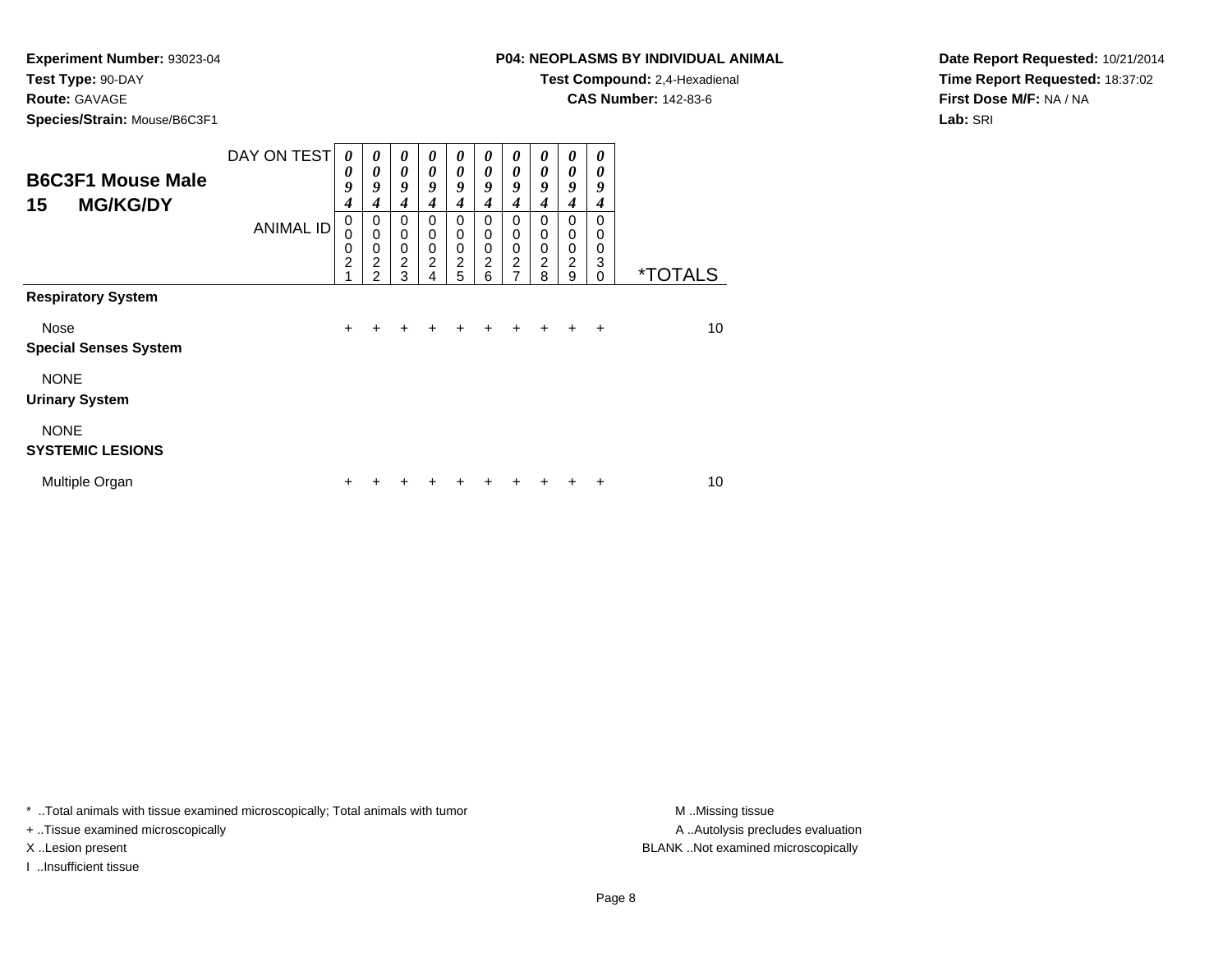**Species/Strain:** Mouse/B6C3F1

#### **P04: NEOPLASMS BY INDIVIDUAL ANIMAL**

**Test Compound:** 2,4-Hexadienal

**CAS Number:** 142-83-6

 $\overline{\phantom{0}}$  $\overline{\phantom{0}}$ 

┯ ┯  $\overline{\phantom{a}}$  $\overline{\phantom{a}}$ 

**Date Report Requested:** 10/21/2014**Time Report Requested:** 18:37:02**First Dose M/F:** NA / NA**Lab:** SRI

| <b>B6C3F1 Mouse Male</b><br><b>MG/KG/DY</b><br>30    | DAY ON TEST      | $\boldsymbol{\theta}$<br>0<br>9<br>$\overline{4}$   | 0<br>0<br>9<br>$\overline{\boldsymbol{4}}$                                     | $\boldsymbol{\theta}$<br>0<br>9<br>$\overline{\mathbf{4}}$ | $\boldsymbol{\theta}$<br>0<br>9<br>$\overline{\boldsymbol{4}}$            | $\boldsymbol{\theta}$<br>0<br>9<br>$\boldsymbol{4}$ | $\boldsymbol{\theta}$<br>0<br>9<br>$\overline{\boldsymbol{4}}$ | $\boldsymbol{\theta}$<br>$\boldsymbol{\theta}$<br>9<br>$\boldsymbol{4}$        | $\boldsymbol{\theta}$<br>0<br>9<br>$\overline{\boldsymbol{4}}$ | $\boldsymbol{\theta}$<br>0<br>9<br>$\boldsymbol{4}$               | $\pmb{\theta}$<br>0<br>9<br>$\boldsymbol{4}$ |                       |
|------------------------------------------------------|------------------|-----------------------------------------------------|--------------------------------------------------------------------------------|------------------------------------------------------------|---------------------------------------------------------------------------|-----------------------------------------------------|----------------------------------------------------------------|--------------------------------------------------------------------------------|----------------------------------------------------------------|-------------------------------------------------------------------|----------------------------------------------|-----------------------|
|                                                      | <b>ANIMAL ID</b> | $\mathbf 0$<br>$\mathbf 0$<br>$\mathbf 0$<br>3<br>1 | $\mathbf 0$<br>$\mathbf 0$<br>0<br>$\ensuremath{\mathsf{3}}$<br>$\overline{2}$ | $\Omega$<br>$\mathbf 0$<br>$\mathbf 0$<br>$\sqrt{3}$<br>3  | $\mathbf 0$<br>$\pmb{0}$<br>$\mathbf 0$<br>$\ensuremath{\mathsf{3}}$<br>4 | 0<br>0<br>0<br>$\ensuremath{\mathsf{3}}$<br>5       | $\mathbf 0$<br>0<br>$\mathbf 0$<br>3<br>6                      | $\mathbf 0$<br>0<br>$\mathbf 0$<br>$\ensuremath{\mathsf{3}}$<br>$\overline{7}$ | $\mathbf 0$<br>0<br>$\mathbf 0$<br>3<br>8                      | $\mathbf 0$<br>$\mathbf 0$<br>0<br>$\ensuremath{\mathsf{3}}$<br>9 | 0<br>0<br>0<br>4<br>0                        | <i><b>*TOTALS</b></i> |
| <b>Alimentary System</b>                             |                  |                                                     |                                                                                |                                                            |                                                                           |                                                     |                                                                |                                                                                |                                                                |                                                                   |                                              |                       |
| Stomach, Forestomach<br><b>Cardiovascular System</b> |                  | $\pm$                                               | +                                                                              | +                                                          | +                                                                         | +                                                   | +                                                              | $\ddot{}$                                                                      | ٠                                                              | $\ddot{}$                                                         | $\ddot{}$                                    | 10                    |
| <b>NONE</b><br><b>Endocrine System</b>               |                  |                                                     |                                                                                |                                                            |                                                                           |                                                     |                                                                |                                                                                |                                                                |                                                                   |                                              |                       |
| <b>NONE</b><br><b>General Body System</b>            |                  |                                                     |                                                                                |                                                            |                                                                           |                                                     |                                                                |                                                                                |                                                                |                                                                   |                                              |                       |
| <b>NONE</b><br><b>Genital System</b>                 |                  |                                                     |                                                                                |                                                            |                                                                           |                                                     |                                                                |                                                                                |                                                                |                                                                   |                                              |                       |
| <b>NONE</b><br><b>Hematopoietic System</b>           |                  |                                                     |                                                                                |                                                            |                                                                           |                                                     |                                                                |                                                                                |                                                                |                                                                   |                                              |                       |
| <b>NONE</b><br><b>Integumentary System</b>           |                  |                                                     |                                                                                |                                                            |                                                                           |                                                     |                                                                |                                                                                |                                                                |                                                                   |                                              |                       |
| <b>NONE</b><br><b>Musculoskeletal System</b>         |                  |                                                     |                                                                                |                                                            |                                                                           |                                                     |                                                                |                                                                                |                                                                |                                                                   |                                              |                       |
| <b>NONE</b><br><b>Nervous System</b>                 |                  |                                                     |                                                                                |                                                            |                                                                           |                                                     |                                                                |                                                                                |                                                                |                                                                   |                                              |                       |
| <b>NONE</b>                                          |                  |                                                     |                                                                                |                                                            |                                                                           |                                                     |                                                                |                                                                                |                                                                |                                                                   |                                              |                       |
|                                                      | .<br>.           |                                                     |                                                                                |                                                            |                                                                           |                                                     |                                                                |                                                                                |                                                                |                                                                   |                                              | .                     |

\* ..Total animals with tissue examined microscopically; Total animals with tumor **M** ...Missing tissue M ...Missing tissue

+ ..Tissue examined microscopically

I ..Insufficient tissue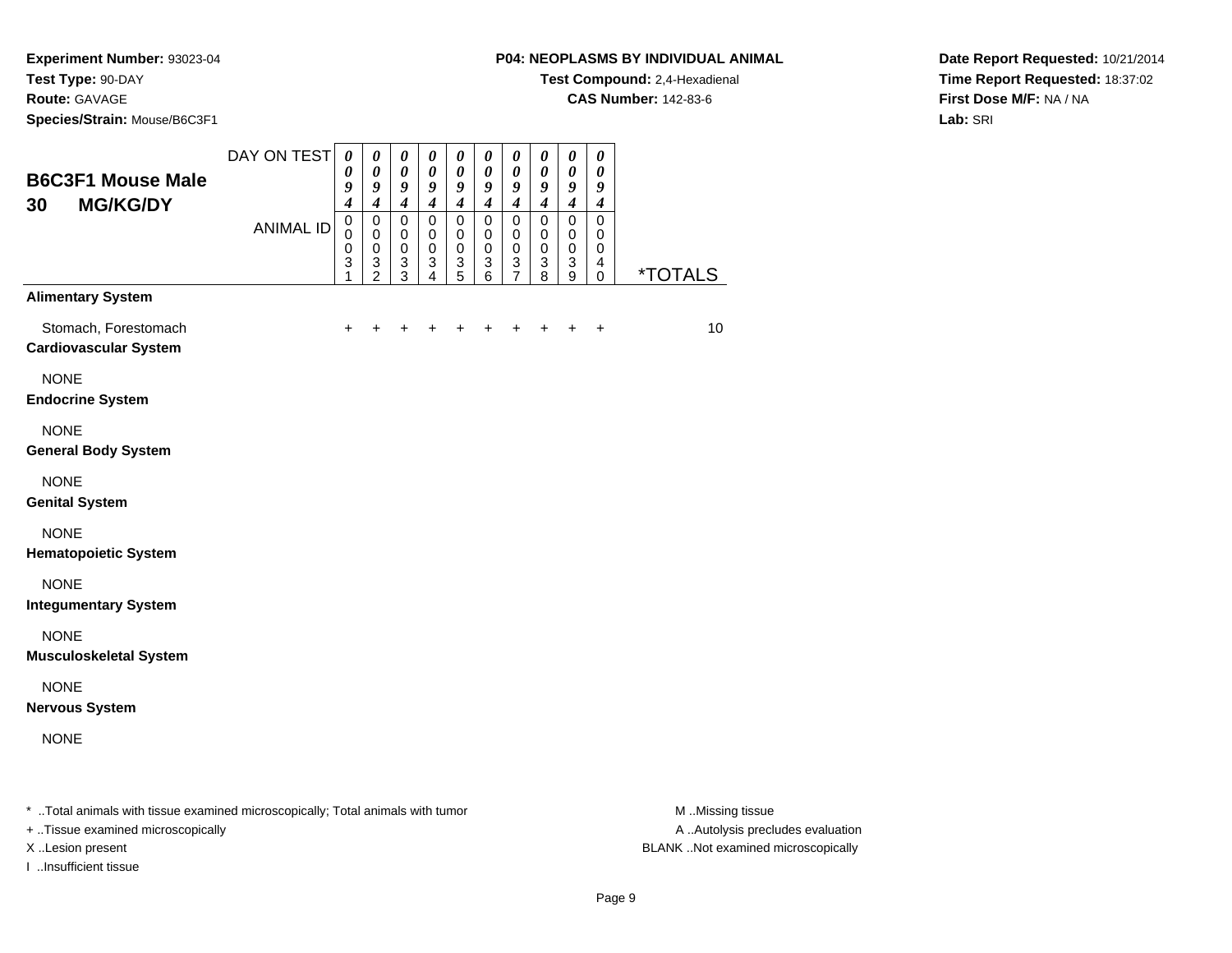**Route:** GAVAGE

**Species/Strain:** Mouse/B6C3F1

# **P04: NEOPLASMS BY INDIVIDUAL ANIMAL**

**Test Compound:** 2,4-Hexadienal

**CAS Number:** 142-83-6

**Date Report Requested:** 10/21/2014**Time Report Requested:** 18:37:02**First Dose M/F:** NA / NA**Lab:** SRI

| <b>B6C3F1 Mouse Male</b><br><b>MG/KG/DY</b><br>30 | DAY ON TEST      | 0<br>0<br>9<br>4 | 0<br>0<br>9<br>4                          | $\boldsymbol{\theta}$<br>$\boldsymbol{\theta}$<br>9<br>4 | 0<br>$\boldsymbol{\theta}$<br>9<br>4      | 0<br>$\boldsymbol{\theta}$<br>9<br>4      | 0<br>0<br>9<br>4             | 0<br>0<br>9<br>4                                                            | 0<br>0<br>9<br>4      | 0<br>0<br>9<br>4                     | 0<br>0<br>9<br>4             |                       |
|---------------------------------------------------|------------------|------------------|-------------------------------------------|----------------------------------------------------------|-------------------------------------------|-------------------------------------------|------------------------------|-----------------------------------------------------------------------------|-----------------------|--------------------------------------|------------------------------|-----------------------|
|                                                   | <b>ANIMAL ID</b> | 0<br>0<br>0<br>3 | 0<br>$\mathbf 0$<br>$\mathbf 0$<br>3<br>2 | 0<br>$\mathbf 0$<br>$\mathbf 0$<br>3<br>3                | 0<br>$\mathbf 0$<br>$\mathbf 0$<br>3<br>4 | 0<br>$\mathbf 0$<br>$\mathbf 0$<br>3<br>5 | $\Omega$<br>0<br>0<br>3<br>6 | $\mathbf 0$<br>$\mathbf 0$<br>$\pmb{0}$<br>$\overline{3}$<br>$\overline{7}$ | 0<br>0<br>0<br>3<br>8 | $\Omega$<br>0<br>$\pmb{0}$<br>3<br>9 | $\Omega$<br>0<br>0<br>4<br>0 | <i><b>*TOTALS</b></i> |
| <b>Respiratory System</b>                         |                  |                  |                                           |                                                          |                                           |                                           |                              |                                                                             |                       |                                      |                              |                       |
| Nose<br><b>Special Senses System</b>              |                  | $\ddot{}$        |                                           |                                                          |                                           |                                           |                              |                                                                             |                       |                                      | $\div$                       | 10                    |
| <b>NONE</b><br><b>Urinary System</b>              |                  |                  |                                           |                                                          |                                           |                                           |                              |                                                                             |                       |                                      |                              |                       |
| <b>NONE</b><br><b>SYSTEMIC LESIONS</b>            |                  |                  |                                           |                                                          |                                           |                                           |                              |                                                                             |                       |                                      |                              |                       |
| Multiple Organ                                    |                  | ٠                |                                           |                                                          |                                           |                                           |                              |                                                                             |                       |                                      | +                            | 10                    |

\* ..Total animals with tissue examined microscopically; Total animals with tumor **M** . Missing tissue M ..Missing tissue

+ ..Tissue examined microscopically

I ..Insufficient tissue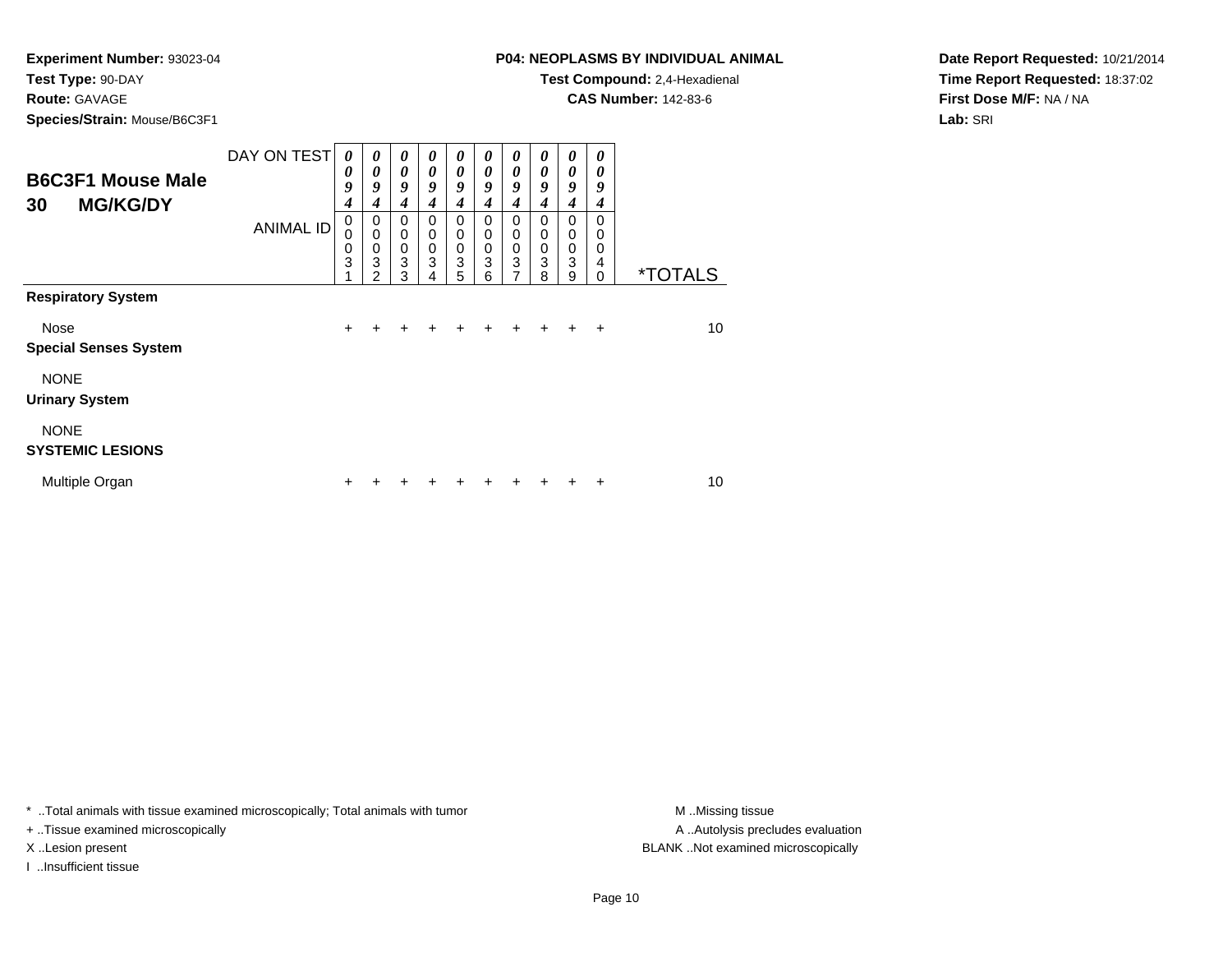# **Route:** GAVAGE

**Species/Strain:** Mouse/B6C3F1

### **P04: NEOPLASMS BY INDIVIDUAL ANIMAL**

**Test Compound:** 2,4-Hexadienal

**CAS Number:** 142-83-6

**Date Report Requested:** 10/21/2014**Time Report Requested:** 18:37:02**First Dose M/F:** NA / NA**Lab:** SRI

| <b>B6C3F1 Mouse Male</b><br><b>MG/KG/DY</b><br>60                           | DAY ON TEST      | $\boldsymbol{\theta}$<br>0<br>9<br>$\boldsymbol{4}$ | $\boldsymbol{\theta}$<br>$\boldsymbol{\theta}$<br>9<br>$\boldsymbol{4}$ | 0<br>0<br>9<br>$\boldsymbol{4}$ | 0<br>0<br>9<br>$\boldsymbol{4}$           | 0<br>0<br>9<br>$\boldsymbol{4}$ | 0<br>0<br>$\boldsymbol{\theta}$<br>$\boldsymbol{4}$ | 0<br>0<br>9<br>$\boldsymbol{4}$              | 0<br>0<br>9<br>$\boldsymbol{4}$ | 0<br>0<br>9<br>$\boldsymbol{4}$ | 0<br>0<br>9<br>4                |                       |
|-----------------------------------------------------------------------------|------------------|-----------------------------------------------------|-------------------------------------------------------------------------|---------------------------------|-------------------------------------------|---------------------------------|-----------------------------------------------------|----------------------------------------------|---------------------------------|---------------------------------|---------------------------------|-----------------------|
|                                                                             | <b>ANIMAL ID</b> | $\mathbf 0$<br>0<br>0<br>4<br>1                     | $\mathbf 0$<br>0<br>0<br>4<br>$\overline{2}$                            | $\mathbf 0$<br>0<br>0<br>4<br>3 | $\mathbf 0$<br>0<br>$\mathbf 0$<br>4<br>4 | $\mathbf 0$<br>0<br>0<br>4<br>5 | 0<br>$\mathbf 0$<br>0<br>4<br>6                     | $\mathbf 0$<br>0<br>0<br>4<br>$\overline{7}$ | $\pmb{0}$<br>0<br>0<br>4<br>8   | $\mathbf 0$<br>0<br>0<br>4<br>9 | $\mathbf 0$<br>0<br>0<br>5<br>0 | <i><b>*TOTALS</b></i> |
| <b>Alimentary System</b>                                                    |                  |                                                     |                                                                         |                                 |                                           |                                 |                                                     |                                              |                                 |                                 |                                 |                       |
| Esophagus<br>Gallbladder                                                    |                  |                                                     |                                                                         |                                 |                                           |                                 | +<br>A                                              |                                              |                                 |                                 |                                 | 1<br>0                |
| Intestine Large, Cecum<br>Intestine Large, Colon<br>Intestine Large, Rectum |                  |                                                     |                                                                         |                                 |                                           |                                 | $\ddot{}$<br>+<br>+                                 |                                              |                                 |                                 |                                 | 1<br>1<br>1           |
| Intestine Small, Duodenum<br>Intestine Small, Ileum                         |                  |                                                     |                                                                         |                                 |                                           |                                 | A<br>A                                              |                                              |                                 |                                 |                                 | 0<br>$\mathbf 0$      |
| Intestine Small, Jejunum<br>Liver                                           |                  |                                                     |                                                                         |                                 |                                           |                                 | A<br>+                                              |                                              |                                 |                                 |                                 | 0<br>1                |
| Pancreas<br>Salivary Glands                                                 |                  |                                                     |                                                                         |                                 |                                           |                                 | +<br>+                                              |                                              |                                 |                                 |                                 | 1<br>1                |
| Stomach, Forestomach<br>Stomach, Glandular<br><b>Cardiovascular System</b>  |                  | +                                                   |                                                                         |                                 |                                           | ٠                               | A<br>$\ddot{}$                                      | +                                            |                                 |                                 |                                 | 9<br>1                |
| Heart                                                                       |                  |                                                     |                                                                         |                                 |                                           |                                 | +                                                   |                                              |                                 |                                 |                                 | $\mathbf{1}$          |
| <b>Endocrine System</b>                                                     |                  |                                                     |                                                                         |                                 |                                           |                                 |                                                     |                                              |                                 |                                 |                                 |                       |
| <b>Adrenal Cortex</b><br>Adrenal Medulla                                    |                  |                                                     |                                                                         |                                 |                                           |                                 | +<br>M                                              |                                              |                                 |                                 |                                 | 1<br>0                |
| Parathyroid Gland<br><b>Pituitary Gland</b>                                 |                  |                                                     |                                                                         |                                 |                                           |                                 | M                                                   |                                              |                                 |                                 |                                 | $\mathbf 0$<br>0      |

\* ..Total animals with tissue examined microscopically; Total animals with tumor **M** . Missing tissue M ..Missing tissue

+ ..Tissue examined microscopically

I ..Insufficient tissue

A ..Autolysis precludes evaluation

X ..Lesion present BLANK ..Not examined microscopically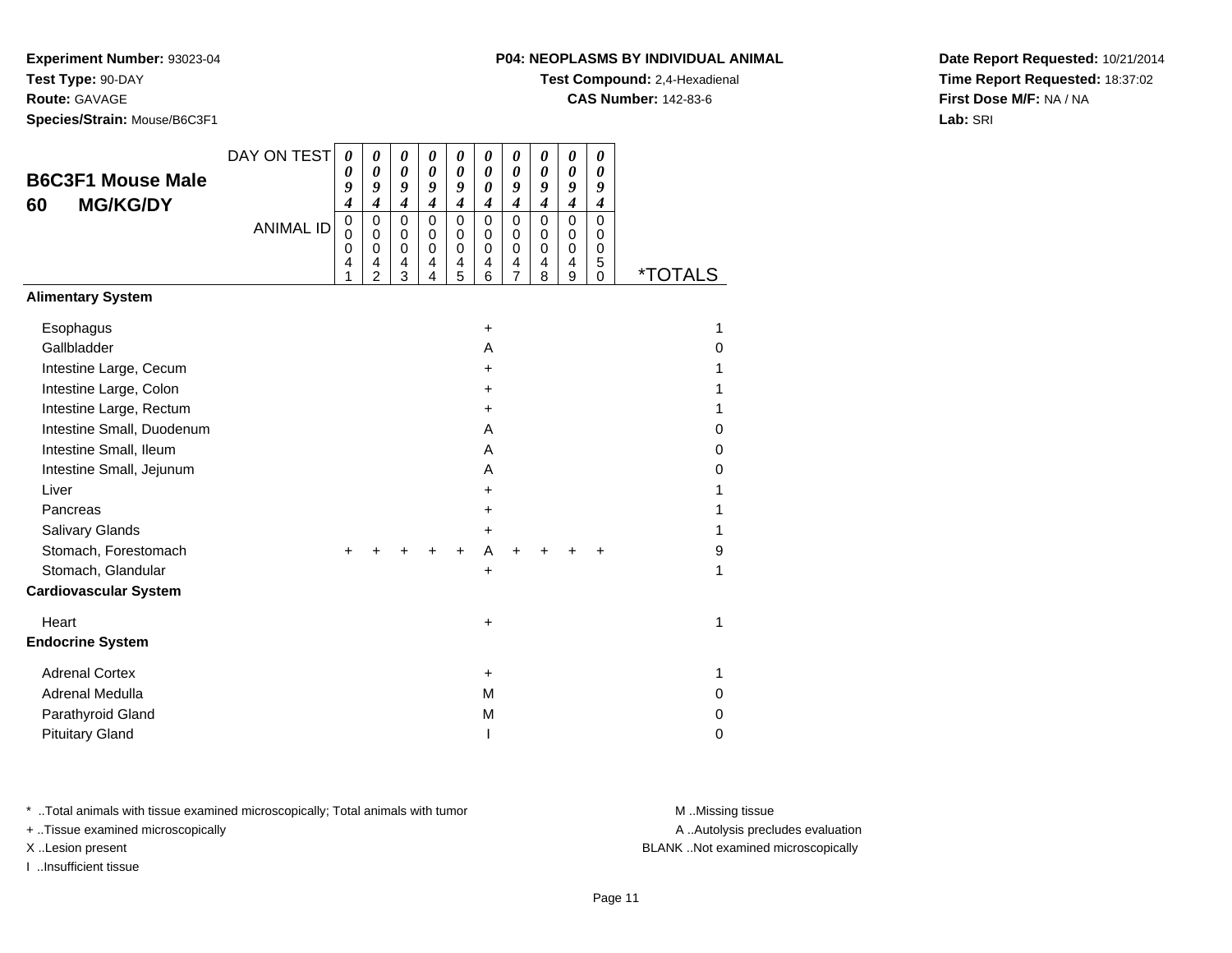**P04: NEOPLASMS BY INDIVIDUAL ANIMAL**

**Test Compound:** 2,4-Hexadienal

**CAS Number:** 142-83-6

**Experiment Number:** 93023-04**Test Type:** 90-DAY

**Route:** GAVAGE

**Species/Strain:** Mouse/B6C3F1

**Date Report Requested:** 10/21/2014**Time Report Requested:** 18:37:02**First Dose M/F:** NA / NA**Lab:** SRI

| <b>B6C3F1 Mouse Male</b>             | DAY ON TEST      | $\boldsymbol{\theta}$<br>0<br>9                           | $\boldsymbol{\theta}$<br>0<br>9                                            | 0<br>0<br>9                                                   | 0<br>$\boldsymbol{\theta}$<br>9                                                  | $\boldsymbol{\theta}$<br>0<br>9                               | 0<br>0<br>$\boldsymbol{\theta}$                    | 0<br>0<br>9                                                   | 0<br>0<br>9                                         | 0<br>0<br>9                       | $\boldsymbol{\theta}$<br>0<br>9             |                       |
|--------------------------------------|------------------|-----------------------------------------------------------|----------------------------------------------------------------------------|---------------------------------------------------------------|----------------------------------------------------------------------------------|---------------------------------------------------------------|----------------------------------------------------|---------------------------------------------------------------|-----------------------------------------------------|-----------------------------------|---------------------------------------------|-----------------------|
| <b>MG/KG/DY</b><br>60                | <b>ANIMAL ID</b> | $\boldsymbol{4}$<br>$\pmb{0}$<br>0<br>$\pmb{0}$<br>4<br>1 | $\boldsymbol{4}$<br>0<br>$\mathbf 0$<br>$\mathbf 0$<br>4<br>$\overline{2}$ | $\boldsymbol{4}$<br>$\mathbf 0$<br>0<br>$\mathbf 0$<br>4<br>3 | $\boldsymbol{4}$<br>$\mathbf 0$<br>$\pmb{0}$<br>$\pmb{0}$<br>4<br>$\overline{4}$ | $\boldsymbol{4}$<br>$\mathbf 0$<br>0<br>$\mathbf 0$<br>4<br>5 | 4<br>$\mathbf 0$<br>0<br>$\mathbf 0$<br>4<br>$\,6$ | $\boldsymbol{4}$<br>$\Omega$<br>0<br>0<br>4<br>$\overline{7}$ | $\boldsymbol{4}$<br>$\mathbf 0$<br>0<br>0<br>4<br>8 | 4<br>$\Omega$<br>0<br>0<br>4<br>9 | 4<br>$\Omega$<br>0<br>0<br>5<br>$\mathbf 0$ | <i><b>*TOTALS</b></i> |
| <b>Thyroid Gland</b>                 |                  |                                                           |                                                                            |                                                               |                                                                                  |                                                               | $+$                                                |                                                               |                                                     |                                   |                                             |                       |
| <b>General Body System</b>           |                  |                                                           |                                                                            |                                                               |                                                                                  |                                                               |                                                    |                                                               |                                                     |                                   |                                             |                       |
| <b>NONE</b><br><b>Genital System</b> |                  |                                                           |                                                                            |                                                               |                                                                                  |                                                               |                                                    |                                                               |                                                     |                                   |                                             |                       |
| Epididymis                           |                  |                                                           |                                                                            |                                                               |                                                                                  |                                                               | $\ddot{}$                                          |                                                               |                                                     |                                   |                                             | 1                     |
| <b>Preputial Gland</b>               |                  |                                                           |                                                                            |                                                               |                                                                                  |                                                               | +                                                  |                                                               |                                                     |                                   |                                             | 1                     |
| Prostate                             |                  |                                                           |                                                                            |                                                               |                                                                                  |                                                               | +                                                  |                                                               |                                                     |                                   |                                             | 1                     |
| <b>Seminal Vesicle</b>               |                  |                                                           |                                                                            |                                                               |                                                                                  |                                                               | $\ddot{}$                                          |                                                               |                                                     |                                   |                                             | 1                     |
| <b>Testes</b>                        |                  |                                                           |                                                                            |                                                               |                                                                                  |                                                               | $\ddot{}$                                          | $\ddot{}$                                                     |                                                     |                                   |                                             | $\overline{2}$        |
| <b>Hematopoietic System</b>          |                  |                                                           |                                                                            |                                                               |                                                                                  |                                                               |                                                    |                                                               |                                                     |                                   |                                             |                       |
| <b>Bone Marrow</b>                   |                  |                                                           |                                                                            |                                                               |                                                                                  |                                                               | +                                                  |                                                               |                                                     |                                   |                                             | 1                     |
| Lymph Node, Mandibular               |                  |                                                           |                                                                            |                                                               |                                                                                  |                                                               | +                                                  |                                                               |                                                     |                                   |                                             | 1                     |
| Lymph Node, Mesenteric               |                  |                                                           |                                                                            |                                                               |                                                                                  |                                                               | +                                                  |                                                               |                                                     |                                   |                                             | 1                     |
| Spleen                               |                  |                                                           |                                                                            |                                                               |                                                                                  |                                                               | +                                                  |                                                               |                                                     |                                   |                                             | 1                     |
| Thymus                               |                  |                                                           |                                                                            |                                                               |                                                                                  |                                                               | +                                                  |                                                               |                                                     |                                   |                                             | 1                     |
| <b>Integumentary System</b>          |                  |                                                           |                                                                            |                                                               |                                                                                  |                                                               |                                                    |                                                               |                                                     |                                   |                                             |                       |
| <b>Mammary Gland</b>                 |                  |                                                           |                                                                            |                                                               |                                                                                  |                                                               | M                                                  |                                                               |                                                     |                                   |                                             | 0                     |
| Skin                                 |                  |                                                           |                                                                            |                                                               |                                                                                  |                                                               | $\ddot{}$                                          |                                                               |                                                     |                                   |                                             | 1                     |
| <b>Musculoskeletal System</b>        |                  |                                                           |                                                                            |                                                               |                                                                                  |                                                               |                                                    |                                                               |                                                     |                                   |                                             |                       |
| Bone                                 |                  |                                                           |                                                                            |                                                               |                                                                                  |                                                               | +                                                  |                                                               |                                                     |                                   |                                             | 1                     |

\* ..Total animals with tissue examined microscopically; Total animals with tumor **M** . Missing tissue M ..Missing tissue

+ ..Tissue examined microscopically

I ..Insufficient tissue

A ..Autolysis precludes evaluation

X ..Lesion present BLANK ..Not examined microscopically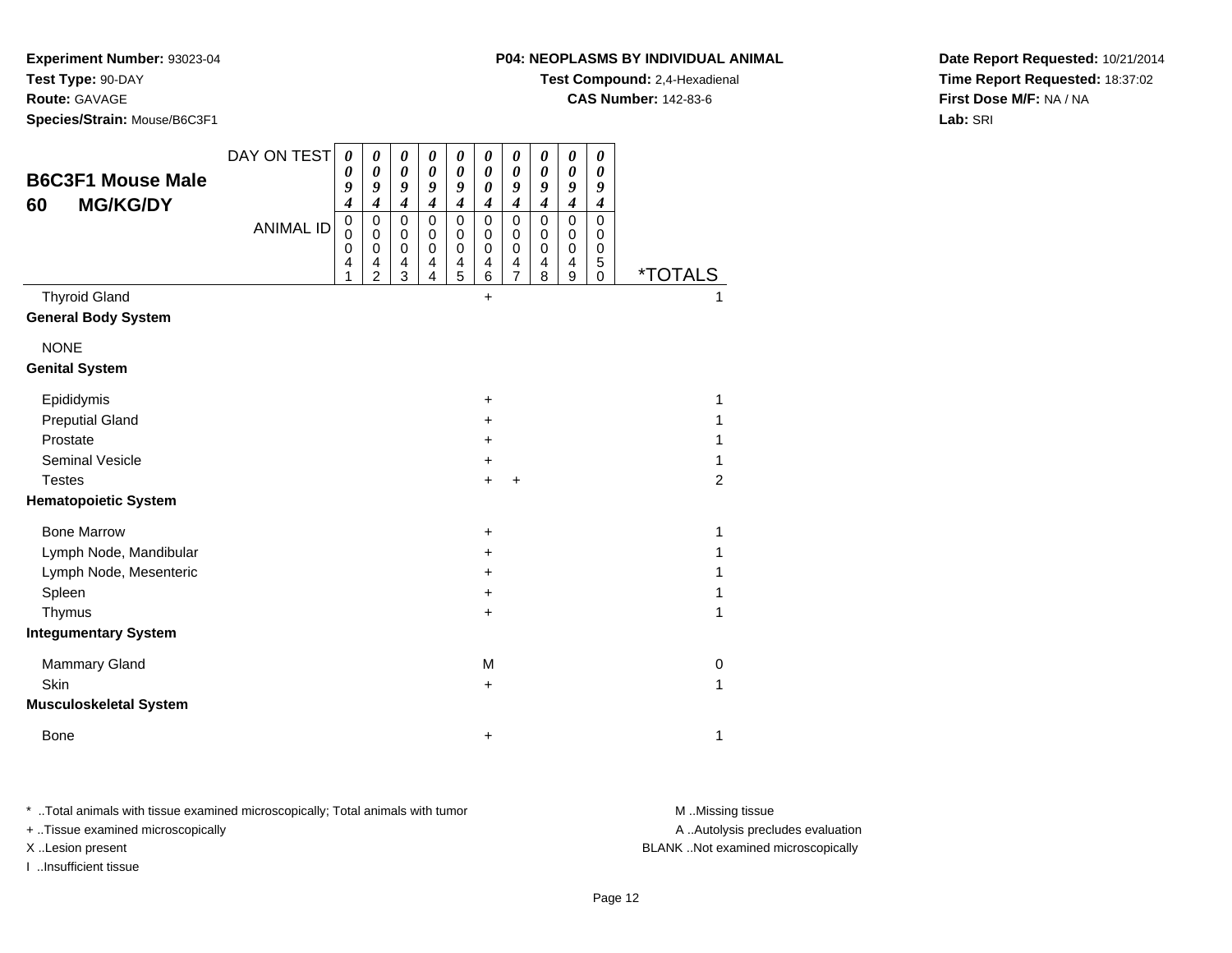**Route:** GAVAGE

**Species/Strain:** Mouse/B6C3F1

# **P04: NEOPLASMS BY INDIVIDUAL ANIMAL**

**Test Compound:** 2,4-Hexadienal

**CAS Number:** 142-83-6

**Date Report Requested:** 10/21/2014**Time Report Requested:** 18:37:02**First Dose M/F:** NA / NA**Lab:** SRI

| <b>B6C3F1 Mouse Male</b><br><b>MG/KG/DY</b><br>60           | DAY ON TEST<br><b>ANIMAL ID</b> | 0<br>0<br>9<br>4<br>$\pmb{0}$<br>$\mathbf 0$<br>$\mathbf 0$<br>4<br>1 | 0<br>$\boldsymbol{\theta}$<br>9<br>4<br>$\mathbf 0$<br>$\mathbf 0$<br>$\mathbf 0$<br>4<br>$\overline{2}$ | 0<br>$\boldsymbol{\theta}$<br>9<br>$\boldsymbol{4}$<br>$\mathbf 0$<br>0<br>$\pmb{0}$<br>4<br>3 | 0<br>0<br>9<br>$\boldsymbol{4}$<br>$\Omega$<br>0<br>$\pmb{0}$<br>4<br>4 | 0<br>0<br>9<br>$\boldsymbol{4}$<br>$\mathbf 0$<br>0<br>$\pmb{0}$<br>$\overline{\mathbf{4}}$<br>5 | 0<br>0<br>$\boldsymbol{\theta}$<br>$\boldsymbol{4}$<br>$\mathbf 0$<br>$\mathbf 0$<br>$\pmb{0}$<br>$\overline{4}$<br>6 | 0<br>0<br>9<br>4<br>0<br>0<br>0<br>4<br>$\overline{7}$ | 0<br>0<br>9<br>4<br>$\mathbf 0$<br>0<br>0<br>4<br>8 | 0<br>0<br>9<br>4<br>$\mathbf 0$<br>0<br>$\mathbf 0$<br>$\overline{4}$<br>9 | 0<br>0<br>9<br>4<br>$\Omega$<br>$\Omega$<br>$\Omega$<br>5<br>$\Omega$ | <i><b>*TOTALS</b></i> |
|-------------------------------------------------------------|---------------------------------|-----------------------------------------------------------------------|----------------------------------------------------------------------------------------------------------|------------------------------------------------------------------------------------------------|-------------------------------------------------------------------------|--------------------------------------------------------------------------------------------------|-----------------------------------------------------------------------------------------------------------------------|--------------------------------------------------------|-----------------------------------------------------|----------------------------------------------------------------------------|-----------------------------------------------------------------------|-----------------------|
| <b>Nervous System</b>                                       |                                 |                                                                       |                                                                                                          |                                                                                                |                                                                         |                                                                                                  |                                                                                                                       |                                                        |                                                     |                                                                            |                                                                       |                       |
| <b>Brain</b><br><b>Respiratory System</b>                   |                                 |                                                                       |                                                                                                          |                                                                                                |                                                                         |                                                                                                  | $\ddot{}$                                                                                                             |                                                        |                                                     |                                                                            |                                                                       | 1                     |
| Lung<br>Nose                                                |                                 |                                                                       |                                                                                                          |                                                                                                |                                                                         |                                                                                                  | $\ddot{}$                                                                                                             |                                                        |                                                     |                                                                            |                                                                       | 1<br>10               |
| Pleura                                                      |                                 | +                                                                     |                                                                                                          |                                                                                                |                                                                         |                                                                                                  | +                                                                                                                     |                                                        |                                                     |                                                                            | +                                                                     | 1                     |
| Trachea<br><b>Special Senses System</b>                     |                                 |                                                                       |                                                                                                          |                                                                                                |                                                                         |                                                                                                  | $\ddot{}$                                                                                                             |                                                        |                                                     |                                                                            |                                                                       | 1                     |
| <b>NONE</b><br><b>Urinary System</b>                        |                                 |                                                                       |                                                                                                          |                                                                                                |                                                                         |                                                                                                  |                                                                                                                       |                                                        |                                                     |                                                                            |                                                                       |                       |
| Kidney<br><b>Urinary Bladder</b><br><b>SYSTEMIC LESIONS</b> |                                 |                                                                       |                                                                                                          |                                                                                                |                                                                         |                                                                                                  | $\ddot{}$<br>$+$                                                                                                      |                                                        |                                                     |                                                                            |                                                                       | 1<br>1                |
| Multiple Organ                                              |                                 |                                                                       |                                                                                                          |                                                                                                |                                                                         |                                                                                                  |                                                                                                                       |                                                        |                                                     |                                                                            | +                                                                     | 10                    |

\* ..Total animals with tissue examined microscopically; Total animals with tumor **M** . Missing tissue M ..Missing tissue

+ ..Tissue examined microscopically

I ..Insufficient tissue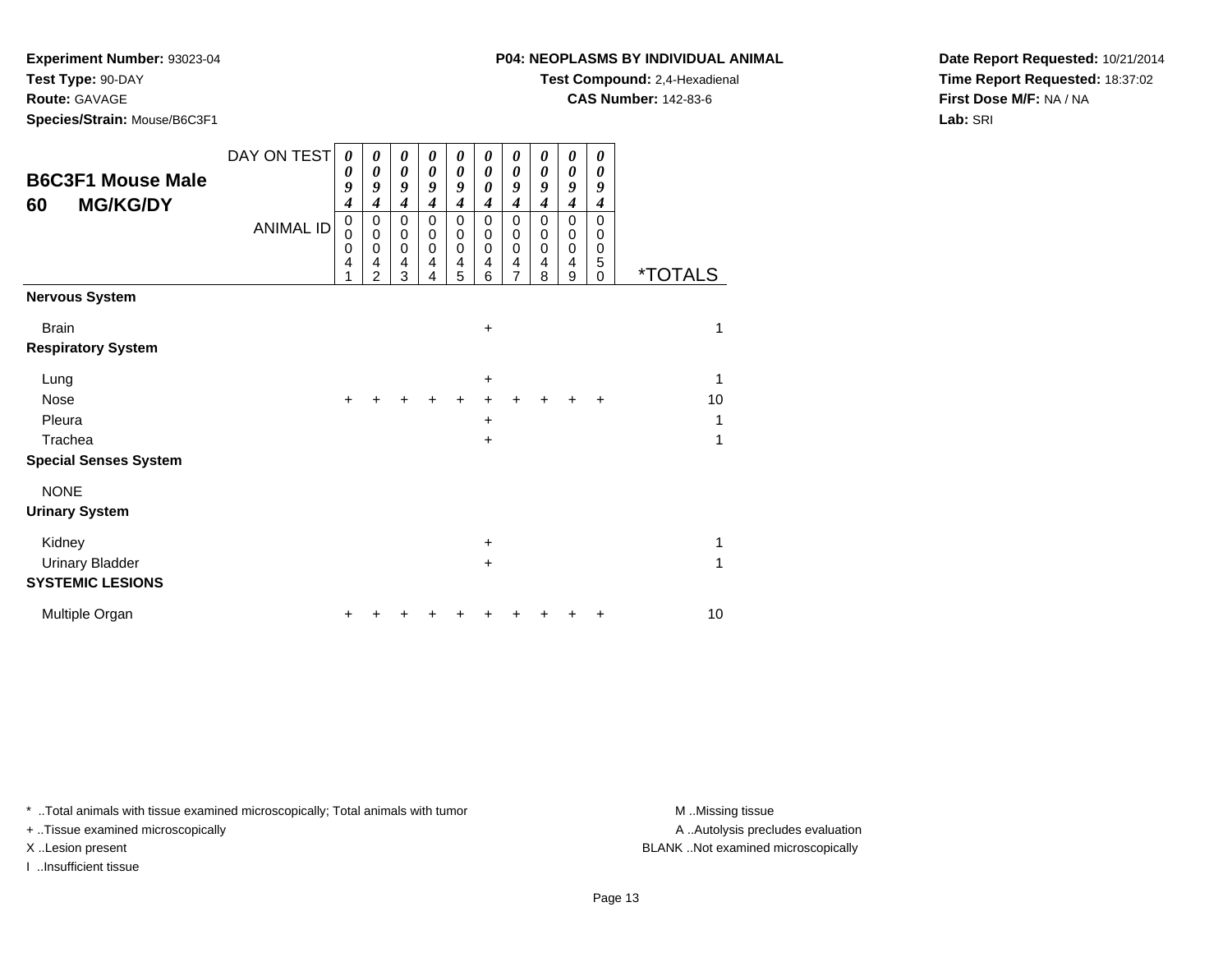# **Route:** GAVAGE

**Species/Strain:** Mouse/B6C3F1

# **P04: NEOPLASMS BY INDIVIDUAL ANIMAL**

**Test Compound:** 2,4-Hexadienal

**CAS Number:** 142-83-6

**Date Report Requested:** 10/21/2014**Time Report Requested:** 18:37:03**First Dose M/F:** NA / NA**Lab:** SRI

| <b>B6C3F1 Mouse Male</b><br><b>MG/KG/DY</b><br>120 | DAY ON TEST<br><b>ANIMAL ID</b> | 0<br>0<br>9<br>4<br>$\pmb{0}$<br>0<br>0<br>5<br>1 | 0<br>$\boldsymbol{\theta}$<br>9<br>$\boldsymbol{4}$<br>$\Omega$<br>$\mathbf 0$<br>$\pmb{0}$<br>5<br>$\mathfrak{p}$ | 0<br>$\boldsymbol{\theta}$<br>9<br>$\boldsymbol{4}$<br>$\mathbf 0$<br>$\pmb{0}$<br>$\mathbf 0$<br>5<br>3 | 0<br>$\boldsymbol{\theta}$<br>9<br>$\boldsymbol{4}$<br>$\Omega$<br>$\mathbf 0$<br>$\mathbf 0$<br>5<br>4 | 0<br>$\boldsymbol{\theta}$<br>9<br>4<br>$\mathbf 0$<br>$\mathbf 0$<br>$\mathbf 0$<br>5<br>$\overline{5}$ | 0<br>$\boldsymbol{\theta}$<br>9<br>$\boldsymbol{4}$<br>$\Omega$<br>$\mathbf 0$<br>$\mathbf 0$<br>5<br>6 | 0<br>$\boldsymbol{\theta}$<br>9<br>$\boldsymbol{4}$<br>$\mathbf 0$<br>$\mathbf 0$<br>$\mathbf 0$<br>5<br>$\overline{7}$ | 0<br>$\boldsymbol{\theta}$<br>9<br>$\boldsymbol{4}$<br>$\Omega$<br>$\mathbf 0$<br>$\mathbf 0$<br>5<br>8 | 0<br>$\boldsymbol{\theta}$<br>9<br>4<br>0<br>0<br>$\mathbf 0$<br>5<br>9 | 0<br>0<br>9<br>4<br>$\Omega$<br>$\mathbf 0$<br>$\mathbf 0$<br>6<br>0 | <i><b>*TOTALS</b></i> |
|----------------------------------------------------|---------------------------------|---------------------------------------------------|--------------------------------------------------------------------------------------------------------------------|----------------------------------------------------------------------------------------------------------|---------------------------------------------------------------------------------------------------------|----------------------------------------------------------------------------------------------------------|---------------------------------------------------------------------------------------------------------|-------------------------------------------------------------------------------------------------------------------------|---------------------------------------------------------------------------------------------------------|-------------------------------------------------------------------------|----------------------------------------------------------------------|-----------------------|
| <b>Alimentary System</b>                           |                                 |                                                   |                                                                                                                    |                                                                                                          |                                                                                                         |                                                                                                          |                                                                                                         |                                                                                                                         |                                                                                                         |                                                                         |                                                                      |                       |
| Esophagus                                          |                                 | +                                                 | +                                                                                                                  | $\ddot{}$                                                                                                | +                                                                                                       | +                                                                                                        | +                                                                                                       | $\ddot{}$                                                                                                               | +                                                                                                       | +                                                                       | +                                                                    | 10                    |
| Gallbladder                                        |                                 | +                                                 | +                                                                                                                  | +                                                                                                        | +                                                                                                       | +                                                                                                        | +                                                                                                       | M                                                                                                                       | +                                                                                                       | +                                                                       | +                                                                    | 9                     |
| Intestine Large, Cecum                             |                                 | +                                                 | $\ddot{}$                                                                                                          | $\ddot{}$                                                                                                | $\ddot{}$                                                                                               | $\ddot{}$                                                                                                | +                                                                                                       | +                                                                                                                       | +                                                                                                       | +                                                                       | +                                                                    | 10                    |
| Intestine Large, Colon                             |                                 | $\ddot{}$                                         | $\ddot{}$                                                                                                          | $\ddot{}$                                                                                                | $\ddot{}$                                                                                               | $\ddot{}$                                                                                                | $\ddot{}$                                                                                               | $\ddot{}$                                                                                                               | $\ddot{}$                                                                                               | $\ddot{}$                                                               | $\ddot{}$                                                            | 10                    |
| Intestine Large, Rectum                            |                                 | +                                                 | $\ddot{}$                                                                                                          | +                                                                                                        | $\ddot{}$                                                                                               | $\ddot{}$                                                                                                | +                                                                                                       | +                                                                                                                       | $\ddot{}$                                                                                               | +                                                                       | +                                                                    | 10                    |
| Intestine Small, Duodenum                          |                                 | $\ddot{}$                                         | $\ddot{}$                                                                                                          | $\ddot{}$                                                                                                | $\ddot{}$                                                                                               | $\ddot{}$                                                                                                | $\ddot{}$                                                                                               | $\ddot{}$                                                                                                               | $\ddot{}$                                                                                               | $\ddot{}$                                                               | ÷                                                                    | 10                    |
| Intestine Small, Ileum                             |                                 | $\ddot{}$                                         | $\ddot{}$                                                                                                          | $\ddot{}$                                                                                                | $\ddot{}$                                                                                               | $\ddot{}$                                                                                                | $\ddot{}$                                                                                               | $\ddot{}$                                                                                                               | $\ddot{}$                                                                                               | $\ddot{}$                                                               | ÷                                                                    | 10                    |
| Intestine Small, Jejunum                           |                                 | +                                                 | +                                                                                                                  | +                                                                                                        | +                                                                                                       | +                                                                                                        | $\ddot{}$                                                                                               | $\ddot{}$                                                                                                               | $\ddot{}$                                                                                               | $\pm$                                                                   | +                                                                    | 10                    |
| Liver                                              |                                 | +                                                 | +                                                                                                                  | $\ddot{}$                                                                                                | +                                                                                                       | $\ddot{}$                                                                                                | +                                                                                                       | +                                                                                                                       | $\ddot{}$                                                                                               | +                                                                       | +                                                                    | 10                    |
| Pancreas                                           |                                 | +                                                 | +                                                                                                                  | $\ddot{}$                                                                                                | $\ddot{}$                                                                                               | $\ddot{}$                                                                                                | $\ddot{}$                                                                                               | $\ddot{}$                                                                                                               | $\ddot{}$                                                                                               | $\ddot{}$                                                               | $\ddot{}$                                                            | 10                    |
| Salivary Glands                                    |                                 | $\ddot{}$                                         | +                                                                                                                  | $\ddot{}$                                                                                                | $\ddot{}$                                                                                               | $\ddot{}$                                                                                                | $\ddot{}$                                                                                               | $\ddot{}$                                                                                                               | $\ddot{}$                                                                                               | +                                                                       | $\ddot{}$                                                            | 10                    |
| Stomach, Forestomach                               |                                 | +                                                 | +                                                                                                                  | $\ddot{}$                                                                                                | $\ddot{}$                                                                                               | $\ddot{}$                                                                                                | $\ddot{}$                                                                                               | $\ddot{}$                                                                                                               | $\ddot{}$                                                                                               | $\ddot{}$                                                               | $\ddot{}$                                                            | 10                    |
| Stomach, Glandular                                 |                                 | $\ddot{}$                                         |                                                                                                                    |                                                                                                          |                                                                                                         | $\ddot{}$                                                                                                | $\ddot{}$                                                                                               | $\ddot{}$                                                                                                               | $\ddot{}$                                                                                               | $\ddot{}$                                                               | $\ddot{}$                                                            | 10                    |
| <b>Cardiovascular System</b>                       |                                 |                                                   |                                                                                                                    |                                                                                                          |                                                                                                         |                                                                                                          |                                                                                                         |                                                                                                                         |                                                                                                         |                                                                         |                                                                      |                       |
| Heart                                              |                                 | +                                                 |                                                                                                                    |                                                                                                          |                                                                                                         |                                                                                                          |                                                                                                         |                                                                                                                         |                                                                                                         |                                                                         | +                                                                    | 10                    |
| <b>Endocrine System</b>                            |                                 |                                                   |                                                                                                                    |                                                                                                          |                                                                                                         |                                                                                                          |                                                                                                         |                                                                                                                         |                                                                                                         |                                                                         |                                                                      |                       |
| <b>Adrenal Cortex</b>                              |                                 | +                                                 | +                                                                                                                  | +                                                                                                        | +                                                                                                       | +                                                                                                        | ٠                                                                                                       | +                                                                                                                       | +                                                                                                       | ٠                                                                       | ٠                                                                    | 10                    |
| Adrenal Medulla                                    |                                 | +                                                 | +                                                                                                                  | +                                                                                                        | $\ddot{}$                                                                                               | +                                                                                                        | +                                                                                                       | +                                                                                                                       | +                                                                                                       | +                                                                       | +                                                                    | 10                    |
| Parathyroid Gland                                  |                                 | +                                                 | +                                                                                                                  | +                                                                                                        | +                                                                                                       | $\ddot{}$                                                                                                | +                                                                                                       | +                                                                                                                       | $\ddot{}$                                                                                               | +                                                                       | M                                                                    | 9                     |
| <b>Pituitary Gland</b>                             |                                 |                                                   |                                                                                                                    |                                                                                                          | ÷                                                                                                       | M                                                                                                        | $\ddot{}$                                                                                               | $\ddot{}$                                                                                                               | ÷                                                                                                       | $\ddot{}$                                                               | +                                                                    | 9                     |

\* ..Total animals with tissue examined microscopically; Total animals with tumor **M** . Missing tissue M ..Missing tissue

+ ..Tissue examined microscopically

I ..Insufficient tissue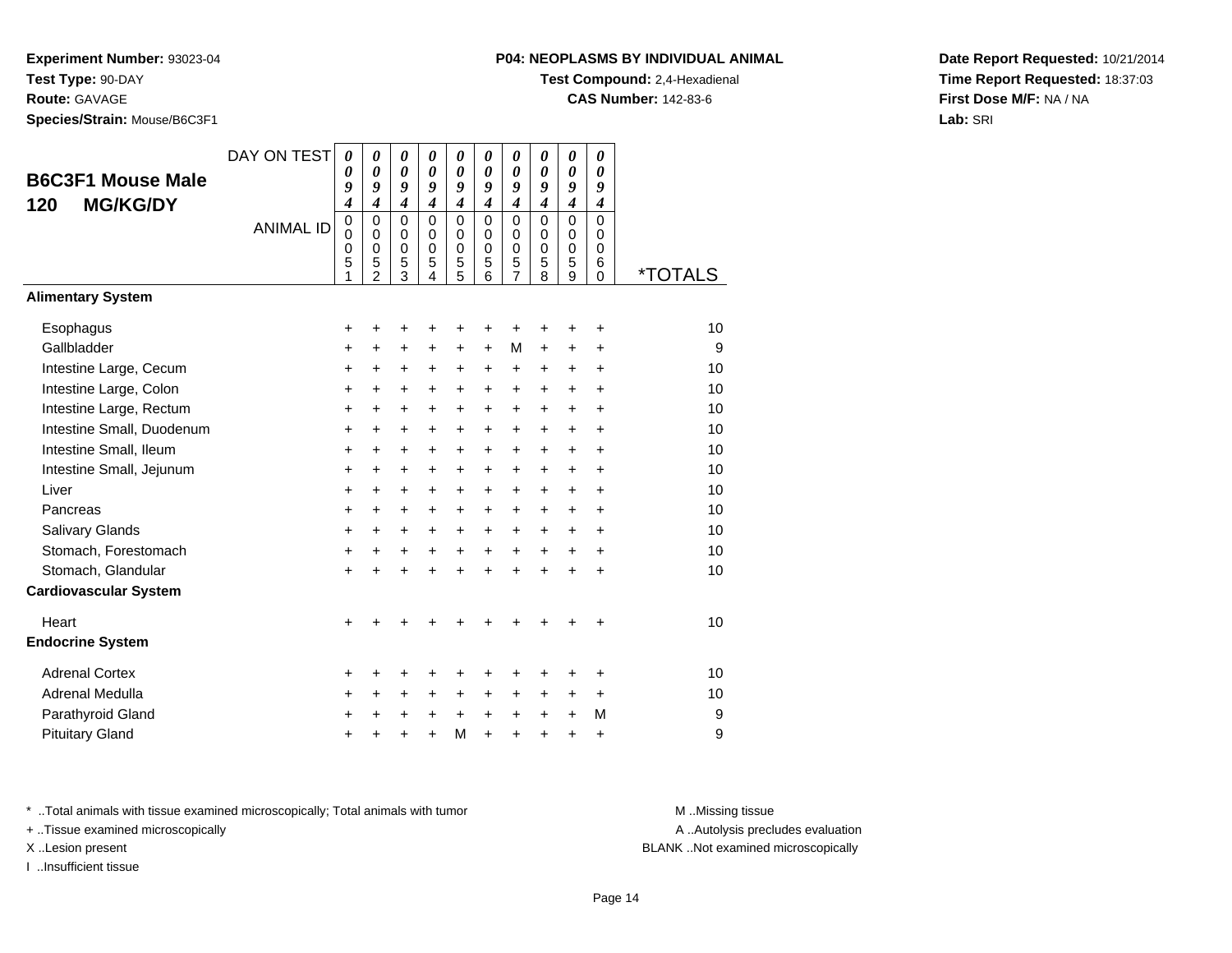**P04: NEOPLASMS BY INDIVIDUAL ANIMAL**

**Test Compound:** 2,4-Hexadienal

**CAS Number:** 142-83-6

**Experiment Number:** 93023-04**Test Type:** 90-DAY

**Route:** GAVAGE

**Species/Strain:** Mouse/B6C3F1

**Date Report Requested:** 10/21/2014**Time Report Requested:** 18:37:03**First Dose M/F:** NA / NA**Lab:** SRI

| <b>B6C3F1 Mouse Male</b><br><b>MG/KG/DY</b><br>120 | DAY ON TEST      | $\boldsymbol{\theta}$<br>$\boldsymbol{\theta}$<br>9<br>4 | $\boldsymbol{\theta}$<br>0<br>9<br>$\boldsymbol{4}$    | 0<br>$\boldsymbol{\theta}$<br>9<br>4             | 0<br>$\boldsymbol{\theta}$<br>9<br>$\boldsymbol{4}$ | 0<br>0<br>9<br>$\boldsymbol{4}$                | 0<br>0<br>9<br>4                       | $\boldsymbol{\theta}$<br>0<br>9<br>$\boldsymbol{4}$ | 0<br>0<br>9<br>$\boldsymbol{4}$ | 0<br>0<br>9<br>4              | 0<br>0<br>9<br>$\boldsymbol{4}$           |             |
|----------------------------------------------------|------------------|----------------------------------------------------------|--------------------------------------------------------|--------------------------------------------------|-----------------------------------------------------|------------------------------------------------|----------------------------------------|-----------------------------------------------------|---------------------------------|-------------------------------|-------------------------------------------|-------------|
|                                                    | <b>ANIMAL ID</b> | $\pmb{0}$<br>0<br>$\mathbf 0$<br>5<br>1                  | $\mathbf 0$<br>0<br>$\mathbf 0$<br>5<br>$\overline{2}$ | $\mathbf 0$<br>0<br>$\mathbf 0$<br>$\frac{5}{3}$ | $\Omega$<br>0<br>$\mathbf 0$<br>5<br>4              | $\mathbf 0$<br>0<br>$\pmb{0}$<br>$\frac{5}{5}$ | $\Omega$<br>0<br>$\mathbf 0$<br>5<br>6 | $\mathbf 0$<br>0<br>$\pmb{0}$<br>$\frac{5}{7}$      | $\mathbf 0$<br>0<br>0<br>5<br>8 | 0<br>0<br>$\pmb{0}$<br>5<br>9 | $\mathbf 0$<br>0<br>$\mathbf 0$<br>6<br>0 | *TOTALS     |
| <b>Thyroid Gland</b>                               |                  | $\ddot{}$                                                | $\ddot{}$                                              | $\ddot{}$                                        | $\ddot{}$                                           | $\ddot{}$                                      | $\ddot{}$                              | $\ddot{}$                                           | $\ddot{}$                       | $+$                           | M                                         | 9           |
| <b>General Body System</b>                         |                  |                                                          |                                                        |                                                  |                                                     |                                                |                                        |                                                     |                                 |                               |                                           |             |
| <b>NONE</b>                                        |                  |                                                          |                                                        |                                                  |                                                     |                                                |                                        |                                                     |                                 |                               |                                           |             |
| <b>Genital System</b>                              |                  |                                                          |                                                        |                                                  |                                                     |                                                |                                        |                                                     |                                 |                               |                                           |             |
| Epididymis                                         |                  | +                                                        | +                                                      | +                                                | +                                                   | +                                              | +                                      | +                                                   |                                 | +                             | ٠                                         | 10          |
| <b>Preputial Gland</b>                             |                  | +                                                        | +                                                      | +                                                | +                                                   | +                                              | +                                      | +                                                   | +                               | +                             | +                                         | 10          |
| Prostate                                           |                  | $\ddot{}$                                                | $\ddot{}$                                              | $\ddot{}$                                        | +                                                   | $\ddot{}$                                      | $\ddot{}$                              | $\ddot{}$                                           | $\ddot{}$                       | $\pm$                         | $\ddot{}$                                 | 10          |
| <b>Seminal Vesicle</b>                             |                  | +                                                        | +                                                      | +                                                | +                                                   | +                                              | $\ddot{}$                              | $\ddot{}$                                           | +                               | +                             | $\ddot{}$                                 | 10          |
| <b>Testes</b>                                      |                  | $\ddot{}$                                                | +                                                      | +                                                | +                                                   | $\ddot{}$                                      | $\ddot{}$                              | $\ddot{}$                                           | $\ddot{}$                       | +                             | $\ddot{}$                                 | 10          |
| <b>Hematopoietic System</b>                        |                  |                                                          |                                                        |                                                  |                                                     |                                                |                                        |                                                     |                                 |                               |                                           |             |
| <b>Bone Marrow</b>                                 |                  | +                                                        | +                                                      | +                                                | +                                                   | +                                              | +                                      | +                                                   | +                               | +                             | +                                         | 10          |
| Lymph Node, Mandibular                             |                  | +                                                        | +                                                      | +                                                | $\pm$                                               | $\ddot{}$                                      | +                                      | +                                                   | $\pm$                           | $\pm$                         | +                                         | 10          |
| Lymph Node, Mesenteric                             |                  | +                                                        | +                                                      | $\ddot{}$                                        | +                                                   | $\ddot{}$                                      | +                                      | +                                                   | +                               | +                             | $\ddot{}$                                 | 10          |
| Spleen                                             |                  | +                                                        | +                                                      | +                                                | +                                                   | +                                              | +                                      | +                                                   | +                               | +                             | +                                         | 10          |
| Thymus                                             |                  | $\ddot{}$                                                |                                                        | +                                                | +                                                   | $\ddot{}$                                      | $\ddot{}$                              | $\ddot{}$                                           | $\ddot{}$                       | $\ddot{}$                     | $\ddot{}$                                 | 10          |
| <b>Integumentary System</b>                        |                  |                                                          |                                                        |                                                  |                                                     |                                                |                                        |                                                     |                                 |                               |                                           |             |
| Mammary Gland                                      |                  | M                                                        | M                                                      | M                                                | M                                                   | M                                              | М                                      | М                                                   | M                               | M                             | M                                         | $\mathbf 0$ |
| Skin                                               |                  | $\ddot{}$                                                |                                                        | +                                                |                                                     | +                                              | +                                      | +                                                   | +                               | +                             | +                                         | 10          |
| <b>Musculoskeletal System</b>                      |                  |                                                          |                                                        |                                                  |                                                     |                                                |                                        |                                                     |                                 |                               |                                           |             |
| <b>Bone</b>                                        |                  | +                                                        |                                                        |                                                  |                                                     | ٠                                              | +                                      | +                                                   | +                               | +                             | +                                         | 10          |

\* ..Total animals with tissue examined microscopically; Total animals with tumor **M** . Missing tissue M ..Missing tissue

+ ..Tissue examined microscopically

I ..Insufficient tissue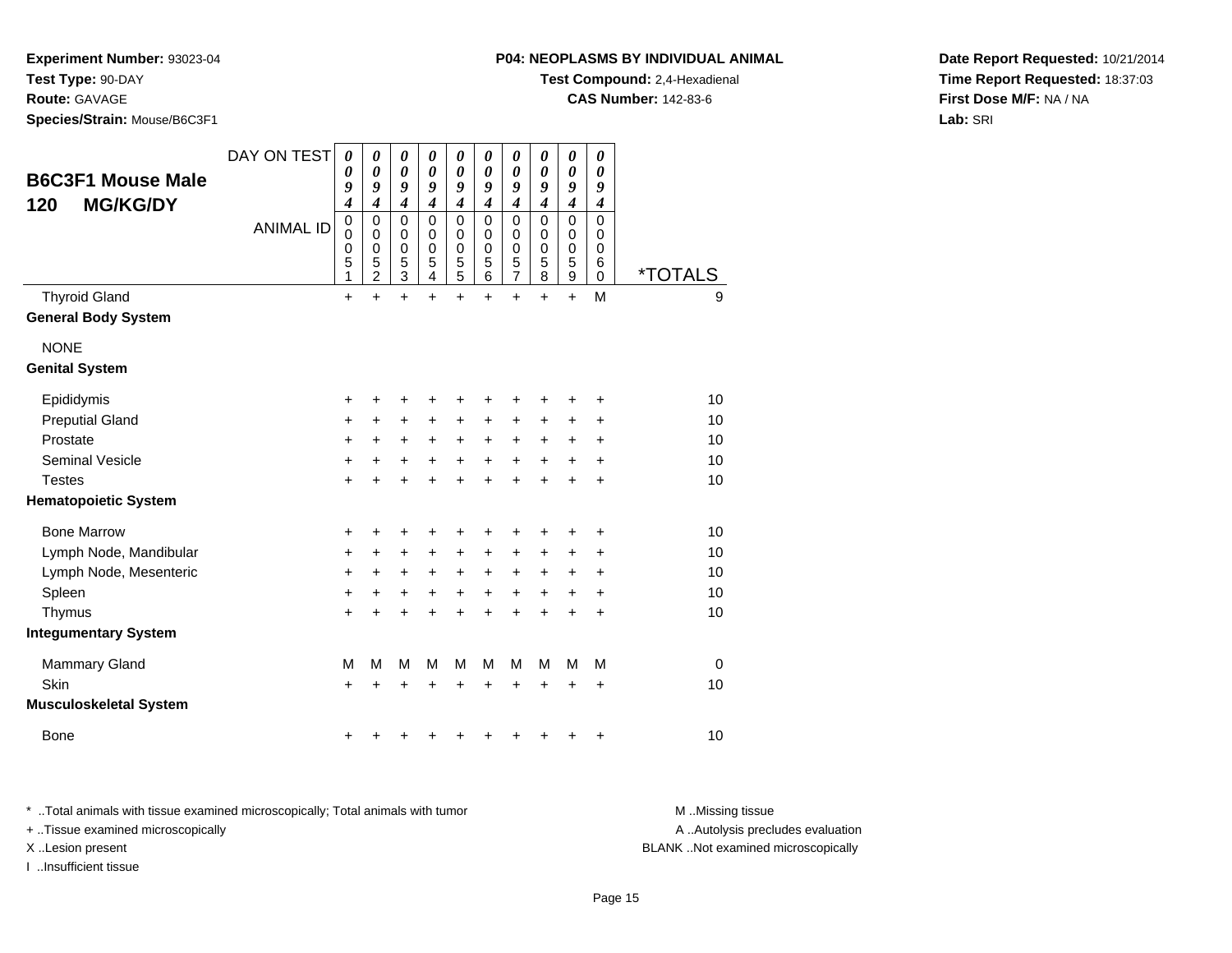**Test Type:** 90-DAY

# **Route:** GAVAGE

**Species/Strain:** Mouse/B6C3F1

# **Test Compound:** 2,4-Hexadienal

**CAS Number:** 142-83-6

**Date Report Requested:** 10/21/2014**Time Report Requested:** 18:37:03**First Dose M/F:** NA / NA**Lab:** SRI

|                              | DAY ON TEST      | 0<br>$\boldsymbol{\theta}$ | 0<br>$\boldsymbol{\theta}$ | 0<br>$\boldsymbol{\theta}$ | 0<br>$\boldsymbol{\theta}$ | 0<br>$\boldsymbol{\theta}$ | 0<br>0               | 0<br>$\boldsymbol{\theta}$ | 0<br>0        | 0<br>$\boldsymbol{\theta}$      | 0<br>$\boldsymbol{\theta}$ |                            |
|------------------------------|------------------|----------------------------|----------------------------|----------------------------|----------------------------|----------------------------|----------------------|----------------------------|---------------|---------------------------------|----------------------------|----------------------------|
| <b>B6C3F1 Mouse Male</b>     |                  | 9                          | 9                          | 9                          | $\boldsymbol{g}$           | 9                          | 9                    | 9                          | 9             | 9                               | 9                          |                            |
| <b>MG/KG/DY</b><br>120       |                  | 4                          | $\boldsymbol{4}$           | $\boldsymbol{4}$           | 4                          | $\boldsymbol{4}$           | 4                    | 4                          | 4             | $\boldsymbol{4}$                | $\boldsymbol{4}$           |                            |
|                              | <b>ANIMAL ID</b> | $\pmb{0}$<br>$\mathbf 0$   | 0<br>$\pmb{0}$             | $\mathbf 0$<br>$\pmb{0}$   | $\mathbf 0$<br>0           | $\mathbf 0$<br>0           | $\Omega$<br>$\Omega$ | $\mathbf 0$<br>0           | $\Omega$<br>0 | $\mathbf 0$<br>$\boldsymbol{0}$ | $\mathbf 0$<br>0           |                            |
|                              |                  | $\mathbf 0$                | $\pmb{0}$                  | $\mathbf 0$                | $\mathbf 0$                | $\pmb{0}$                  | 0                    | 0                          | 0             | $\pmb{0}$                       | 0                          |                            |
|                              |                  | 5                          | 5<br>$\overline{2}$        | 5<br>3                     | 5<br>4                     | 5<br>5                     | 5<br>6               | 5<br>7                     | 5<br>8        | 5<br>9                          | 6<br>$\Omega$              | <i><b>*TOTALS</b></i>      |
| <b>Nervous System</b>        |                  |                            |                            |                            |                            |                            |                      |                            |               |                                 |                            |                            |
| <b>Brain</b>                 |                  | +                          |                            |                            |                            |                            |                      |                            |               |                                 | $\div$                     | 10                         |
| <b>Respiratory System</b>    |                  |                            |                            |                            |                            |                            |                      |                            |               |                                 |                            |                            |
| Lung                         |                  | $\ddot{}$                  | $\ddot{}$                  | M                          | +                          | +                          | +                    | +                          | ÷             | +                               | $\ddot{}$                  | 9                          |
| <b>Nose</b>                  |                  | +                          | $\ddot{}$                  | $\ddot{}$                  | $+$                        | $+$                        | $\ddot{}$            | $\ddot{}$                  | $+$           | $+$                             | +                          | 10                         |
| Trachea                      |                  | $\ddot{}$                  |                            |                            |                            | $\ddot{}$                  | ÷                    | $\ddot{}$                  | ÷             | +                               | $\ddot{}$                  | 10                         |
| <b>Special Senses System</b> |                  |                            |                            |                            |                            |                            |                      |                            |               |                                 |                            |                            |
| <b>NONE</b>                  |                  |                            |                            |                            |                            |                            |                      |                            |               |                                 |                            |                            |
| <b>Urinary System</b>        |                  |                            |                            |                            |                            |                            |                      |                            |               |                                 |                            |                            |
| Kidney                       |                  | $\ddot{}$                  |                            | +                          | +                          | +                          | +                    | +                          | ٠             | ٠                               | ÷                          | 10                         |
| <b>Urinary Bladder</b>       |                  | $+$                        | $\div$                     | $\ddot{}$                  | $\pm$                      | $+$                        | $\ddot{}$            | $+$                        | $\ddot{}$     | $+$                             | $\ddot{}$                  | 10                         |
| <b>SYSTEMIC LESIONS</b>      |                  |                            |                            |                            |                            |                            |                      |                            |               |                                 |                            |                            |
| Multiple Organ               |                  | +                          |                            |                            |                            |                            | ٠                    |                            |               |                                 | ٠                          | 10                         |
|                              |                  |                            |                            |                            |                            |                            |                      |                            |               |                                 |                            | ***<br>***END OF MALE DATA |

\* ..Total animals with tissue examined microscopically; Total animals with tumor **M** . Missing tissue M ..Missing tissue

+ ..Tissue examined microscopically

I ..Insufficient tissue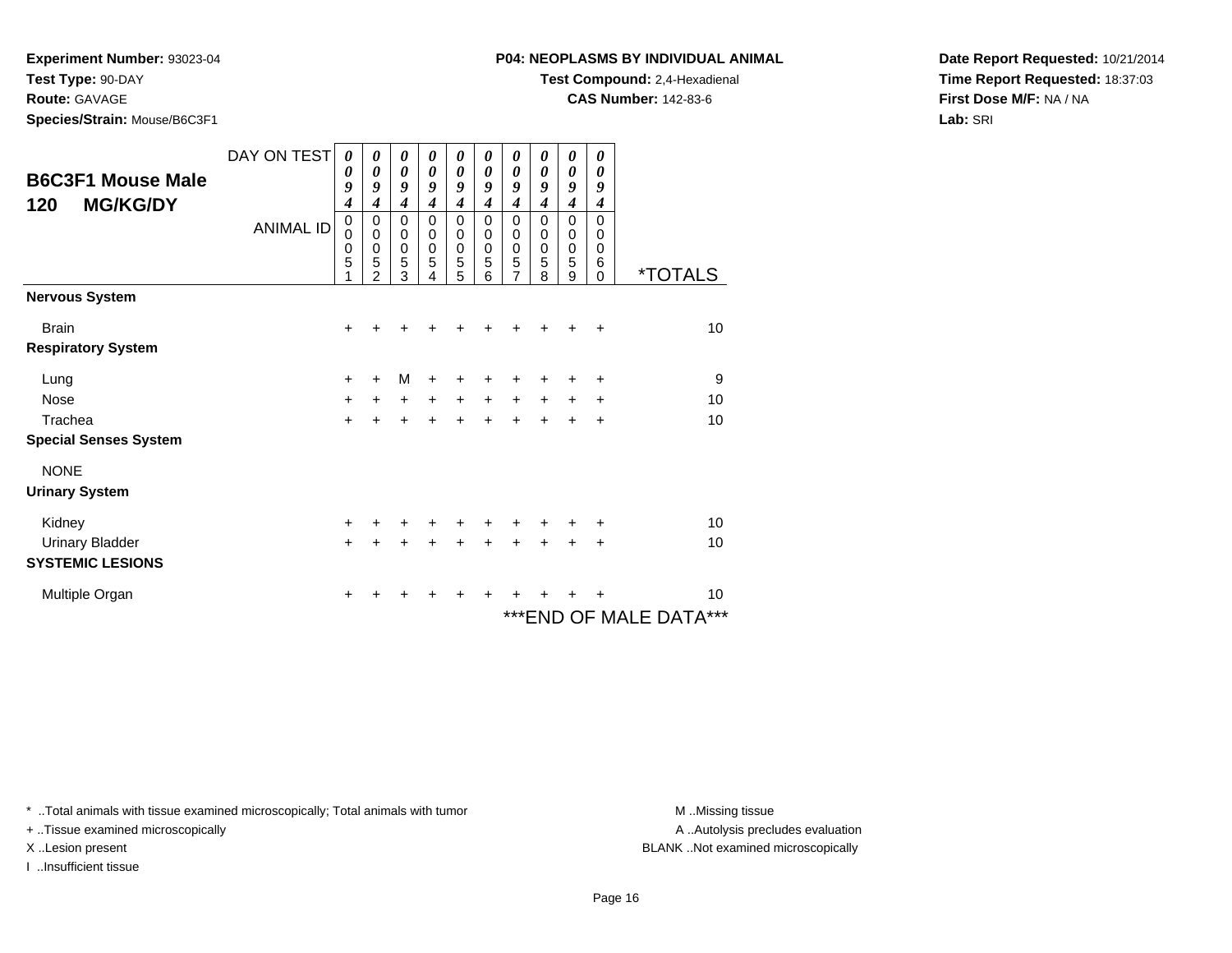**Route:** GAVAGE

**Species/Strain:** Mouse/B6C3F1

# **P04: NEOPLASMS BY INDIVIDUAL ANIMAL**

**Test Compound:** 2,4-Hexadienal

**CAS Number:** 142-83-6

**Date Report Requested:** 10/21/2014**Time Report Requested:** 18:37:03**First Dose M/F:** NA / NA**Lab:** SRI

| <b>B6C3F1 Mouse Female</b><br><b>MG/KG/DY</b><br>0 | DAY ON TEST<br><b>ANIMAL ID</b> | $\boldsymbol{\theta}$<br>0<br>9<br>$\boldsymbol{4}$<br>$\overline{0}$<br>0<br>0<br>6<br>1 | 0<br>0<br>9<br>$\overline{\boldsymbol{4}}$<br>$\mathbf 0$<br>$\mathbf 0$<br>0<br>6<br>$\overline{2}$ | 0<br>$\boldsymbol{\theta}$<br>9<br>$\boldsymbol{4}$<br>$\mathbf 0$<br>0<br>$\mathbf 0$<br>6<br>3 | 0<br>$\boldsymbol{\theta}$<br>9<br>$\overline{\boldsymbol{4}}$<br>$\mathbf 0$<br>$\mathbf 0$<br>$\mathbf 0$<br>6<br>4 | 0<br>0<br>9<br>$\boldsymbol{4}$<br>$\mathbf 0$<br>0<br>$\mathbf 0$<br>6<br>5 | 0<br>$\boldsymbol{\theta}$<br>9<br>$\boldsymbol{4}$<br>$\mathbf 0$<br>$\mathbf 0$<br>$\Omega$<br>6<br>6 | 0<br>$\boldsymbol{\theta}$<br>9<br>$\boldsymbol{4}$<br>$\mathbf 0$<br>$\mathbf 0$<br>$\mathbf 0$<br>6<br>$\overline{7}$ | 0<br>0<br>9<br>$\boldsymbol{4}$<br>$\mathbf 0$<br>$\Omega$<br>$\Omega$<br>6<br>8 | 0<br>$\boldsymbol{\theta}$<br>9<br>$\boldsymbol{4}$<br>$\mathbf 0$<br>$\pmb{0}$<br>$\mathbf 0$<br>6<br>$\overline{9}$ | 0<br>$\boldsymbol{\theta}$<br>9<br>$\boldsymbol{4}$<br>$\overline{0}$<br>$\mathbf 0$<br>$\Omega$<br>$\overline{7}$<br>$\overline{0}$ | <i><b>*TOTALS</b></i> |
|----------------------------------------------------|---------------------------------|-------------------------------------------------------------------------------------------|------------------------------------------------------------------------------------------------------|--------------------------------------------------------------------------------------------------|-----------------------------------------------------------------------------------------------------------------------|------------------------------------------------------------------------------|---------------------------------------------------------------------------------------------------------|-------------------------------------------------------------------------------------------------------------------------|----------------------------------------------------------------------------------|-----------------------------------------------------------------------------------------------------------------------|--------------------------------------------------------------------------------------------------------------------------------------|-----------------------|
| <b>Alimentary System</b>                           |                                 |                                                                                           |                                                                                                      |                                                                                                  |                                                                                                                       |                                                                              |                                                                                                         |                                                                                                                         |                                                                                  |                                                                                                                       |                                                                                                                                      |                       |
| Esophagus                                          |                                 | +                                                                                         | $\ddot{}$                                                                                            | M                                                                                                | $\ddot{}$                                                                                                             | +                                                                            | +                                                                                                       | +                                                                                                                       | +                                                                                | +                                                                                                                     | $\ddot{}$                                                                                                                            | 9                     |
| Gallbladder                                        |                                 | M                                                                                         | $\ddot{}$                                                                                            | $\ddot{}$                                                                                        | $\ddot{}$                                                                                                             | $\ddot{}$                                                                    | $\ddot{}$                                                                                               | $\ddot{}$                                                                                                               | $\ddot{}$                                                                        | $\ddot{}$                                                                                                             | $\ddot{}$                                                                                                                            | 9                     |
| Intestine Large, Cecum                             |                                 | $\ddot{}$                                                                                 | $\ddot{}$                                                                                            | $\ddot{}$                                                                                        | $\ddot{}$                                                                                                             | +                                                                            | +                                                                                                       | $\ddot{}$                                                                                                               | $\ddot{}$                                                                        | $\ddot{}$                                                                                                             | $\ddot{}$                                                                                                                            | 10                    |
| Intestine Large, Colon                             |                                 | +                                                                                         | +                                                                                                    | +                                                                                                | +                                                                                                                     | +                                                                            | +                                                                                                       | +                                                                                                                       | $\ddot{}$                                                                        | $\ddot{}$                                                                                                             | +                                                                                                                                    | 10                    |
| Intestine Large, Rectum                            |                                 | +                                                                                         | $\ddot{}$                                                                                            | $\ddot{}$                                                                                        | $\ddot{}$                                                                                                             | +                                                                            | +                                                                                                       | $\ddot{}$                                                                                                               | $\ddot{}$                                                                        | $\ddot{}$                                                                                                             | $\ddot{}$                                                                                                                            | 10                    |
| Intestine Small, Duodenum                          |                                 | +                                                                                         | +                                                                                                    | +                                                                                                | +                                                                                                                     | +                                                                            | +                                                                                                       | $\ddot{}$                                                                                                               | +                                                                                | $\ddot{}$                                                                                                             | +                                                                                                                                    | 10                    |
| Intestine Small, Ileum                             |                                 | +                                                                                         | +                                                                                                    | +                                                                                                | $\ddot{}$                                                                                                             | $\ddot{}$                                                                    | +                                                                                                       | $\ddot{}$                                                                                                               | +                                                                                | $\ddot{}$                                                                                                             | $\ddot{}$                                                                                                                            | 10                    |
| Intestine Small, Jejunum                           |                                 | $\ddot{}$                                                                                 | $\ddot{}$                                                                                            | $\ddot{}$                                                                                        | $\ddot{}$                                                                                                             | $\ddot{}$                                                                    | $\ddot{}$                                                                                               | $\ddot{}$                                                                                                               | $\ddot{}$                                                                        | $\ddot{}$                                                                                                             | $\ddot{}$                                                                                                                            | 10                    |
| Liver                                              |                                 | $\ddot{}$                                                                                 | $\ddot{}$                                                                                            | $\ddot{}$                                                                                        | $\ddot{}$                                                                                                             | $\ddot{}$                                                                    | $\ddot{}$                                                                                               | $\ddot{}$                                                                                                               | $\ddot{}$                                                                        | $+$                                                                                                                   | $\ddot{}$                                                                                                                            | 10                    |
| Pancreas                                           |                                 | $\ddot{}$                                                                                 | $\ddot{}$                                                                                            | +                                                                                                | $\ddot{}$                                                                                                             | $\ddot{}$                                                                    | $\ddot{}$                                                                                               | $\ddot{}$                                                                                                               | $\ddot{}$                                                                        | $\ddot{}$                                                                                                             | $\ddot{}$                                                                                                                            | 10                    |
| <b>Salivary Glands</b>                             |                                 | +                                                                                         | +                                                                                                    | $\ddot{}$                                                                                        | +                                                                                                                     | +                                                                            | +                                                                                                       | +                                                                                                                       | +                                                                                | $\ddot{}$                                                                                                             | $\ddot{}$                                                                                                                            | 10                    |
| Stomach, Forestomach                               |                                 | +                                                                                         | +                                                                                                    | +                                                                                                | +                                                                                                                     | $\ddot{}$                                                                    | $\ddot{}$                                                                                               | $\ddot{}$                                                                                                               | +                                                                                | $\ddot{}$                                                                                                             | +                                                                                                                                    | 10                    |
| Stomach, Glandular                                 |                                 | +                                                                                         | +                                                                                                    | +                                                                                                | +                                                                                                                     | $\ddot{}$                                                                    |                                                                                                         | $\ddot{}$                                                                                                               | ÷                                                                                | $\ddot{}$                                                                                                             | +                                                                                                                                    | 10                    |
| <b>Cardiovascular System</b>                       |                                 |                                                                                           |                                                                                                      |                                                                                                  |                                                                                                                       |                                                                              |                                                                                                         |                                                                                                                         |                                                                                  |                                                                                                                       |                                                                                                                                      |                       |
| Heart                                              |                                 | +                                                                                         |                                                                                                      |                                                                                                  |                                                                                                                       |                                                                              |                                                                                                         |                                                                                                                         |                                                                                  |                                                                                                                       | ٠                                                                                                                                    | 10                    |
| <b>Endocrine System</b>                            |                                 |                                                                                           |                                                                                                      |                                                                                                  |                                                                                                                       |                                                                              |                                                                                                         |                                                                                                                         |                                                                                  |                                                                                                                       |                                                                                                                                      |                       |
| <b>Adrenal Cortex</b>                              |                                 | +                                                                                         | +                                                                                                    | +                                                                                                | +                                                                                                                     | +                                                                            | +                                                                                                       | +                                                                                                                       | +                                                                                | ٠                                                                                                                     | ٠                                                                                                                                    | 10                    |
| Adrenal Medulla                                    |                                 | +                                                                                         | +                                                                                                    | $\ddot{}$                                                                                        | $\ddot{}$                                                                                                             | $\ddot{}$                                                                    | $\ddot{}$                                                                                               | +                                                                                                                       | $\pm$                                                                            | $\ddot{}$                                                                                                             | $\ddot{}$                                                                                                                            | 10                    |
| Parathyroid Gland                                  |                                 | +                                                                                         | $\ddot{}$                                                                                            | M                                                                                                | $\ddot{}$                                                                                                             | $\ddot{}$                                                                    | $\ddot{}$                                                                                               | $\ddot{}$                                                                                                               | $\ddot{}$                                                                        | +                                                                                                                     | $\ddot{}$                                                                                                                            | 9                     |
| <b>Pituitary Gland</b>                             |                                 | M                                                                                         | ÷                                                                                                    | $\ddot{}$                                                                                        |                                                                                                                       | $\ddot{}$                                                                    |                                                                                                         | $\ddot{}$                                                                                                               | ÷                                                                                | $\ddot{}$                                                                                                             | ÷                                                                                                                                    | 9                     |

\* ..Total animals with tissue examined microscopically; Total animals with tumor **M** . Missing tissue M ..Missing tissue

+ ..Tissue examined microscopically

I ..Insufficient tissue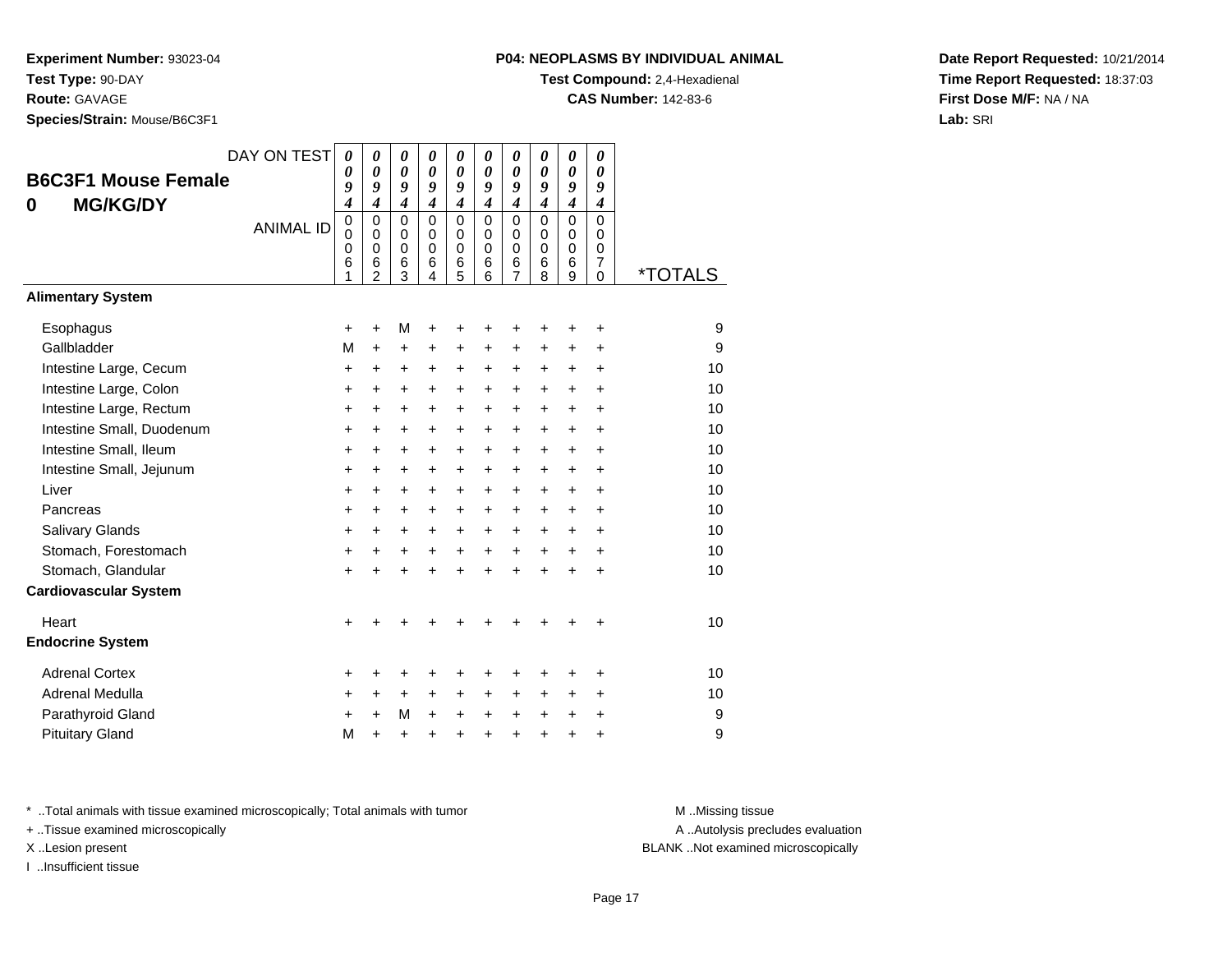**Test Type:** 90-DAY

**Route:** GAVAGE

**Species/Strain:** Mouse/B6C3F1

**Test Compound:** 2,4-Hexadienal

**CAS Number:** 142-83-6

**Date Report Requested:** 10/21/2014**Time Report Requested:** 18:37:03**First Dose M/F:** NA / NA**Lab:** SRI

| 0           | <b>B6C3F1 Mouse Female</b><br><b>MG/KG/DY</b> | DAY ON TEST<br><b>ANIMAL ID</b> | $\boldsymbol{\theta}$<br>$\boldsymbol{\theta}$<br>9<br>4<br>$\mathbf 0$<br>$\mathbf 0$<br>0<br>6<br>1 | $\boldsymbol{\theta}$<br>$\boldsymbol{\theta}$<br>9<br>$\boldsymbol{4}$<br>$\mathbf 0$<br>$\mathbf 0$<br>0<br>6<br>$\overline{2}$ | $\boldsymbol{\theta}$<br>$\boldsymbol{\theta}$<br>9<br>$\boldsymbol{4}$<br>$\mathbf 0$<br>$\pmb{0}$<br>$\mathbf 0$<br>6<br>3 | $\boldsymbol{\theta}$<br>0<br>9<br>$\boldsymbol{4}$<br>$\mathbf 0$<br>$\pmb{0}$<br>$\mathbf 0$<br>6<br>4 | $\pmb{\theta}$<br>$\boldsymbol{\theta}$<br>9<br>$\boldsymbol{4}$<br>$\mathbf 0$<br>$\mathbf 0$<br>0<br>6<br>5 | 0<br>$\boldsymbol{\theta}$<br>9<br>$\boldsymbol{4}$<br>0<br>0<br>0<br>6<br>6 | $\boldsymbol{\theta}$<br>$\boldsymbol{\theta}$<br>9<br>$\boldsymbol{4}$<br>$\mathbf 0$<br>$\mathbf 0$<br>$\mathbf 0$<br>6<br>$\overline{7}$ | 0<br>0<br>9<br>$\boldsymbol{4}$<br>$\mathbf 0$<br>$\mathbf 0$<br>0<br>6<br>8 | 0<br>$\pmb{\theta}$<br>9<br>$\boldsymbol{4}$<br>0<br>0<br>0<br>6<br>9 | 0<br>0<br>9<br>$\boldsymbol{4}$<br>0<br>0<br>0<br>7<br>0 | <i><b>*TOTALS</b></i> |
|-------------|-----------------------------------------------|---------------------------------|-------------------------------------------------------------------------------------------------------|-----------------------------------------------------------------------------------------------------------------------------------|------------------------------------------------------------------------------------------------------------------------------|----------------------------------------------------------------------------------------------------------|---------------------------------------------------------------------------------------------------------------|------------------------------------------------------------------------------|---------------------------------------------------------------------------------------------------------------------------------------------|------------------------------------------------------------------------------|-----------------------------------------------------------------------|----------------------------------------------------------|-----------------------|
|             | <b>Thyroid Gland</b>                          |                                 | $\ddot{}$                                                                                             | $\ddot{}$                                                                                                                         | $\ddot{}$                                                                                                                    | $\ddot{}$                                                                                                | $\ddot{}$                                                                                                     | $\ddot{}$                                                                    | $\ddot{}$                                                                                                                                   | $\ddot{}$                                                                    | $\ddot{}$                                                             | $\ddot{}$                                                | 10                    |
|             | <b>General Body System</b>                    |                                 |                                                                                                       |                                                                                                                                   |                                                                                                                              |                                                                                                          |                                                                                                               |                                                                              |                                                                                                                                             |                                                                              |                                                                       |                                                          |                       |
|             | <b>NONE</b><br><b>Genital System</b>          |                                 |                                                                                                       |                                                                                                                                   |                                                                                                                              |                                                                                                          |                                                                                                               |                                                                              |                                                                                                                                             |                                                                              |                                                                       |                                                          |                       |
|             | <b>Clitoral Gland</b>                         |                                 | +                                                                                                     |                                                                                                                                   |                                                                                                                              |                                                                                                          | +                                                                                                             | +                                                                            | +                                                                                                                                           |                                                                              |                                                                       | ٠                                                        | 10                    |
|             | Ovary                                         |                                 | $\ddot{}$                                                                                             | +                                                                                                                                 | $\ddot{}$                                                                                                                    | +                                                                                                        | $\ddot{}$                                                                                                     | $\ddot{}$                                                                    | $\ddot{}$                                                                                                                                   | $+$                                                                          | $\pm$                                                                 | $\ddot{}$                                                | 10                    |
|             | <b>Uterus</b>                                 |                                 | $\ddot{}$                                                                                             | $\ddot{}$                                                                                                                         | $\ddot{}$                                                                                                                    | $\ddot{}$                                                                                                | $+$                                                                                                           | $\ddot{}$                                                                    | $\ddot{}$                                                                                                                                   | $\ddot{}$                                                                    | $+$                                                                   | $\ddot{}$                                                | 10                    |
|             | <b>Hematopoietic System</b>                   |                                 |                                                                                                       |                                                                                                                                   |                                                                                                                              |                                                                                                          |                                                                                                               |                                                                              |                                                                                                                                             |                                                                              |                                                                       |                                                          |                       |
|             | <b>Bone Marrow</b>                            |                                 | +                                                                                                     | +                                                                                                                                 | +                                                                                                                            | +                                                                                                        | +                                                                                                             | +                                                                            | +                                                                                                                                           |                                                                              | +                                                                     | +                                                        | 10                    |
|             | Lymph Node, Mandibular                        |                                 | +                                                                                                     | +                                                                                                                                 | $\ddot{}$                                                                                                                    | +                                                                                                        | $\ddot{}$                                                                                                     | +                                                                            | $\ddot{}$                                                                                                                                   | +                                                                            | +                                                                     | +                                                        | 10                    |
|             | Lymph Node, Mesenteric                        |                                 | +                                                                                                     | +                                                                                                                                 | $\ddot{}$                                                                                                                    | $+$                                                                                                      | $\ddot{}$                                                                                                     | $+$                                                                          | $\ddot{}$                                                                                                                                   | $\ddot{}$                                                                    | $\ddot{}$                                                             | +                                                        | 10                    |
|             | Spleen                                        |                                 | $\ddot{}$                                                                                             | +                                                                                                                                 | $\ddot{}$                                                                                                                    | $\ddot{}$                                                                                                | $\ddot{}$                                                                                                     | $\ddot{}$                                                                    | $\ddot{}$                                                                                                                                   | $+$                                                                          | $\ddot{}$                                                             | $\ddot{}$                                                | 10                    |
|             | Thymus                                        |                                 | $\ddot{}$                                                                                             | +                                                                                                                                 | $\ddot{}$                                                                                                                    | $\ddot{}$                                                                                                | $\ddot{}$                                                                                                     | $\ddot{}$                                                                    | $\ddot{}$                                                                                                                                   | $\ddot{}$                                                                    | +                                                                     | $\ddot{}$                                                | 10                    |
|             | <b>Integumentary System</b>                   |                                 |                                                                                                       |                                                                                                                                   |                                                                                                                              |                                                                                                          |                                                                                                               |                                                                              |                                                                                                                                             |                                                                              |                                                                       |                                                          |                       |
|             | <b>Mammary Gland</b>                          |                                 | $\ddot{}$                                                                                             | +                                                                                                                                 | +                                                                                                                            |                                                                                                          | +                                                                                                             | +                                                                            | +                                                                                                                                           |                                                                              |                                                                       | +                                                        | 10                    |
| Skin        |                                               |                                 | $\ddot{}$                                                                                             | $\ddot{}$                                                                                                                         | +                                                                                                                            | $\ddot{}$                                                                                                | $\ddot{}$                                                                                                     | $\ddot{}$                                                                    | $\ddot{}$                                                                                                                                   | $\ddot{}$                                                                    | $\ddot{}$                                                             | $\ddot{}$                                                | 10                    |
|             | <b>Musculoskeletal System</b>                 |                                 |                                                                                                       |                                                                                                                                   |                                                                                                                              |                                                                                                          |                                                                                                               |                                                                              |                                                                                                                                             |                                                                              |                                                                       |                                                          |                       |
| <b>Bone</b> |                                               |                                 | +                                                                                                     |                                                                                                                                   |                                                                                                                              |                                                                                                          |                                                                                                               |                                                                              |                                                                                                                                             |                                                                              |                                                                       | +                                                        | 10                    |
|             | <b>Nervous System</b>                         |                                 |                                                                                                       |                                                                                                                                   |                                                                                                                              |                                                                                                          |                                                                                                               |                                                                              |                                                                                                                                             |                                                                              |                                                                       |                                                          |                       |

\* ..Total animals with tissue examined microscopically; Total animals with tumor **M** . Missing tissue M ..Missing tissue

+ ..Tissue examined microscopically

I ..Insufficient tissue

A ..Autolysis precludes evaluation

X ..Lesion present BLANK ..Not examined microscopically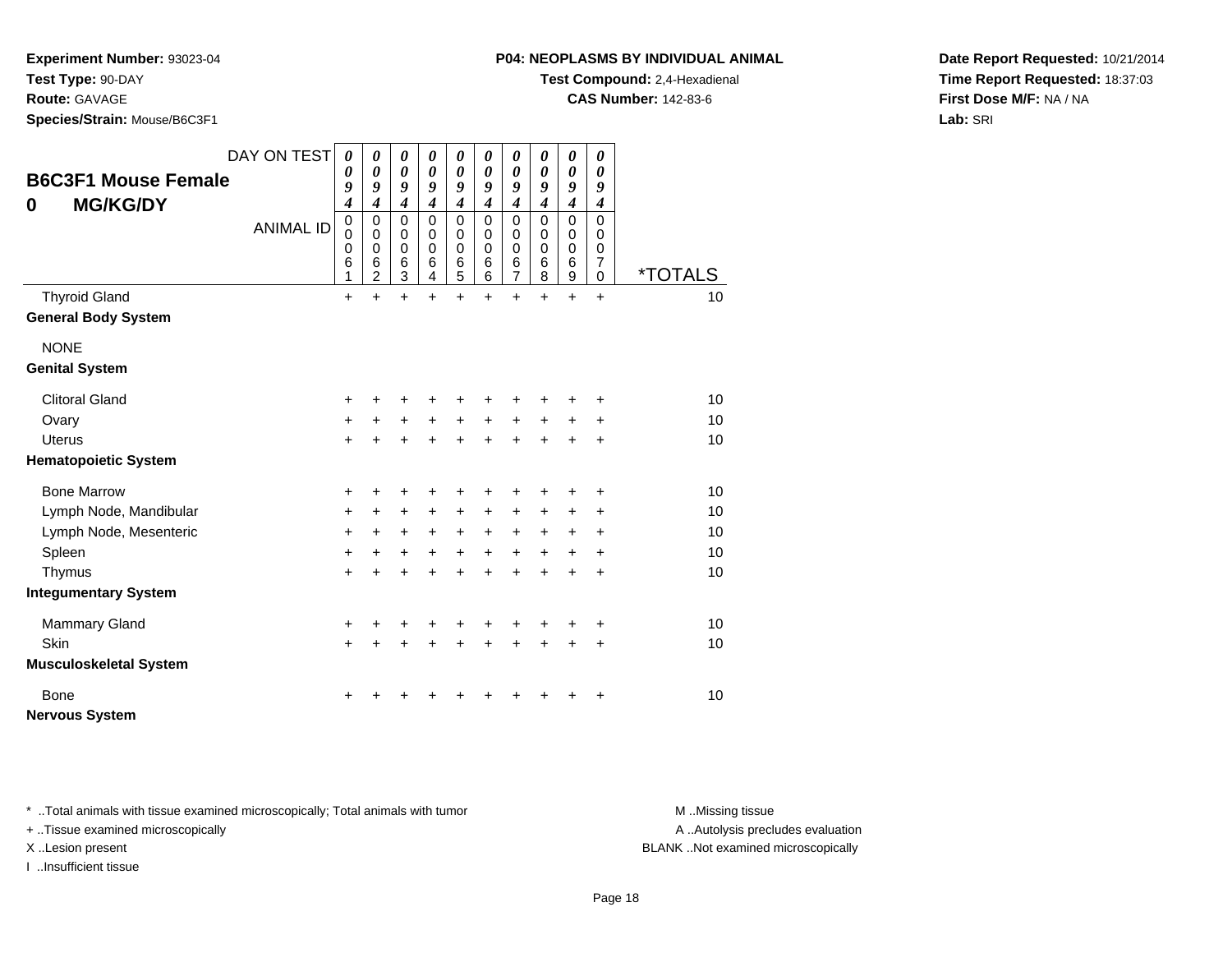**Test Type:** 90-DAY

**Route:** GAVAGE

**Species/Strain:** Mouse/B6C3F1

**Test Compound:** 2,4-Hexadienal

**CAS Number:** 142-83-6

**Date Report Requested:** 10/21/2014**Time Report Requested:** 18:37:03**First Dose M/F:** NA / NA**Lab:** SRI

| <b>B6C3F1 Mouse Female</b><br><b>MG/KG/DY</b><br>0 | DAY ON TEST<br><b>ANIMAL ID</b> | 0<br>0<br>9<br>$\boldsymbol{4}$<br>0<br>$\mathbf 0$<br>$\mathbf 0$<br>$6\phantom{1}6$<br>1 | 0<br>0<br>9<br>4<br>0<br>$\mathbf 0$<br>$\mathbf 0$<br>6<br>$\mathfrak{p}$ | 0<br>0<br>9<br>$\boldsymbol{4}$<br>0<br>$\mathbf 0$<br>$\pmb{0}$<br>$\,6$<br>3 | 0<br>0<br>9<br>4<br>0<br>0<br>$\mathbf 0$<br>6<br>4 | 0<br>0<br>9<br>4<br>0<br>0<br>$\mathbf 0$<br>6<br>5 | 0<br>0<br>9<br>4<br>$\Omega$<br>0<br>0<br>6<br>6 | 0<br>0<br>9<br>$\boldsymbol{4}$<br>0<br>0<br>0<br>6<br>$\overline{7}$ | 0<br>0<br>9<br>4<br>$\Omega$<br>0<br>$\mathbf 0$<br>6<br>8 | 0<br>0<br>9<br>4<br>0<br>0<br>0<br>6<br>9 | 0<br>0<br>9<br>4<br>$\Omega$<br>0<br>$\pmb{0}$<br>$\overline{7}$<br>$\Omega$ | <i><b>*TOTALS</b></i> |
|----------------------------------------------------|---------------------------------|--------------------------------------------------------------------------------------------|----------------------------------------------------------------------------|--------------------------------------------------------------------------------|-----------------------------------------------------|-----------------------------------------------------|--------------------------------------------------|-----------------------------------------------------------------------|------------------------------------------------------------|-------------------------------------------|------------------------------------------------------------------------------|-----------------------|
| <b>Brain</b>                                       |                                 | $\ddot{}$                                                                                  |                                                                            | $\div$                                                                         |                                                     | $\ddot{}$                                           | +                                                | $\ddot{}$                                                             | $\ddot{}$                                                  | $\ddot{}$                                 | $+$                                                                          | 10                    |
| <b>Respiratory System</b>                          |                                 |                                                                                            |                                                                            |                                                                                |                                                     |                                                     |                                                  |                                                                       |                                                            |                                           |                                                                              |                       |
| Lung                                               |                                 | +                                                                                          |                                                                            |                                                                                |                                                     |                                                     |                                                  |                                                                       |                                                            |                                           | ٠                                                                            | 10                    |
| Nose                                               |                                 | $\ddot{}$                                                                                  | $\ddot{}$                                                                  | $\ddot{}$                                                                      | $\ddot{}$                                           | $\ddot{}$                                           | $\ddot{}$                                        | $\ddot{}$                                                             | $\ddot{}$                                                  | $\ddot{}$                                 | $\ddot{}$                                                                    | 10                    |
| Trachea                                            |                                 | $\ddot{}$                                                                                  |                                                                            |                                                                                |                                                     | $\ddot{}$                                           | $\ddot{}$                                        | $\ddot{}$                                                             |                                                            | $\ddot{}$                                 | $\ddot{}$                                                                    | 10                    |
| <b>Special Senses System</b>                       |                                 |                                                                                            |                                                                            |                                                                                |                                                     |                                                     |                                                  |                                                                       |                                                            |                                           |                                                                              |                       |
| <b>NONE</b>                                        |                                 |                                                                                            |                                                                            |                                                                                |                                                     |                                                     |                                                  |                                                                       |                                                            |                                           |                                                                              |                       |
| <b>Urinary System</b>                              |                                 |                                                                                            |                                                                            |                                                                                |                                                     |                                                     |                                                  |                                                                       |                                                            |                                           |                                                                              |                       |
| Kidney                                             |                                 | $\ddot{}$                                                                                  |                                                                            |                                                                                |                                                     |                                                     |                                                  |                                                                       |                                                            |                                           | ٠                                                                            | 10                    |
| <b>Urinary Bladder</b>                             |                                 | $\ddot{}$                                                                                  |                                                                            |                                                                                |                                                     | +                                                   | ÷                                                | $\ddot{}$                                                             | $\ddot{}$                                                  | +                                         | $\ddot{}$                                                                    | 10                    |
| <b>SYSTEMIC LESIONS</b>                            |                                 |                                                                                            |                                                                            |                                                                                |                                                     |                                                     |                                                  |                                                                       |                                                            |                                           |                                                                              |                       |
| Multiple Organ                                     |                                 |                                                                                            |                                                                            |                                                                                |                                                     |                                                     |                                                  |                                                                       |                                                            |                                           | +                                                                            | 10                    |

\* ..Total animals with tissue examined microscopically; Total animals with tumor **M** . Missing tissue M ..Missing tissue

+ ..Tissue examined microscopically

I ..Insufficient tissue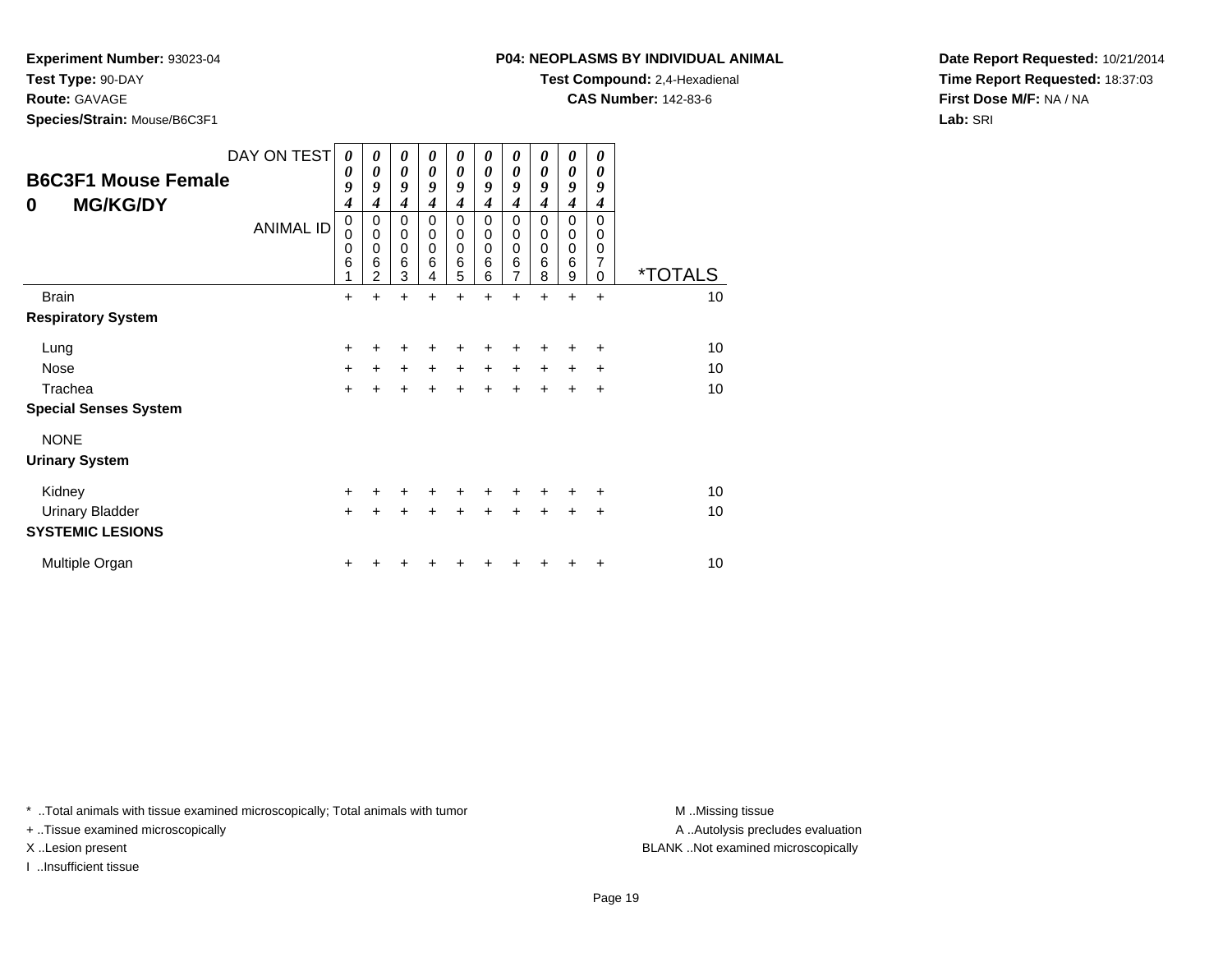**Species/Strain:** Mouse/B6C3F1

**Test Compound:** 2,4-Hexadienal

**CAS Number:** 142-83-6

**Date Report Requested:** 10/21/2014**Time Report Requested:** 18:37:03**First Dose M/F:** NA / NA**Lab:** SRI

| <b>B6C3F1 Mouse Female</b><br>7.5<br><b>MG/KG/DY</b> | DAY ON TEST      | $\boldsymbol{\theta}$<br>0<br>9<br>$\overline{\mathbf{4}}$ | $\pmb{\theta}$<br>$\boldsymbol{\theta}$<br>9<br>$\boldsymbol{4}$    | $\boldsymbol{\theta}$<br>$\boldsymbol{\theta}$<br>9<br>$\boldsymbol{4}$ | $\pmb{\theta}$<br>$\boldsymbol{\theta}$<br>9<br>$\boldsymbol{4}$    | $\pmb{\theta}$<br>$\boldsymbol{\theta}$<br>9<br>$\boldsymbol{4}$ | $\boldsymbol{\theta}$<br>0<br>9<br>$\boldsymbol{4}$ | $\boldsymbol{\theta}$<br>$\boldsymbol{\theta}$<br>9<br>$\boldsymbol{4}$     | 0<br>$\boldsymbol{\theta}$<br>9<br>$\boldsymbol{4}$              | $\boldsymbol{\theta}$<br>$\boldsymbol{\theta}$<br>9<br>$\boldsymbol{4}$ | 0<br>$\boldsymbol{\theta}$<br>9<br>$\boldsymbol{4}$ |                       |
|------------------------------------------------------|------------------|------------------------------------------------------------|---------------------------------------------------------------------|-------------------------------------------------------------------------|---------------------------------------------------------------------|------------------------------------------------------------------|-----------------------------------------------------|-----------------------------------------------------------------------------|------------------------------------------------------------------|-------------------------------------------------------------------------|-----------------------------------------------------|-----------------------|
|                                                      | <b>ANIMAL ID</b> | $\mathbf 0$<br>$\Omega$<br>0<br>7<br>1                     | $\mathbf 0$<br>$\mathbf 0$<br>0<br>$\overline{7}$<br>$\overline{2}$ | $\mathbf 0$<br>$\mathbf 0$<br>$\pmb{0}$<br>$\overline{7}$<br>3          | $\mathbf 0$<br>$\mathbf 0$<br>0<br>$\overline{7}$<br>$\overline{4}$ | $\mathbf 0$<br>$\mathbf 0$<br>0<br>$\overline{7}$<br>5           | 0<br>$\mathbf 0$<br>0<br>$\overline{7}$<br>6        | $\mathbf 0$<br>$\mathbf 0$<br>$\pmb{0}$<br>$\overline{7}$<br>$\overline{7}$ | $\mathbf 0$<br>$\mathbf 0$<br>$\mathbf 0$<br>$\overline{7}$<br>8 | $\mathbf 0$<br>$\mathbf 0$<br>$\pmb{0}$<br>$\overline{7}$<br>9          | $\mathbf 0$<br>$\mathbf 0$<br>0<br>8<br>0           | <i><b>*TOTALS</b></i> |
| <b>Alimentary System</b>                             |                  |                                                            |                                                                     |                                                                         |                                                                     |                                                                  |                                                     |                                                                             |                                                                  |                                                                         |                                                     |                       |
| Stomach, Forestomach<br><b>Cardiovascular System</b> |                  | $+$                                                        | $\ddot{}$                                                           | +                                                                       | +                                                                   | +                                                                | +                                                   |                                                                             |                                                                  | $\div$                                                                  | $\ddot{}$                                           | 10                    |
| <b>NONE</b><br><b>Endocrine System</b>               |                  |                                                            |                                                                     |                                                                         |                                                                     |                                                                  |                                                     |                                                                             |                                                                  |                                                                         |                                                     |                       |
| <b>NONE</b><br><b>General Body System</b>            |                  |                                                            |                                                                     |                                                                         |                                                                     |                                                                  |                                                     |                                                                             |                                                                  |                                                                         |                                                     |                       |
| <b>NONE</b><br><b>Genital System</b>                 |                  |                                                            |                                                                     |                                                                         |                                                                     |                                                                  |                                                     |                                                                             |                                                                  |                                                                         |                                                     |                       |
| <b>NONE</b><br><b>Hematopoietic System</b>           |                  |                                                            |                                                                     |                                                                         |                                                                     |                                                                  |                                                     |                                                                             |                                                                  |                                                                         |                                                     |                       |
| <b>NONE</b><br><b>Integumentary System</b>           |                  |                                                            |                                                                     |                                                                         |                                                                     |                                                                  |                                                     |                                                                             |                                                                  |                                                                         |                                                     |                       |
| <b>NONE</b><br><b>Musculoskeletal System</b>         |                  |                                                            |                                                                     |                                                                         |                                                                     |                                                                  |                                                     |                                                                             |                                                                  |                                                                         |                                                     |                       |
| <b>NONE</b><br><b>Nervous System</b>                 |                  |                                                            |                                                                     |                                                                         |                                                                     |                                                                  |                                                     |                                                                             |                                                                  |                                                                         |                                                     |                       |
| <b>NONE</b>                                          |                  |                                                            |                                                                     |                                                                         |                                                                     |                                                                  |                                                     |                                                                             |                                                                  |                                                                         |                                                     |                       |
|                                                      |                  |                                                            |                                                                     |                                                                         |                                                                     |                                                                  |                                                     |                                                                             |                                                                  |                                                                         |                                                     |                       |

\* ..Total animals with tissue examined microscopically; Total animals with tumor **M** ...Missing tissue M ...Missing tissue

+ ..Tissue examined microscopically

I ..Insufficient tissue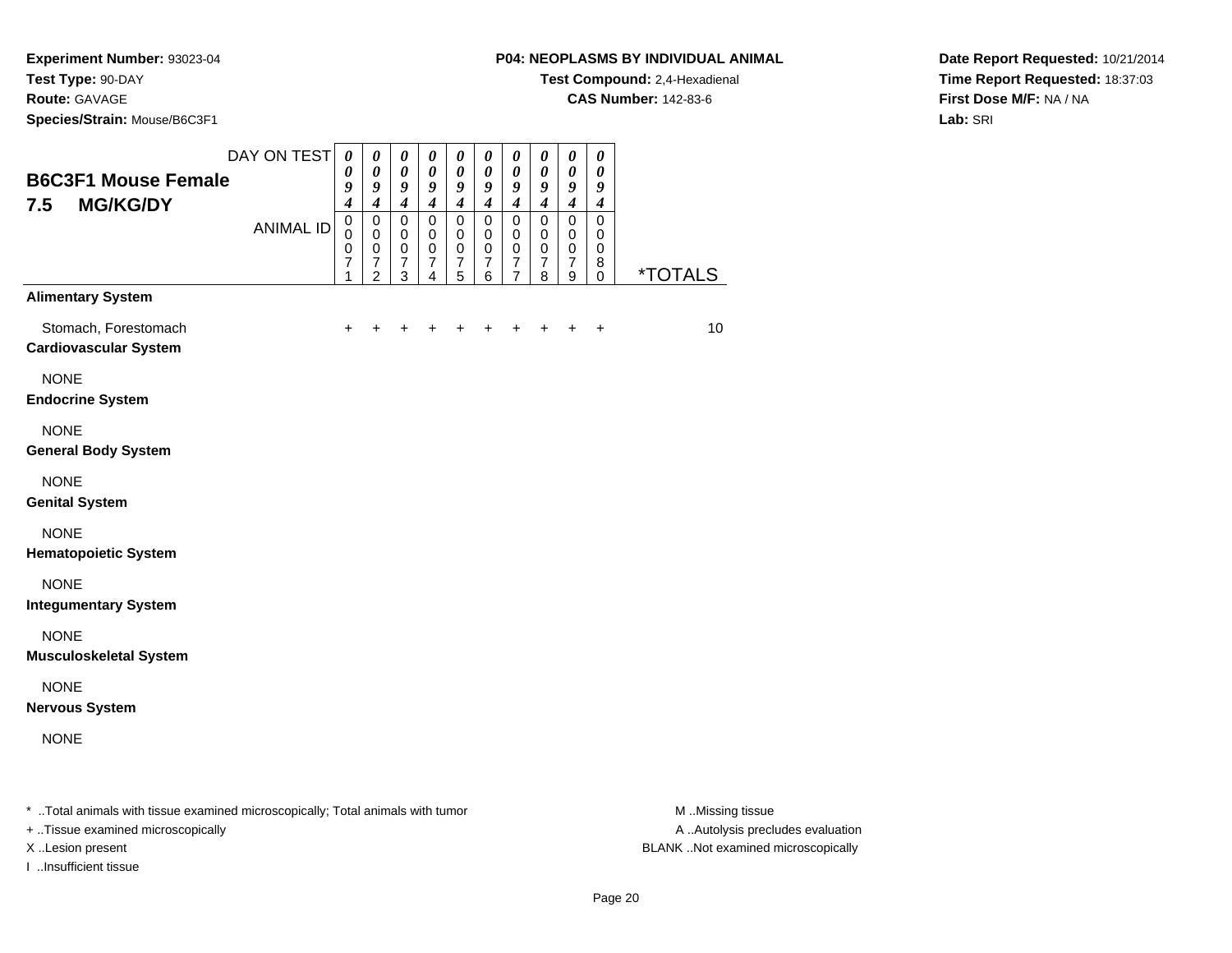**Route:** GAVAGE

**Species/Strain:** Mouse/B6C3F1

# **P04: NEOPLASMS BY INDIVIDUAL ANIMAL**

**Test Compound:** 2,4-Hexadienal

**CAS Number:** 142-83-6

**Date Report Requested:** 10/21/2014**Time Report Requested:** 18:37:03**First Dose M/F:** NA / NA**Lab:** SRI

| <b>B6C3F1 Mouse Female</b><br><b>MG/KG/DY</b><br>7.5 | DAY ON TEST<br><b>ANIMAL ID</b> | 0<br>0<br>9<br>4<br>$\mathbf 0$<br>0<br>0<br>$\overline{7}$<br>4 | 0<br>0<br>9<br>4<br>0<br>0<br>0<br>$\overline{7}$<br>2 | 0<br>$\boldsymbol{\theta}$<br>9<br>4<br>$\Omega$<br>0<br>$\mathbf 0$<br>7<br>3 | $\boldsymbol{\theta}$<br>0<br>9<br>4<br>$\Omega$<br>0<br>0<br>7<br>4 | 0<br>$\boldsymbol{\theta}$<br>9<br>4<br>0<br>$\mathbf 0$<br>$\pmb{0}$<br>7<br>5 | 0<br>0<br>9<br>4<br>$\Omega$<br>0<br>0<br>$\overline{7}$<br>6 | 0<br>$\boldsymbol{\theta}$<br>9<br>$\boldsymbol{4}$<br>0<br>0<br>$\pmb{0}$<br>$\overline{7}$<br>7 | 0<br>0<br>9<br>4<br>0<br>0<br>0<br>$\overline{7}$<br>8 | 0<br>0<br>9<br>4<br>0<br>0<br>$\mathbf 0$<br>7<br>9 | 0<br>0<br>9<br>4<br>0<br>0<br>0<br>8<br>0 | <i><b>*TOTALS</b></i> |
|------------------------------------------------------|---------------------------------|------------------------------------------------------------------|--------------------------------------------------------|--------------------------------------------------------------------------------|----------------------------------------------------------------------|---------------------------------------------------------------------------------|---------------------------------------------------------------|---------------------------------------------------------------------------------------------------|--------------------------------------------------------|-----------------------------------------------------|-------------------------------------------|-----------------------|
| <b>Respiratory System</b>                            |                                 |                                                                  |                                                        |                                                                                |                                                                      |                                                                                 |                                                               |                                                                                                   |                                                        |                                                     |                                           |                       |
| Nose<br><b>Special Senses System</b>                 |                                 | $+$                                                              | +                                                      | +                                                                              | ÷                                                                    |                                                                                 |                                                               |                                                                                                   |                                                        |                                                     | $\div$                                    | 10                    |
| <b>NONE</b><br><b>Urinary System</b>                 |                                 |                                                                  |                                                        |                                                                                |                                                                      |                                                                                 |                                                               |                                                                                                   |                                                        |                                                     |                                           |                       |
| <b>NONE</b><br><b>SYSTEMIC LESIONS</b>               |                                 |                                                                  |                                                        |                                                                                |                                                                      |                                                                                 |                                                               |                                                                                                   |                                                        |                                                     |                                           |                       |
| Multiple Organ                                       |                                 | ÷                                                                |                                                        |                                                                                |                                                                      |                                                                                 |                                                               |                                                                                                   |                                                        |                                                     | ٠                                         | 10                    |

\* ..Total animals with tissue examined microscopically; Total animals with tumor **M** . Missing tissue M ..Missing tissue

+ ..Tissue examined microscopically

I ..Insufficient tissue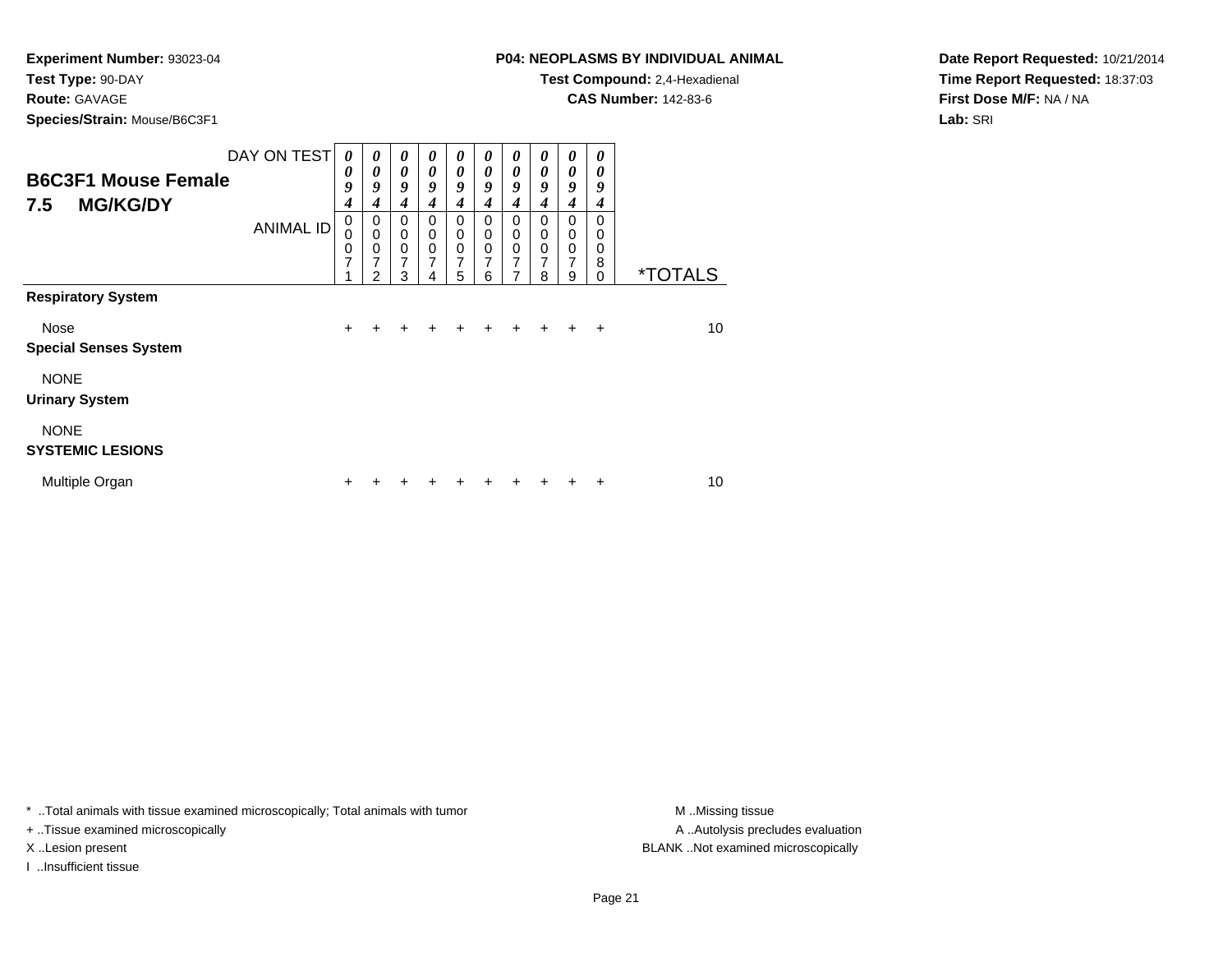**Route:** GAVAGE

**Species/Strain:** Mouse/B6C3F1

**Test Compound:** 2,4-Hexadienal

**CAS Number:** 142-83-6

**Date Report Requested:** 10/21/2014**Time Report Requested:** 18:37:03**First Dose M/F:** NA / NA**Lab:** SRI

| <b>B6C3F1 Mouse Female</b><br><b>MG/KG/DY</b><br>15                                                            | DAY ON TEST      | $\boldsymbol{\theta}$<br>0<br>9<br>$\boldsymbol{4}$ | $\boldsymbol{\theta}$<br>$\boldsymbol{\theta}$<br>9<br>$\boldsymbol{4}$ | $\boldsymbol{\theta}$<br>$\boldsymbol{\theta}$<br>9<br>$\boldsymbol{4}$ | $\pmb{\theta}$<br>$\pmb{\theta}$<br>9<br>$\boldsymbol{4}$       | 0<br>$\boldsymbol{\theta}$<br>9<br>$\boldsymbol{4}$ | 0<br>$\boldsymbol{\theta}$<br>9<br>$\boldsymbol{4}$ | 0<br>$\boldsymbol{\theta}$<br>9<br>$\overline{4}$      | $\boldsymbol{\theta}$<br>$\boldsymbol{\theta}$<br>9<br>$\boldsymbol{4}$ | $\boldsymbol{\theta}$<br>0<br>9<br>$\boldsymbol{4}$ | $\boldsymbol{\theta}$<br>$\boldsymbol{\theta}$<br>9<br>$\boldsymbol{4}$ |                       |
|----------------------------------------------------------------------------------------------------------------|------------------|-----------------------------------------------------|-------------------------------------------------------------------------|-------------------------------------------------------------------------|-----------------------------------------------------------------|-----------------------------------------------------|-----------------------------------------------------|--------------------------------------------------------|-------------------------------------------------------------------------|-----------------------------------------------------|-------------------------------------------------------------------------|-----------------------|
|                                                                                                                | <b>ANIMAL ID</b> | $\mathbf 0$<br>$\mathbf 0$<br>$\mathbf 0$<br>8<br>1 | $\mathbf 0$<br>0<br>$\mathbf 0$<br>8<br>$\overline{2}$                  | $\mathbf 0$<br>0<br>$\mathbf 0$<br>8<br>3                               | $\mathsf 0$<br>0<br>$\mathbf 0$<br>8<br>$\overline{\mathbf{4}}$ | 0<br>0<br>$\mathbf 0$<br>8<br>5                     | $\mathbf 0$<br>0<br>$\mathbf 0$<br>8<br>6           | $\mathbf 0$<br>0<br>$\mathbf 0$<br>8<br>$\overline{7}$ | $\mathbf 0$<br>0<br>$\mathbf 0$<br>8<br>8                               | $\mathbf 0$<br>0<br>$\mathbf 0$<br>8<br>9           | $\mathbf 0$<br>0<br>$\mathbf 0$<br>9<br>$\mathbf 0$                     | <i><b>*TOTALS</b></i> |
| <b>Alimentary System</b>                                                                                       |                  |                                                     |                                                                         |                                                                         |                                                                 |                                                     |                                                     |                                                        |                                                                         |                                                     |                                                                         |                       |
| Stomach, Forestomach<br><b>Cardiovascular System</b>                                                           |                  | $\ddot{}$                                           | $\ddot{}$                                                               | +                                                                       | $\pm$                                                           | +                                                   | +                                                   |                                                        | $\pm$                                                                   | $\ddot{}$                                           | $\ddot{}$                                                               | 10                    |
| <b>NONE</b><br><b>Endocrine System</b>                                                                         |                  |                                                     |                                                                         |                                                                         |                                                                 |                                                     |                                                     |                                                        |                                                                         |                                                     |                                                                         |                       |
| <b>NONE</b><br><b>General Body System</b>                                                                      |                  |                                                     |                                                                         |                                                                         |                                                                 |                                                     |                                                     |                                                        |                                                                         |                                                     |                                                                         |                       |
| <b>NONE</b><br><b>Genital System</b>                                                                           |                  |                                                     |                                                                         |                                                                         |                                                                 |                                                     |                                                     |                                                        |                                                                         |                                                     |                                                                         |                       |
| <b>NONE</b><br><b>Hematopoietic System</b>                                                                     |                  |                                                     |                                                                         |                                                                         |                                                                 |                                                     |                                                     |                                                        |                                                                         |                                                     |                                                                         |                       |
| <b>NONE</b><br><b>Integumentary System</b>                                                                     |                  |                                                     |                                                                         |                                                                         |                                                                 |                                                     |                                                     |                                                        |                                                                         |                                                     |                                                                         |                       |
| <b>NONE</b><br><b>Musculoskeletal System</b>                                                                   |                  |                                                     |                                                                         |                                                                         |                                                                 |                                                     |                                                     |                                                        |                                                                         |                                                     |                                                                         |                       |
| <b>NONE</b><br><b>Nervous System</b>                                                                           |                  |                                                     |                                                                         |                                                                         |                                                                 |                                                     |                                                     |                                                        |                                                                         |                                                     |                                                                         |                       |
| <b>NONE</b>                                                                                                    |                  |                                                     |                                                                         |                                                                         |                                                                 |                                                     |                                                     |                                                        |                                                                         |                                                     |                                                                         |                       |
| , † 1982 pro stanovnik postali stanovni postali su stanovni su stanovni su † 1982 pro stanovni su stati su sta |                  |                                                     |                                                                         |                                                                         |                                                                 |                                                     |                                                     |                                                        |                                                                         |                                                     |                                                                         | <b>BA BALL</b>        |

..Total animals with tissue examined microscopically; Total animals with tumor M ..Missing tissue M ..Missing tissue

+ ..Tissue examined microscopically

I ..Insufficient tissue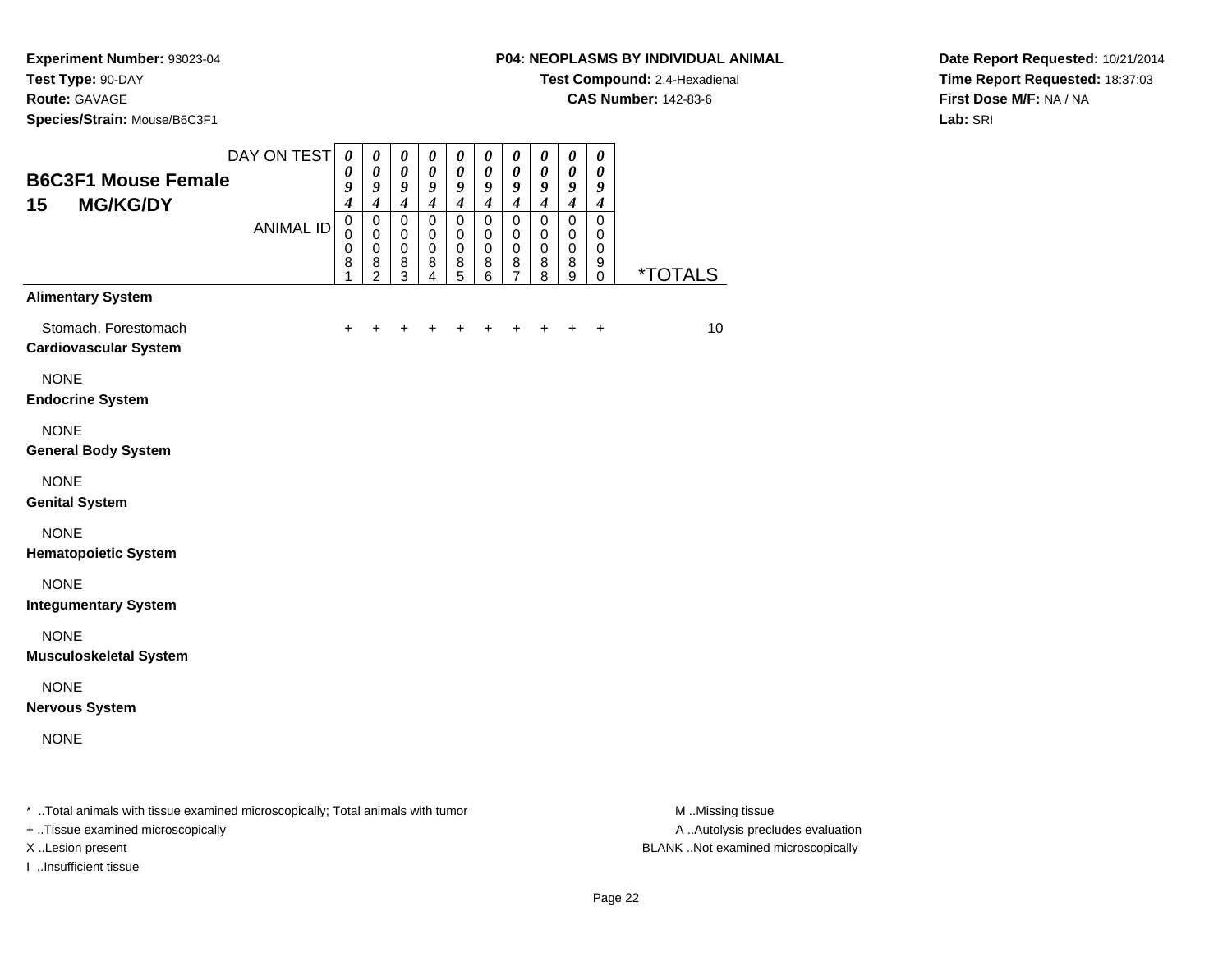**Route:** GAVAGE

**Species/Strain:** Mouse/B6C3F1

**Test Compound:** 2,4-Hexadienal

**CAS Number:** 142-83-6

**Date Report Requested:** 10/21/2014**Time Report Requested:** 18:37:03**First Dose M/F:** NA / NA**Lab:** SRI

| <b>B6C3F1 Mouse Female</b><br><b>MG/KG/DY</b><br>15 | DAY ON TEST<br><b>ANIMAL ID</b> | $\boldsymbol{\theta}$<br>0<br>9<br>4<br>0<br>0<br>0 | $\boldsymbol{\theta}$<br>0<br>9<br>4<br>0<br>$\mathbf 0$<br>0 | $\boldsymbol{\theta}$<br>$\boldsymbol{\theta}$<br>9<br>4<br>$\Omega$<br>0<br>0 | 0<br>$\theta$<br>9<br>4<br>$\Omega$<br>0<br>$\mathbf 0$ | 0<br>$\boldsymbol{\theta}$<br>9<br>$\boldsymbol{4}$<br>$\Omega$<br>0<br>$\mathbf 0$ | 0<br>0<br>9<br>4<br>0<br>0<br>0 | 0<br>$\boldsymbol{\theta}$<br>9<br>4<br>0<br>0<br>$\mathbf 0$<br>8 | 0<br>0<br>9<br>4<br>0<br>0<br>0 | 0<br>0<br>9<br>4<br>0<br>0<br>0<br>8 | 0<br>0<br>9<br>4<br>0<br>0<br>0 |                       |
|-----------------------------------------------------|---------------------------------|-----------------------------------------------------|---------------------------------------------------------------|--------------------------------------------------------------------------------|---------------------------------------------------------|-------------------------------------------------------------------------------------|---------------------------------|--------------------------------------------------------------------|---------------------------------|--------------------------------------|---------------------------------|-----------------------|
|                                                     |                                 | 8                                                   | 8<br>$\mathfrak{p}$                                           | 8<br>3                                                                         | 8                                                       | 8<br>5                                                                              | 8<br>6                          | $\overline{7}$                                                     | 8<br>8                          | 9                                    | 9<br>$\Omega$                   | <i><b>*TOTALS</b></i> |
| <b>Respiratory System</b>                           |                                 |                                                     |                                                               |                                                                                |                                                         |                                                                                     |                                 |                                                                    |                                 |                                      |                                 |                       |
| Nose<br><b>Special Senses System</b>                |                                 | $\ddot{}$                                           |                                                               |                                                                                |                                                         |                                                                                     |                                 |                                                                    |                                 |                                      | $\div$                          | 10                    |
| <b>NONE</b><br><b>Urinary System</b>                |                                 |                                                     |                                                               |                                                                                |                                                         |                                                                                     |                                 |                                                                    |                                 |                                      |                                 |                       |
| <b>NONE</b><br><b>SYSTEMIC LESIONS</b>              |                                 |                                                     |                                                               |                                                                                |                                                         |                                                                                     |                                 |                                                                    |                                 |                                      |                                 |                       |
| Multiple Organ                                      |                                 | ٠                                                   |                                                               |                                                                                |                                                         |                                                                                     |                                 |                                                                    |                                 |                                      | ٠                               | 10                    |

\* ..Total animals with tissue examined microscopically; Total animals with tumor **M** . Missing tissue M ..Missing tissue

+ ..Tissue examined microscopically

I ..Insufficient tissue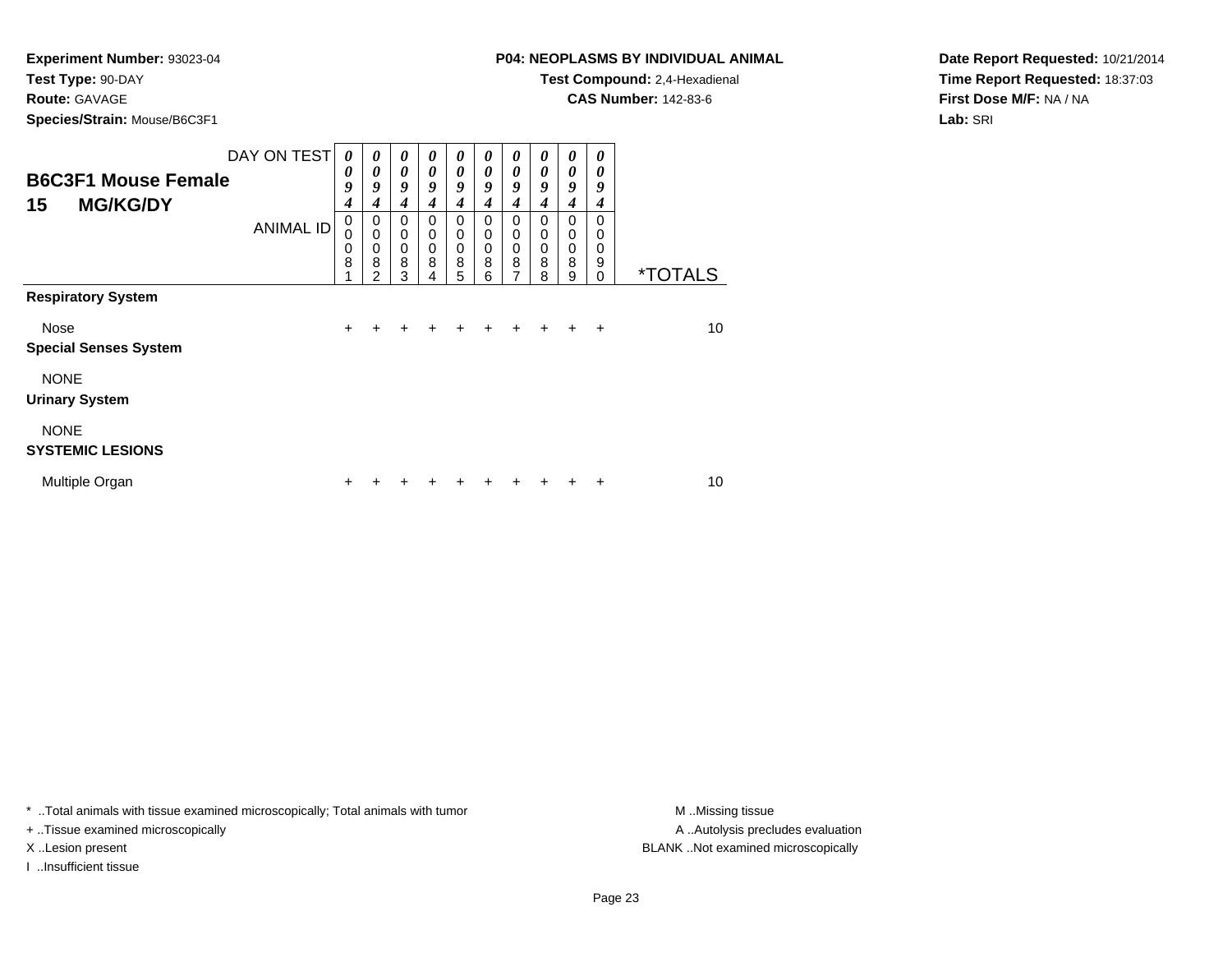**Species/Strain:** Mouse/B6C3F1

### **P04: NEOPLASMS BY INDIVIDUAL ANIMAL**

**Test Compound:** 2,4-Hexadienal

**CAS Number:** 142-83-6

**Date Report Requested:** 10/21/2014**Time Report Requested:** 18:37:03**First Dose M/F:** NA / NA**Lab:** SRI

| <b>B6C3F1 Mouse Female</b><br><b>MG/KG/DY</b><br>30  | DAY ON TEST                                                                                                     | $\boldsymbol{\theta}$<br>0<br>9<br>$\boldsymbol{4}$ | $\boldsymbol{\theta}$<br>0<br>9<br>$\boldsymbol{4}$            | 0<br>$\boldsymbol{\theta}$<br>9<br>$\boldsymbol{4}$ | 0<br>$\boldsymbol{\theta}$<br>9<br>$\boldsymbol{4}$ | $\boldsymbol{\theta}$<br>0<br>9<br>$\boldsymbol{4}$    | $\boldsymbol{\theta}$<br>$\boldsymbol{\theta}$<br>9<br>$\boldsymbol{4}$ | $\pmb{\theta}$<br>0<br>$\boldsymbol{9}$<br>$\boldsymbol{4}$ | $\boldsymbol{\theta}$<br>$\boldsymbol{\theta}$<br>9<br>$\boldsymbol{4}$ | $\pmb{\theta}$<br>$\boldsymbol{\theta}$<br>$\boldsymbol{g}$<br>$\boldsymbol{4}$ | $\boldsymbol{\theta}$<br>0<br>9<br>$\boldsymbol{4}$ |                       |
|------------------------------------------------------|-----------------------------------------------------------------------------------------------------------------|-----------------------------------------------------|----------------------------------------------------------------|-----------------------------------------------------|-----------------------------------------------------|--------------------------------------------------------|-------------------------------------------------------------------------|-------------------------------------------------------------|-------------------------------------------------------------------------|---------------------------------------------------------------------------------|-----------------------------------------------------|-----------------------|
|                                                      | <b>ANIMAL ID</b>                                                                                                | $\mathbf 0$<br>$\mathbf 0$<br>0<br>9<br>1           | $\mathbf 0$<br>$\mathbf 0$<br>$\pmb{0}$<br>9<br>$\overline{2}$ | 0<br>0<br>$\pmb{0}$<br>9<br>3                       | $\mathbf 0$<br>$\mathbf 0$<br>$\mathbf 0$<br>9<br>4 | $\pmb{0}$<br>0<br>$\mathbf 0$<br>$\boldsymbol{9}$<br>5 | $\pmb{0}$<br>0<br>$\pmb{0}$<br>9<br>6                                   | $\mathbf 0$<br>0<br>$\mathbf 0$<br>9<br>7                   | $\mathbf 0$<br>0<br>$\mathbf 0$<br>9<br>8                               | $\mathbf 0$<br>0<br>$\pmb{0}$<br>$\boldsymbol{9}$<br>9                          | $\mathbf 0$<br>$\mathbf 0$<br>1<br>0<br>$\mathbf 0$ | <i><b>*TOTALS</b></i> |
| <b>Alimentary System</b>                             |                                                                                                                 |                                                     |                                                                |                                                     |                                                     |                                                        |                                                                         |                                                             |                                                                         |                                                                                 |                                                     |                       |
| Stomach, Forestomach<br><b>Cardiovascular System</b> |                                                                                                                 | $\ddot{}$                                           | +                                                              | +                                                   | +                                                   | $\ddot{}$                                              | $\ddot{}$                                                               | $\ddot{}$                                                   | +                                                                       | $\ddot{}$                                                                       | $\ddot{}$                                           | 10                    |
| <b>NONE</b><br><b>Endocrine System</b>               |                                                                                                                 |                                                     |                                                                |                                                     |                                                     |                                                        |                                                                         |                                                             |                                                                         |                                                                                 |                                                     |                       |
| <b>NONE</b><br><b>General Body System</b>            |                                                                                                                 |                                                     |                                                                |                                                     |                                                     |                                                        |                                                                         |                                                             |                                                                         |                                                                                 |                                                     |                       |
| <b>NONE</b><br><b>Genital System</b>                 |                                                                                                                 |                                                     |                                                                |                                                     |                                                     |                                                        |                                                                         |                                                             |                                                                         |                                                                                 |                                                     |                       |
| <b>NONE</b><br><b>Hematopoietic System</b>           |                                                                                                                 |                                                     |                                                                |                                                     |                                                     |                                                        |                                                                         |                                                             |                                                                         |                                                                                 |                                                     |                       |
| <b>NONE</b><br><b>Integumentary System</b>           |                                                                                                                 |                                                     |                                                                |                                                     |                                                     |                                                        |                                                                         |                                                             |                                                                         |                                                                                 |                                                     |                       |
| <b>NONE</b><br><b>Musculoskeletal System</b>         |                                                                                                                 |                                                     |                                                                |                                                     |                                                     |                                                        |                                                                         |                                                             |                                                                         |                                                                                 |                                                     |                       |
| <b>NONE</b><br><b>Nervous System</b>                 |                                                                                                                 |                                                     |                                                                |                                                     |                                                     |                                                        |                                                                         |                                                             |                                                                         |                                                                                 |                                                     |                       |
| <b>NONE</b>                                          |                                                                                                                 |                                                     |                                                                |                                                     |                                                     |                                                        |                                                                         |                                                             |                                                                         |                                                                                 |                                                     |                       |
|                                                      | the contract of the contract of the contract of the contract of the contract of the contract of the contract of |                                                     |                                                                |                                                     |                                                     |                                                        |                                                                         |                                                             |                                                                         |                                                                                 |                                                     | .                     |

\* ..Total animals with tissue examined microscopically; Total animals with tumor **M** ...Missing tissue M ...Missing tissue

+ ..Tissue examined microscopically

I ..Insufficient tissue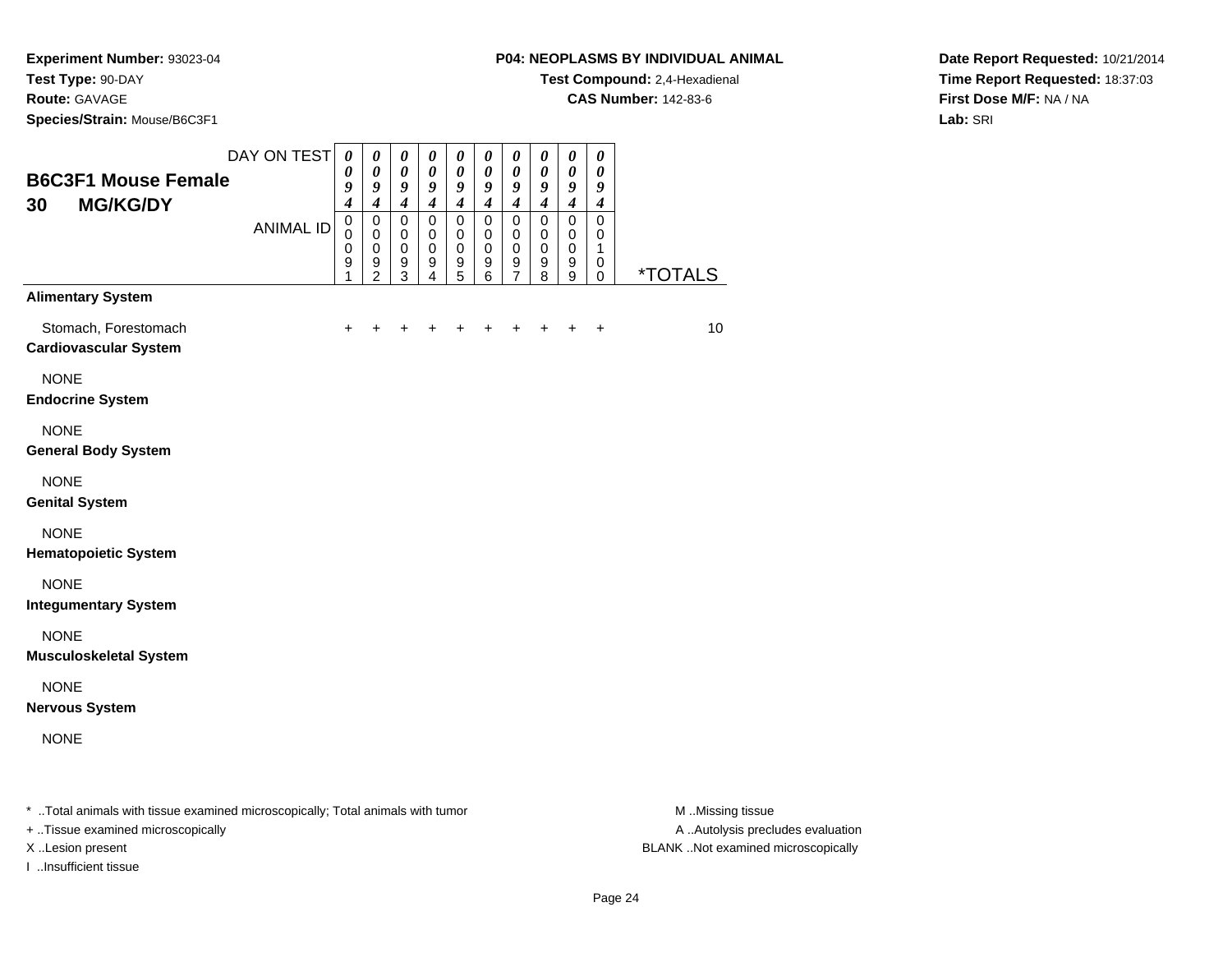**Route:** GAVAGE

**Species/Strain:** Mouse/B6C3F1

# **P04: NEOPLASMS BY INDIVIDUAL ANIMAL**

**Test Compound:** 2,4-Hexadienal

**CAS Number:** 142-83-6

**Date Report Requested:** 10/21/2014**Time Report Requested:** 18:37:03**First Dose M/F:** NA / NA**Lab:** SRI

| <b>B6C3F1 Mouse Female</b><br><b>MG/KG/DY</b><br>30 | DAY ON TEST      | $\boldsymbol{\theta}$<br>0<br>9<br>4 | $\boldsymbol{\theta}$<br>$\boldsymbol{\theta}$<br>9<br>4 | $\boldsymbol{\theta}$<br>$\theta$<br>9<br>4 | 0<br>0<br>9<br>4      | 0<br>$\boldsymbol{\theta}$<br>9<br>$\boldsymbol{4}$                | 0<br>0<br>9<br>4                       | $\boldsymbol{\theta}$<br>$\boldsymbol{\theta}$<br>9<br>$\boldsymbol{4}$ | 0<br>0<br>9<br>4      | 0<br>0<br>9<br>4      | 0<br>0<br>9<br>4        |                       |
|-----------------------------------------------------|------------------|--------------------------------------|----------------------------------------------------------|---------------------------------------------|-----------------------|--------------------------------------------------------------------|----------------------------------------|-------------------------------------------------------------------------|-----------------------|-----------------------|-------------------------|-----------------------|
|                                                     | <b>ANIMAL ID</b> | 0<br>0<br>0<br>9                     | 0<br>$\mathbf 0$<br>0<br>9<br>$\mathfrak{p}$             | 0<br>$\mathbf 0$<br>$\mathbf 0$<br>9<br>3   | 0<br>0<br>0<br>9<br>4 | $\mathbf 0$<br>$\mathbf 0$<br>$\mathbf 0$<br>$\boldsymbol{9}$<br>5 | $\Omega$<br>0<br>$\mathbf 0$<br>9<br>6 | $\Omega$<br>0<br>0<br>$\mathsf g$<br>7                                  | 0<br>0<br>0<br>9<br>8 | 0<br>0<br>0<br>9<br>9 | $\Omega$<br>0<br>0<br>0 | <i><b>*TOTALS</b></i> |
| <b>Respiratory System</b>                           |                  |                                      |                                                          |                                             |                       |                                                                    |                                        |                                                                         |                       |                       |                         |                       |
| Nose<br><b>Special Senses System</b>                |                  | $\ddot{}$                            | +                                                        | ÷                                           | +                     | ÷                                                                  | ÷                                      | $\pm$                                                                   | $\ddot{}$             | $\pm$                 | $\div$                  | 10                    |
| <b>NONE</b><br><b>Urinary System</b>                |                  |                                      |                                                          |                                             |                       |                                                                    |                                        |                                                                         |                       |                       |                         |                       |
| <b>NONE</b><br><b>SYSTEMIC LESIONS</b>              |                  |                                      |                                                          |                                             |                       |                                                                    |                                        |                                                                         |                       |                       |                         |                       |
| Multiple Organ                                      |                  | +                                    |                                                          |                                             |                       |                                                                    |                                        |                                                                         |                       |                       | +                       | 10                    |

\* ..Total animals with tissue examined microscopically; Total animals with tumor **M** . Missing tissue M ..Missing tissue

+ ..Tissue examined microscopically

I ..Insufficient tissue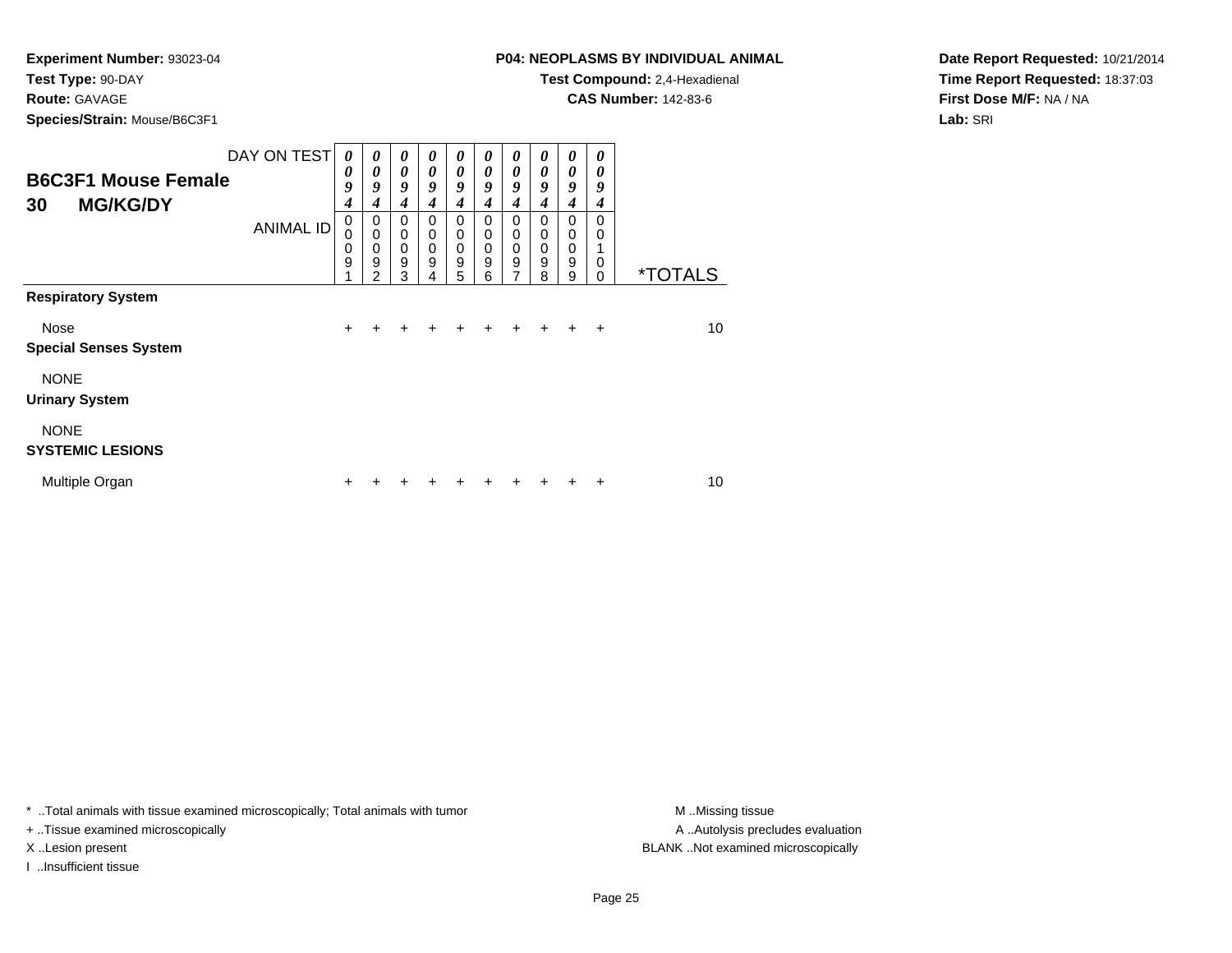**Species/Strain:** Mouse/B6C3F1

### **P04: NEOPLASMS BY INDIVIDUAL ANIMAL**

**Test Compound:** 2,4-Hexadienal

**CAS Number:** 142-83-6

**Date Report Requested:** 10/21/2014**Time Report Requested:** 18:37:03**First Dose M/F:** NA / NA**Lab:** SRI

| <b>B6C3F1 Mouse Female</b><br><b>MG/KG/DY</b><br>60                        | DAY ON TEST      | $\boldsymbol{\theta}$<br>0<br>9<br>$\boldsymbol{4}$ | 0<br>0<br>9<br>4                   | 0<br>$\pmb{\theta}$<br>9<br>$\boldsymbol{4}$ | 0<br>$\boldsymbol{\theta}$<br>9<br>$\boldsymbol{4}$ | 0<br>$\boldsymbol{\theta}$<br>9<br>$\boldsymbol{4}$ | 0<br>$\boldsymbol{\theta}$<br>9<br>$\boldsymbol{4}$ | $\boldsymbol{\theta}$<br>$\boldsymbol{\theta}$<br>9<br>$\boldsymbol{4}$ | $\boldsymbol{\theta}$<br>$\boldsymbol{\theta}$<br>9<br>$\boldsymbol{4}$ | $\pmb{\theta}$<br>$\pmb{\theta}$<br>9<br>$\boldsymbol{4}$ | $\boldsymbol{\theta}$<br>$\boldsymbol{\theta}$<br>9<br>$\boldsymbol{4}$ |                       |
|----------------------------------------------------------------------------|------------------|-----------------------------------------------------|------------------------------------|----------------------------------------------|-----------------------------------------------------|-----------------------------------------------------|-----------------------------------------------------|-------------------------------------------------------------------------|-------------------------------------------------------------------------|-----------------------------------------------------------|-------------------------------------------------------------------------|-----------------------|
|                                                                            | <b>ANIMAL ID</b> | $\pmb{0}$<br>$\Omega$<br>1<br>0<br>1                | 0<br>0<br>1<br>0<br>$\overline{2}$ | 0<br>0<br>1<br>0<br>3                        | $\mathbf 0$<br>0<br>$\mathbf{1}$<br>0<br>4          | $\mathbf 0$<br>0<br>$\mathbf{1}$<br>0<br>5          | $\mathbf 0$<br>0<br>$\mathbf{1}$<br>0<br>6          | $\mathbf 0$<br>0<br>$\mathbf{1}$<br>0<br>$\overline{7}$                 | $\mathbf 0$<br>0<br>$\mathbf{1}$<br>0<br>8                              | $\pmb{0}$<br>0<br>$\mathbf{1}$<br>0<br>9                  | $\mathbf 0$<br>0<br>1<br>1<br>$\mathbf 0$                               | <i><b>*TOTALS</b></i> |
| <b>Alimentary System</b>                                                   |                  |                                                     |                                    |                                              |                                                     |                                                     |                                                     |                                                                         |                                                                         |                                                           |                                                                         |                       |
| Stomach, Forestomach<br>Stomach, Glandular<br><b>Cardiovascular System</b> |                  | +                                                   |                                    |                                              |                                                     |                                                     | +                                                   | +<br>$\ddot{}$                                                          | $\ddot{}$                                                               | $\ddot{}$                                                 | $\ddot{}$                                                               | 10<br>$\mathbf{1}$    |
| <b>NONE</b><br><b>Endocrine System</b>                                     |                  |                                                     |                                    |                                              |                                                     |                                                     |                                                     |                                                                         |                                                                         |                                                           |                                                                         |                       |
| <b>NONE</b><br><b>General Body System</b>                                  |                  |                                                     |                                    |                                              |                                                     |                                                     |                                                     |                                                                         |                                                                         |                                                           |                                                                         |                       |
| <b>NONE</b><br><b>Genital System</b>                                       |                  |                                                     |                                    |                                              |                                                     |                                                     |                                                     |                                                                         |                                                                         |                                                           |                                                                         |                       |
| <b>NONE</b><br><b>Hematopoietic System</b>                                 |                  |                                                     |                                    |                                              |                                                     |                                                     |                                                     |                                                                         |                                                                         |                                                           |                                                                         |                       |
| <b>NONE</b><br><b>Integumentary System</b>                                 |                  |                                                     |                                    |                                              |                                                     |                                                     |                                                     |                                                                         |                                                                         |                                                           |                                                                         |                       |
| <b>NONE</b><br><b>Musculoskeletal System</b>                               |                  |                                                     |                                    |                                              |                                                     |                                                     |                                                     |                                                                         |                                                                         |                                                           |                                                                         |                       |
| <b>NONE</b><br><b>Nervous System</b>                                       |                  |                                                     |                                    |                                              |                                                     |                                                     |                                                     |                                                                         |                                                                         |                                                           |                                                                         |                       |
|                                                                            |                  |                                                     |                                    |                                              |                                                     |                                                     |                                                     |                                                                         |                                                                         |                                                           |                                                                         |                       |

\* ..Total animals with tissue examined microscopically; Total animals with tumor **M** . Missing tissue M ..Missing tissue

+ ..Tissue examined microscopically

I ..Insufficient tissue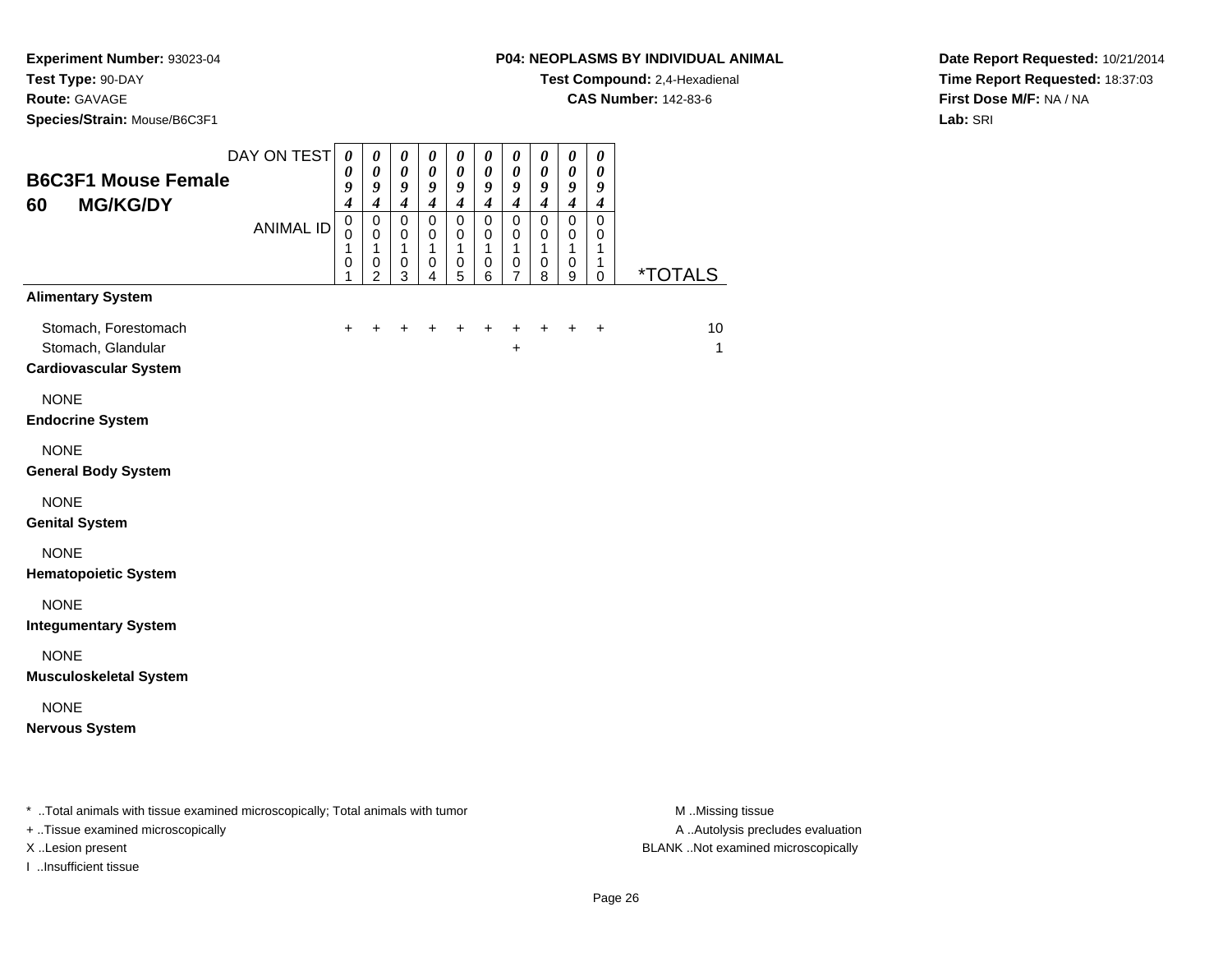**Route:** GAVAGE

**Species/Strain:** Mouse/B6C3F1

# **P04: NEOPLASMS BY INDIVIDUAL ANIMAL**

**Test Compound:** 2,4-Hexadienal

**CAS Number:** 142-83-6

**Date Report Requested:** 10/21/2014**Time Report Requested:** 18:37:03**First Dose M/F:** NA / NA**Lab:** SRI

| <b>B6C3F1 Mouse Female</b><br><b>MG/KG/DY</b><br>60 | DAY ON TEST<br><b>ANIMAL ID</b> | 0<br>0<br>9<br>4<br>0<br>$\Omega$<br>1<br>0 | 0<br>0<br>9<br>4<br>0<br>$\mathbf 0$<br>0 | $\boldsymbol{\theta}$<br>$\boldsymbol{\theta}$<br>9<br>$\boldsymbol{4}$<br>0<br>$\mathbf 0$<br>$\mathbf 0$ | 0<br>$\boldsymbol{\theta}$<br>9<br>4<br>0<br>$\Omega$<br>0 | $\boldsymbol{\theta}$<br>$\boldsymbol{\theta}$<br>9<br>$\boldsymbol{4}$<br>0<br>$\mathbf 0$<br>$\mathbf 0$ | $\boldsymbol{\theta}$<br>$\boldsymbol{\theta}$<br>9<br>4<br>0<br>$\mathbf 0$<br>$\mathbf 0$ | $\boldsymbol{\theta}$<br>$\boldsymbol{\theta}$<br>9<br>$\boldsymbol{4}$<br>$\Omega$<br>$\mathbf 0$<br>$\mathbf 0$ | $\boldsymbol{\theta}$<br>$\boldsymbol{\theta}$<br>9<br>4<br>$\Omega$<br>$\mathbf 0$<br>0 | 0<br>0<br>9<br>$\boldsymbol{4}$<br>$\mathbf 0$<br>$\mathbf 0$<br>1<br>$\mathbf 0$ | 0<br>0<br>9<br>4<br>0<br>0 |                       |
|-----------------------------------------------------|---------------------------------|---------------------------------------------|-------------------------------------------|------------------------------------------------------------------------------------------------------------|------------------------------------------------------------|------------------------------------------------------------------------------------------------------------|---------------------------------------------------------------------------------------------|-------------------------------------------------------------------------------------------------------------------|------------------------------------------------------------------------------------------|-----------------------------------------------------------------------------------|----------------------------|-----------------------|
|                                                     |                                 |                                             | $\mathfrak{p}$                            | 3                                                                                                          | 4                                                          | 5                                                                                                          | 6                                                                                           | 7                                                                                                                 | 8                                                                                        | 9                                                                                 | 0                          | <i><b>*TOTALS</b></i> |
| <b>NONE</b><br><b>Respiratory System</b>            |                                 |                                             |                                           |                                                                                                            |                                                            |                                                                                                            |                                                                                             |                                                                                                                   |                                                                                          |                                                                                   |                            |                       |
| Nose                                                |                                 | $+$                                         | +                                         | ÷                                                                                                          | ٠                                                          | +                                                                                                          | ٠                                                                                           | $\ddot{}$                                                                                                         |                                                                                          | $\ddot{}$                                                                         | $\ddot{}$                  | 10                    |
| <b>Special Senses System</b>                        |                                 |                                             |                                           |                                                                                                            |                                                            |                                                                                                            |                                                                                             |                                                                                                                   |                                                                                          |                                                                                   |                            |                       |
| <b>NONE</b><br><b>Urinary System</b>                |                                 |                                             |                                           |                                                                                                            |                                                            |                                                                                                            |                                                                                             |                                                                                                                   |                                                                                          |                                                                                   |                            |                       |
| <b>NONE</b><br><b>SYSTEMIC LESIONS</b>              |                                 |                                             |                                           |                                                                                                            |                                                            |                                                                                                            |                                                                                             |                                                                                                                   |                                                                                          |                                                                                   |                            |                       |
| Multiple Organ                                      |                                 | ٠                                           |                                           |                                                                                                            |                                                            |                                                                                                            |                                                                                             |                                                                                                                   |                                                                                          |                                                                                   | ٠                          | 10                    |

\* ..Total animals with tissue examined microscopically; Total animals with tumor **M** . Missing tissue M ..Missing tissue

+ ..Tissue examined microscopically

I ..Insufficient tissue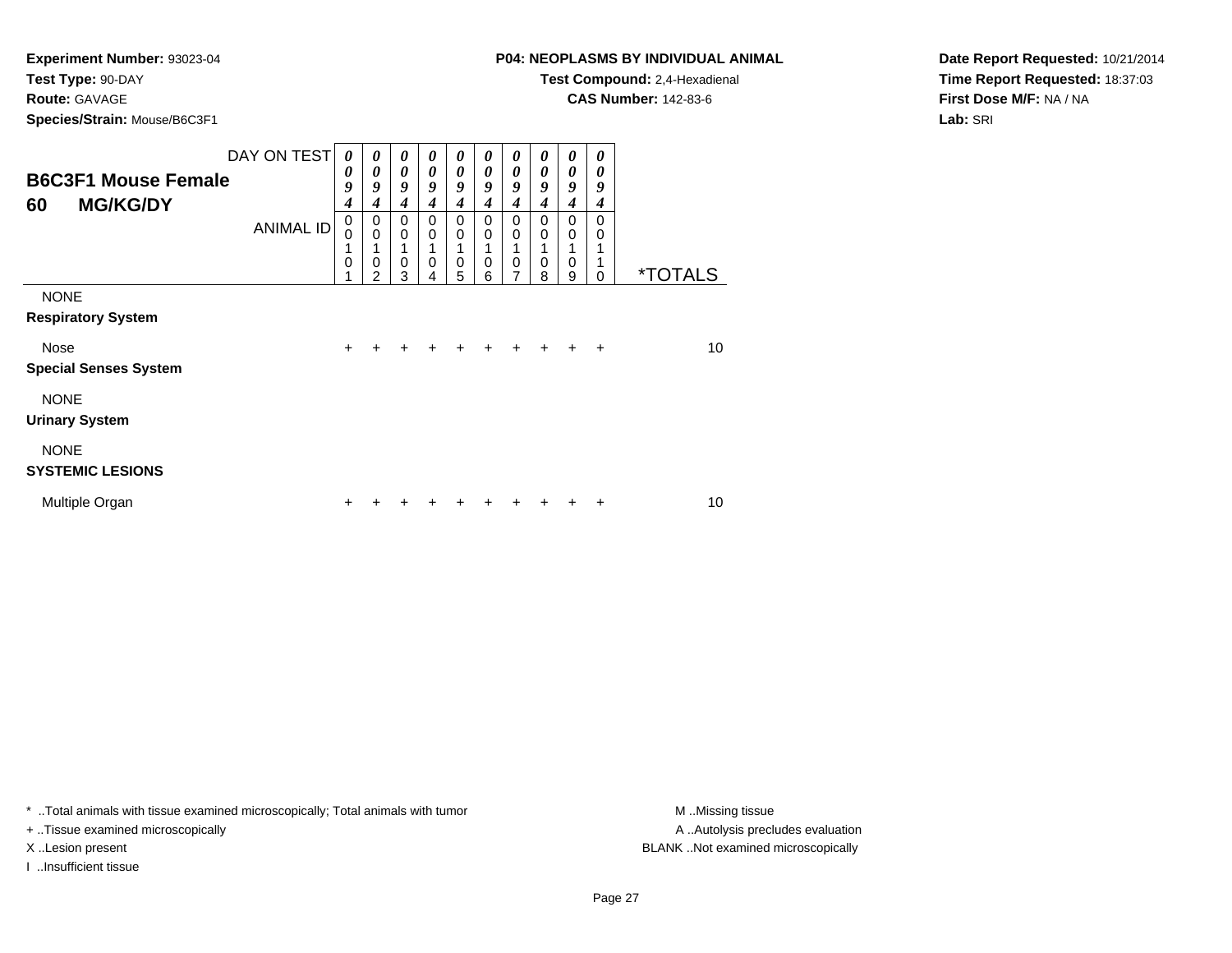**Route:** GAVAGE

**Species/Strain:** Mouse/B6C3F1

# **P04: NEOPLASMS BY INDIVIDUAL ANIMAL**

**Test Compound:** 2,4-Hexadienal

**CAS Number:** 142-83-6

**Date Report Requested:** 10/21/2014**Time Report Requested:** 18:37:03**First Dose M/F:** NA / NA**Lab:** SRI

| <b>B6C3F1 Mouse Female</b><br><b>MG/KG/DY</b><br>120<br><b>Alimentary System</b> | DAY ON TEST<br><b>ANIMAL ID</b> | 0<br>$\boldsymbol{\theta}$<br>9<br>$\boldsymbol{4}$<br>0<br>$\mathbf 0$<br>1<br>1<br>1 | $\boldsymbol{\theta}$<br>$\boldsymbol{\theta}$<br>9<br>$\boldsymbol{4}$<br>$\mathbf 0$<br>$\Omega$<br>1<br>1<br>$\overline{2}$ | 0<br>$\boldsymbol{\theta}$<br>9<br>$\boldsymbol{4}$<br>$\mathbf 0$<br>0<br>1<br>1<br>3 | 0<br>$\boldsymbol{\theta}$<br>9<br>$\boldsymbol{4}$<br>$\mathbf 0$<br>$\Omega$<br>1<br>1<br>4 | 0<br>$\boldsymbol{\theta}$<br>9<br>$\boldsymbol{4}$<br>$\mathbf 0$<br>0<br>1<br>1<br>5 | 0<br>$\boldsymbol{\theta}$<br>9<br>$\boldsymbol{4}$<br>$\Omega$<br>$\Omega$<br>1<br>1<br>6 | 0<br>$\boldsymbol{\theta}$<br>9<br>$\boldsymbol{4}$<br>$\mathbf 0$<br>0<br>1<br>1<br>$\overline{7}$ | 0<br>$\boldsymbol{\theta}$<br>9<br>$\boldsymbol{4}$<br>$\mathbf 0$<br>$\Omega$<br>1<br>1<br>8 | 0<br>$\pmb{\theta}$<br>9<br>$\boldsymbol{4}$<br>$\mathbf 0$<br>$\mathbf 0$<br>1<br>1<br>9 | 0<br>$\boldsymbol{\theta}$<br>9<br>$\boldsymbol{4}$<br>$\mathbf 0$<br>$\Omega$<br>1<br>$\overline{2}$<br>$\Omega$ | <i><b>*TOTALS</b></i> |
|----------------------------------------------------------------------------------|---------------------------------|----------------------------------------------------------------------------------------|--------------------------------------------------------------------------------------------------------------------------------|----------------------------------------------------------------------------------------|-----------------------------------------------------------------------------------------------|----------------------------------------------------------------------------------------|--------------------------------------------------------------------------------------------|-----------------------------------------------------------------------------------------------------|-----------------------------------------------------------------------------------------------|-------------------------------------------------------------------------------------------|-------------------------------------------------------------------------------------------------------------------|-----------------------|
|                                                                                  |                                 |                                                                                        |                                                                                                                                |                                                                                        |                                                                                               |                                                                                        |                                                                                            |                                                                                                     |                                                                                               |                                                                                           |                                                                                                                   |                       |
| Esophagus                                                                        |                                 | $\ddot{}$                                                                              | +                                                                                                                              | +                                                                                      | +                                                                                             | +                                                                                      | +                                                                                          | +                                                                                                   | +                                                                                             | +                                                                                         | +                                                                                                                 | 10                    |
| Gallbladder                                                                      |                                 | +                                                                                      | $\ddot{}$                                                                                                                      | M                                                                                      | $\ddot{}$                                                                                     | +                                                                                      | +                                                                                          | +                                                                                                   | +                                                                                             | +                                                                                         | +                                                                                                                 | 9                     |
| Intestine Large, Cecum<br>Intestine Large, Colon                                 |                                 | $\ddot{}$                                                                              | $\ddot{}$                                                                                                                      | $\ddot{}$                                                                              | $\ddot{}$                                                                                     | $\ddot{}$<br>$\ddot{}$                                                                 | +<br>$\ddot{}$                                                                             | $\ddot{}$<br>$\ddot{}$                                                                              | $\ddot{}$<br>$\ddot{}$                                                                        | $\ddot{}$<br>$\ddot{}$                                                                    | $\ddot{}$<br>$\ddot{}$                                                                                            | 10<br>10              |
| Intestine Large, Rectum                                                          |                                 | $\ddot{}$<br>$\ddot{}$                                                                 | $\ddot{}$<br>$\ddot{}$                                                                                                         | $\ddot{}$<br>$\ddot{}$                                                                 | $\ddot{}$<br>$\ddot{}$                                                                        | $\ddot{}$                                                                              | $\ddot{}$                                                                                  | $\ddot{}$                                                                                           | $\ddot{}$                                                                                     | $\ddot{}$                                                                                 | $\ddot{}$                                                                                                         | 10                    |
| Intestine Small, Duodenum                                                        |                                 | $\ddot{}$                                                                              | $\ddot{}$                                                                                                                      | $\ddot{}$                                                                              | $\ddot{}$                                                                                     | $\ddot{}$                                                                              | $\ddot{}$                                                                                  | $\ddot{}$                                                                                           | $\ddot{}$                                                                                     | $\ddot{}$                                                                                 | $\ddot{}$                                                                                                         | 10                    |
| Intestine Small, Ileum                                                           |                                 | $\ddot{}$                                                                              | $\ddot{}$                                                                                                                      | $\ddot{}$                                                                              | $\ddot{}$                                                                                     | $\ddot{}$                                                                              | $\ddot{}$                                                                                  | $\ddot{}$                                                                                           | $\ddot{}$                                                                                     | $\ddot{}$                                                                                 | $\ddot{}$                                                                                                         | 10                    |
| Intestine Small, Jejunum                                                         |                                 | +                                                                                      | +                                                                                                                              | $\ddot{}$                                                                              | $\ddot{}$                                                                                     | $\ddot{}$                                                                              | +                                                                                          | $\ddot{}$                                                                                           | +                                                                                             | +                                                                                         | $\ddot{}$                                                                                                         | 10                    |
| Liver                                                                            |                                 | +                                                                                      | +                                                                                                                              | +                                                                                      | +                                                                                             | +                                                                                      | $\ddot{}$                                                                                  | $\ddot{}$                                                                                           | $\ddot{}$                                                                                     | $\ddot{}$                                                                                 | +                                                                                                                 | 10                    |
| Pancreas                                                                         |                                 | $\ddot{}$                                                                              | $\ddot{}$                                                                                                                      | $\ddot{}$                                                                              | $+$                                                                                           | $+$                                                                                    | $\ddot{}$                                                                                  | $\ddot{}$                                                                                           | $\ddot{}$                                                                                     | $+$                                                                                       | $\ddot{}$                                                                                                         | 10                    |
| Salivary Glands                                                                  |                                 | +                                                                                      | $\ddot{}$                                                                                                                      | $\ddot{}$                                                                              | $\ddot{}$                                                                                     | $\ddot{}$                                                                              | +                                                                                          | $\ddot{}$                                                                                           | $\ddot{}$                                                                                     | $\ddot{}$                                                                                 | $\ddot{}$                                                                                                         | 10                    |
| Stomach, Forestomach                                                             |                                 | $\ddot{}$                                                                              | $\ddot{}$                                                                                                                      | +                                                                                      | +                                                                                             | $\ddot{}$                                                                              | $\ddot{}$                                                                                  | $\ddot{}$                                                                                           | $\ddot{}$                                                                                     | $\ddot{}$                                                                                 | $\ddot{}$                                                                                                         | 10                    |
| Stomach, Glandular                                                               |                                 | $\ddot{}$                                                                              | $\ddot{}$                                                                                                                      | $\ddot{}$                                                                              | $\ddot{}$                                                                                     | $\ddot{}$                                                                              | $\ddot{}$                                                                                  | $\ddot{}$                                                                                           | $\ddot{}$                                                                                     | $\ddot{}$                                                                                 | $\ddot{}$                                                                                                         | 10                    |
| <b>Cardiovascular System</b>                                                     |                                 |                                                                                        |                                                                                                                                |                                                                                        |                                                                                               |                                                                                        |                                                                                            |                                                                                                     |                                                                                               |                                                                                           |                                                                                                                   |                       |
| Heart                                                                            |                                 | $\ddot{}$                                                                              |                                                                                                                                |                                                                                        |                                                                                               |                                                                                        |                                                                                            |                                                                                                     |                                                                                               |                                                                                           | +                                                                                                                 | 10                    |
| <b>Endocrine System</b>                                                          |                                 |                                                                                        |                                                                                                                                |                                                                                        |                                                                                               |                                                                                        |                                                                                            |                                                                                                     |                                                                                               |                                                                                           |                                                                                                                   |                       |
| <b>Adrenal Cortex</b>                                                            |                                 | +                                                                                      | +                                                                                                                              | ٠                                                                                      | +                                                                                             | ٠                                                                                      | ٠                                                                                          | +                                                                                                   |                                                                                               | +                                                                                         | +                                                                                                                 | 10                    |
| Adrenal Medulla                                                                  |                                 | +                                                                                      | +                                                                                                                              | +                                                                                      | $\ddot{}$                                                                                     | $\ddot{}$                                                                              | $\ddot{}$                                                                                  | +                                                                                                   | +                                                                                             | +                                                                                         | +                                                                                                                 | 10                    |
| Parathyroid Gland                                                                |                                 | +                                                                                      | +                                                                                                                              | $\ddot{}$                                                                              | $\ddot{}$                                                                                     | $\ddot{}$                                                                              | М                                                                                          | M                                                                                                   | $+$                                                                                           | $\ddot{}$                                                                                 | +                                                                                                                 | 8                     |
| <b>Pituitary Gland</b>                                                           |                                 | $\ddot{}$                                                                              | +                                                                                                                              | +                                                                                      | $\ddot{}$                                                                                     | $\ddot{}$                                                                              | $\ddot{}$                                                                                  | +                                                                                                   | $\ddot{}$                                                                                     | +                                                                                         | +                                                                                                                 | 10                    |

\* ..Total animals with tissue examined microscopically; Total animals with tumor **M** . Missing tissue M ..Missing tissue

+ ..Tissue examined microscopically

I ..Insufficient tissue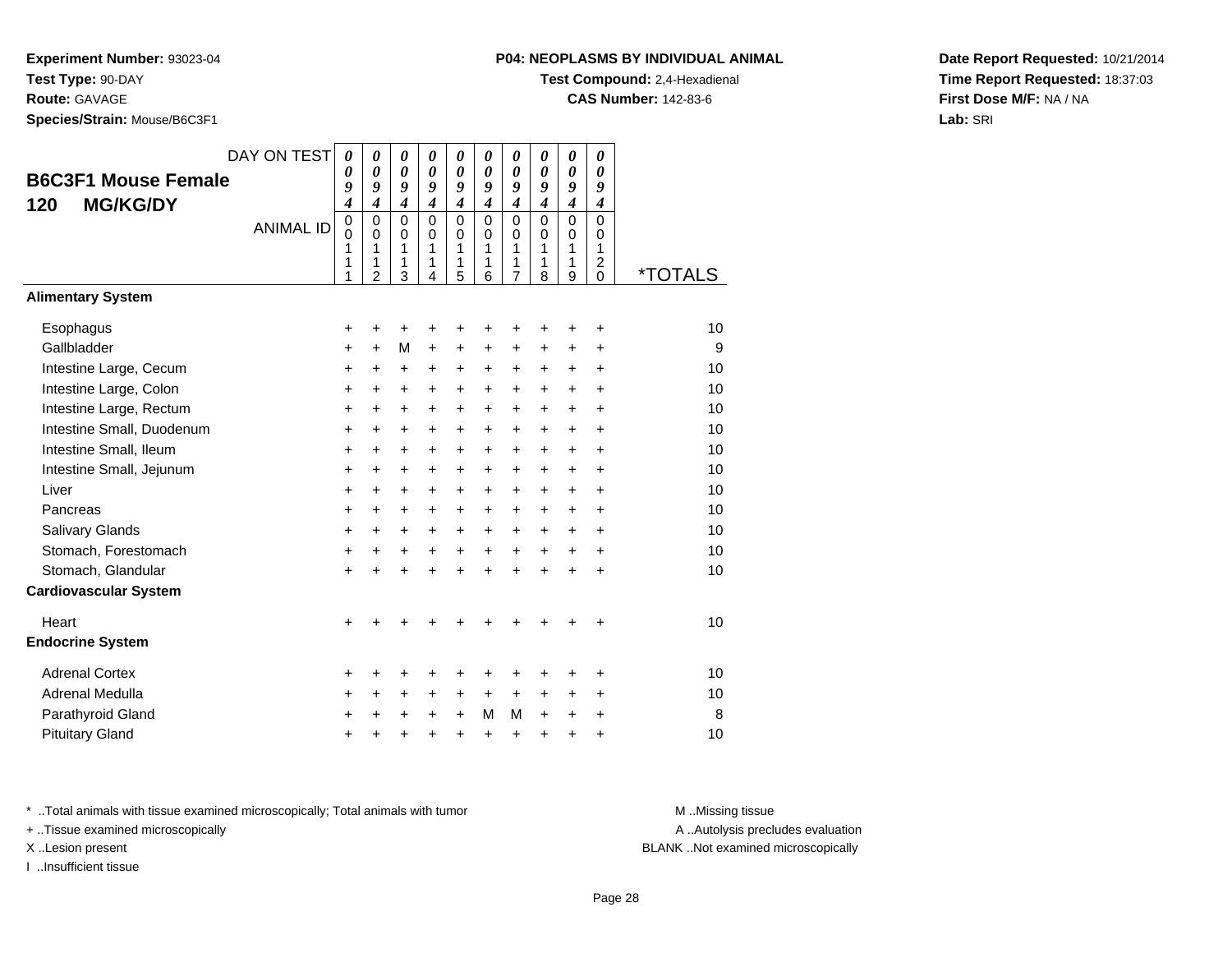**P04: NEOPLASMS BY INDIVIDUAL ANIMAL**

**Test Compound:** 2,4-Hexadienal

**CAS Number:** 142-83-6

**Experiment Number:** 93023-04**Test Type:** 90-DAY

**Route:** GAVAGE

**Species/Strain:** Mouse/B6C3F1

**Date Report Requested:** 10/21/2014**Time Report Requested:** 18:37:03**First Dose M/F:** NA / NA**Lab:** SRI

| <b>B6C3F1 Mouse Female</b><br><b>MG/KG/DY</b><br>120 | DAY ON TEST<br><b>ANIMAL ID</b> | 0<br>0<br>9<br>4<br>$\mathbf 0$<br>$\mathbf 0$<br>1<br>1<br>1 | 0<br>0<br>9<br>$\boldsymbol{4}$<br>$\mathbf 0$<br>0<br>1<br>1<br>2 | $\boldsymbol{\theta}$<br>$\boldsymbol{\theta}$<br>9<br>$\boldsymbol{4}$<br>0<br>0<br>1<br>1<br>3 | 0<br>0<br>9<br>$\boldsymbol{4}$<br>$\mathbf 0$<br>$\Omega$<br>1<br>1<br>4 | 0<br>0<br>9<br>$\overline{\mathbf{4}}$<br>0<br>0<br>1<br>1<br>5 | 0<br>0<br>9<br>$\boldsymbol{4}$<br>$\mathbf 0$<br>$\Omega$<br>1<br>1<br>6 | 0<br>$\boldsymbol{\theta}$<br>9<br>$\overline{\mathbf{4}}$<br>$\mathbf 0$<br>0<br>1<br>1<br>7 | $\boldsymbol{\theta}$<br>$\boldsymbol{\theta}$<br>9<br>$\boldsymbol{4}$<br>$\mathbf 0$<br>$\Omega$<br>1<br>1<br>8 | 0<br>0<br>9<br>$\boldsymbol{4}$<br>$\mathbf 0$<br>0<br>1<br>1<br>$\mathsf g$ | 0<br>0<br>9<br>$\boldsymbol{4}$<br>$\mathbf 0$<br>0<br>1<br>$\overline{c}$<br>0 | <i><b>*TOTALS</b></i> |
|------------------------------------------------------|---------------------------------|---------------------------------------------------------------|--------------------------------------------------------------------|--------------------------------------------------------------------------------------------------|---------------------------------------------------------------------------|-----------------------------------------------------------------|---------------------------------------------------------------------------|-----------------------------------------------------------------------------------------------|-------------------------------------------------------------------------------------------------------------------|------------------------------------------------------------------------------|---------------------------------------------------------------------------------|-----------------------|
| <b>Thyroid Gland</b>                                 |                                 | $\ddot{}$                                                     | $\ddot{}$                                                          | $\ddot{}$                                                                                        | $\ddot{}$                                                                 | $\ddot{}$                                                       | $\ddot{}$                                                                 | M                                                                                             | $\ddot{}$                                                                                                         | $\ddot{}$                                                                    | $\ddot{}$                                                                       | 9                     |
| <b>General Body System</b>                           |                                 |                                                               |                                                                    |                                                                                                  |                                                                           |                                                                 |                                                                           |                                                                                               |                                                                                                                   |                                                                              |                                                                                 |                       |
| <b>NONE</b>                                          |                                 |                                                               |                                                                    |                                                                                                  |                                                                           |                                                                 |                                                                           |                                                                                               |                                                                                                                   |                                                                              |                                                                                 |                       |
| <b>Genital System</b>                                |                                 |                                                               |                                                                    |                                                                                                  |                                                                           |                                                                 |                                                                           |                                                                                               |                                                                                                                   |                                                                              |                                                                                 |                       |
| <b>Clitoral Gland</b>                                |                                 | +                                                             |                                                                    | +                                                                                                |                                                                           |                                                                 |                                                                           |                                                                                               |                                                                                                                   |                                                                              |                                                                                 | 10                    |
| Ovary                                                |                                 | $\ddot{}$                                                     | +                                                                  | +                                                                                                | $\ddot{}$                                                                 | +                                                               | $\ddot{}$                                                                 | +                                                                                             | +                                                                                                                 |                                                                              | ٠                                                                               | 10                    |
| <b>Uterus</b>                                        |                                 | +                                                             | $\ddot{}$                                                          | $\ddot{}$                                                                                        | $\ddot{}$                                                                 | $\ddot{}$                                                       | $\ddot{}$                                                                 | $\ddot{}$                                                                                     |                                                                                                                   |                                                                              | +                                                                               | 10                    |
| <b>Hematopoietic System</b>                          |                                 |                                                               |                                                                    |                                                                                                  |                                                                           |                                                                 |                                                                           |                                                                                               |                                                                                                                   |                                                                              |                                                                                 |                       |
| <b>Bone Marrow</b>                                   |                                 | $\ddot{}$                                                     | +                                                                  | +                                                                                                |                                                                           |                                                                 |                                                                           |                                                                                               |                                                                                                                   |                                                                              | ٠                                                                               | 10                    |
| Lymph Node                                           |                                 |                                                               |                                                                    |                                                                                                  |                                                                           |                                                                 |                                                                           |                                                                                               |                                                                                                                   | +                                                                            |                                                                                 | 1                     |
| Lymph Node, Mandibular                               |                                 | +                                                             | +                                                                  | +                                                                                                |                                                                           | +                                                               |                                                                           | +                                                                                             | ٠                                                                                                                 |                                                                              | +                                                                               | 10                    |
| Lymph Node, Mesenteric                               |                                 | +                                                             | $\ddot{}$                                                          | $\ddot{}$                                                                                        | $\ddot{}$                                                                 | $\ddot{}$                                                       | $\ddot{}$                                                                 | $\ddot{}$                                                                                     | $\ddot{}$                                                                                                         | $\pm$                                                                        | +                                                                               | 10                    |
| Spleen                                               |                                 | $\ddot{}$                                                     | $\ddot{}$                                                          | $\ddot{}$                                                                                        | +                                                                         | +                                                               | $\ddot{}$                                                                 | +                                                                                             | $\ddot{}$                                                                                                         | +                                                                            | +                                                                               | 10                    |
| Thymus                                               |                                 | $\ddot{}$                                                     | +                                                                  | $\ddot{}$                                                                                        | $\ddot{}$                                                                 | $\ddot{}$                                                       | ÷                                                                         | +                                                                                             | ÷                                                                                                                 | +                                                                            | +                                                                               | 10                    |
| <b>Integumentary System</b>                          |                                 |                                                               |                                                                    |                                                                                                  |                                                                           |                                                                 |                                                                           |                                                                                               |                                                                                                                   |                                                                              |                                                                                 |                       |
| <b>Mammary Gland</b>                                 |                                 | +                                                             | +                                                                  | +                                                                                                |                                                                           |                                                                 |                                                                           |                                                                                               |                                                                                                                   |                                                                              | +                                                                               | 10                    |
| Skin                                                 |                                 | $\ddot{}$                                                     | +                                                                  | $\ddot{}$                                                                                        |                                                                           | +                                                               |                                                                           | +                                                                                             |                                                                                                                   | +                                                                            | +                                                                               | 10                    |
| <b>Musculoskeletal System</b>                        |                                 |                                                               |                                                                    |                                                                                                  |                                                                           |                                                                 |                                                                           |                                                                                               |                                                                                                                   |                                                                              |                                                                                 |                       |
| <b>Bone</b>                                          |                                 | +                                                             | ٠                                                                  |                                                                                                  |                                                                           |                                                                 |                                                                           | ٠                                                                                             |                                                                                                                   |                                                                              | +                                                                               | 10                    |

\* ..Total animals with tissue examined microscopically; Total animals with tumor **M** . Missing tissue M ..Missing tissue

+ ..Tissue examined microscopically

I ..Insufficient tissue